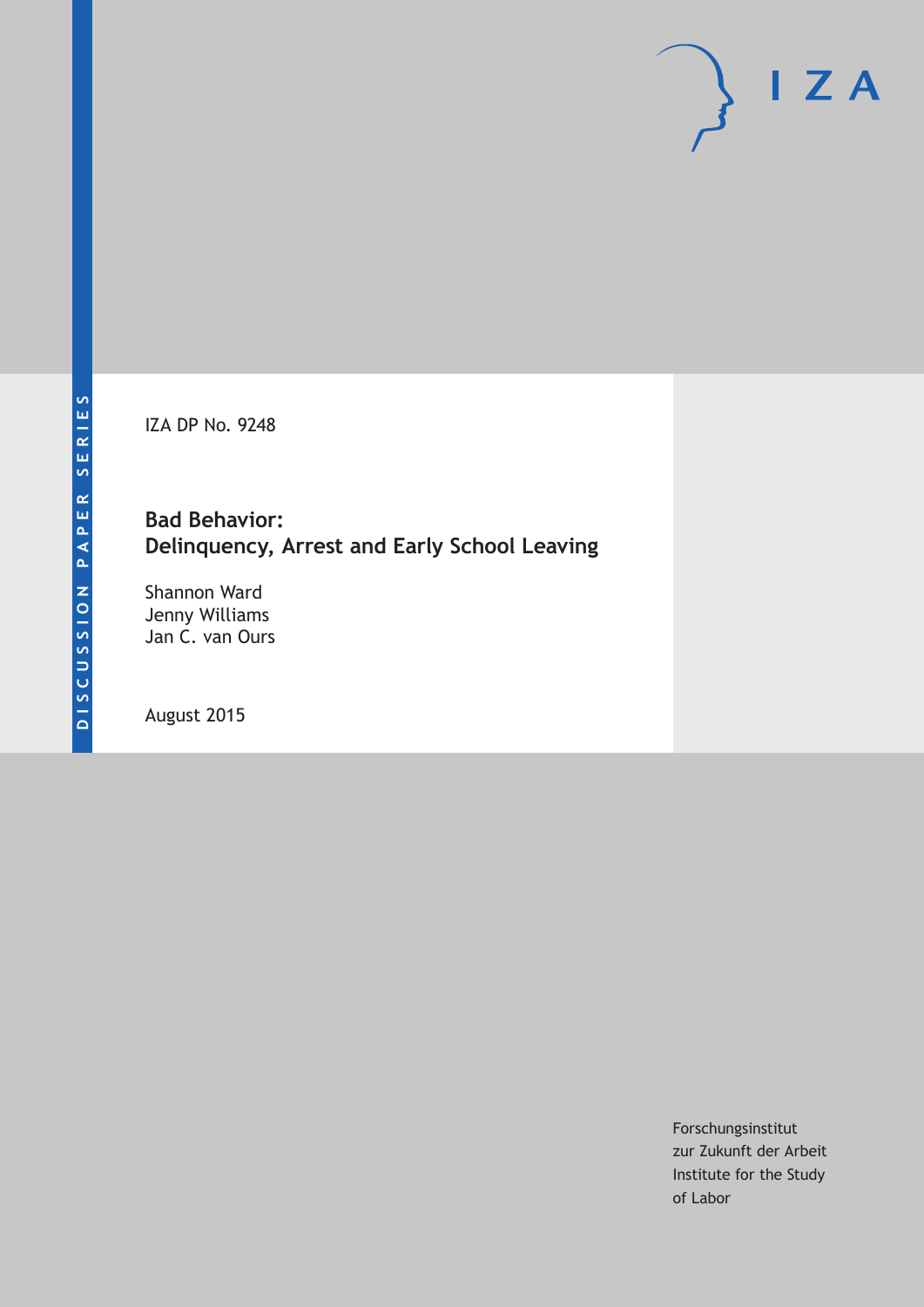# **Bad Behavior: Delinquency, Arrest and Early School Leaving**

# **Shannon Ward**

*University of Melbourne*

# **Jenny Williams**

*University of Melbourne and IZA*

# **Jan C. van Ours**

*CentER, Tilburg University, University of Melbourne, CEPR and IZA*

# Discussion Paper No. 9248 August 2015

IZA

P.O. Box 7240 53072 Bonn Germany

Phone: +49-228-3894-0 Fax: +49-228-3894-180 E-mail: iza@iza.org

Any opinions expressed here are those of the author(s) and not those of IZA. Research published in this series may include views on policy, but the institute itself takes no institutional policy positions. The IZA research network is committed to the IZA Guiding Principles of Research Integrity.

The Institute for the Study of Labor (IZA) in Bonn is a local and virtual international research center and a place of communication between science, politics and business. IZA is an independent nonprofit organization supported by Deutsche Post Foundation. The center is associated with the University of Bonn and offers a stimulating research environment through its international network, workshops and conferences, data service, project support, research visits and doctoral program. IZA engages in (i) original and internationally competitive research in all fields of labor economics, (ii) development of policy concepts, and (iii) dissemination of research results and concepts to the interested public.

IZA Discussion Papers often represent preliminary work and are circulated to encourage discussion. Citation of such a paper should account for its provisional character. A revised version may be available directly from the author.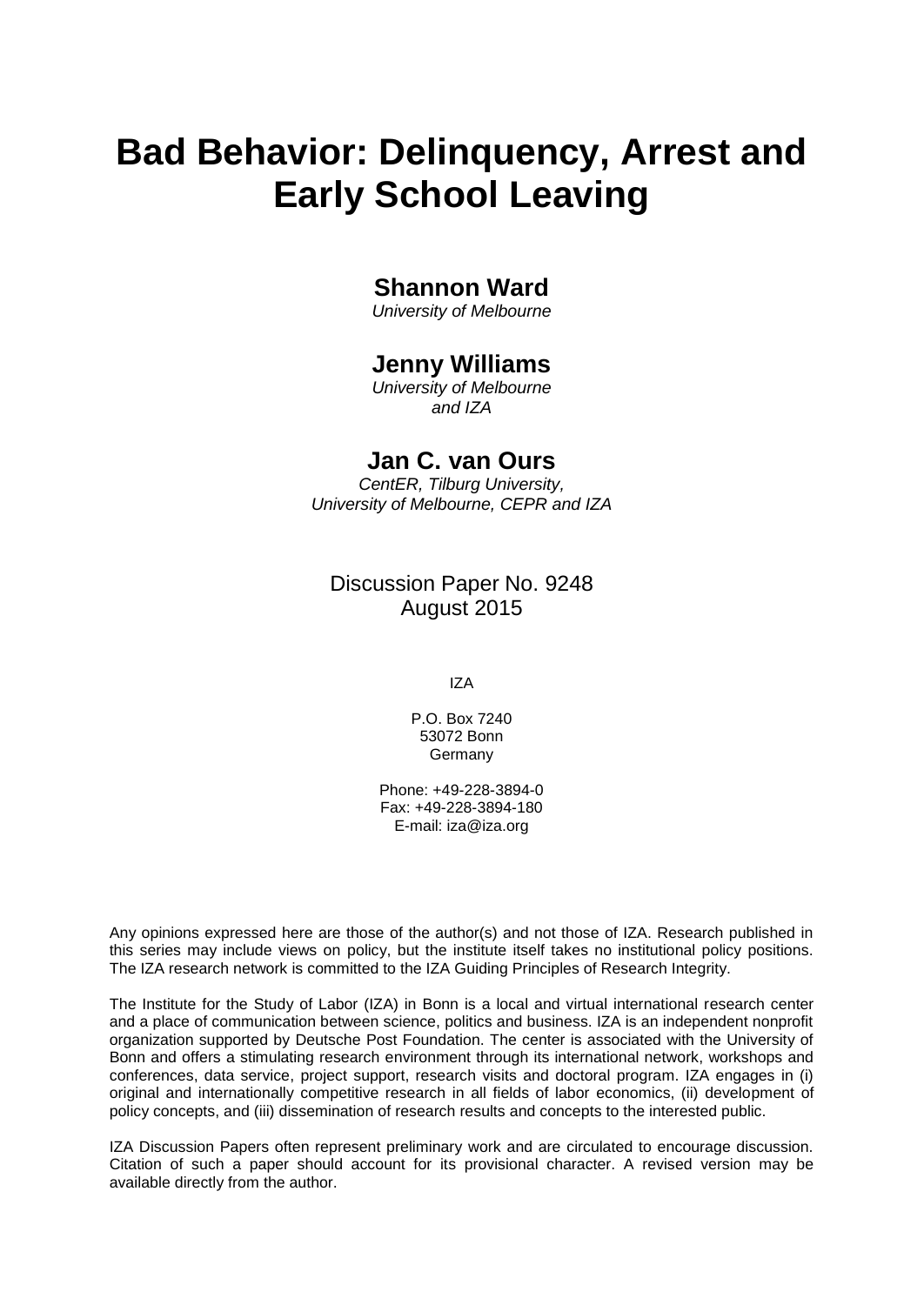IZA Discussion Paper No. 9248 August 2015

# **ABSTRACT**

# **Bad Behavior: Delinquency, Arrest and Early School Leaving\***

In this paper we investigate the effects of delinquency and arrest on school leaving using information on males from the National Longitudinal Survey of Youth 1997. We use a multivariate mixed proportional hazard framework in order to account for common unobserved confounders and reverse causality. Our key finding is that delinquency as well as arrest leads to early school leaving. Further investigation reveals that the effect of delinquency is largely driven by income generating crimes, and the effect of both income generating crime and arrest are greater when onset occurs at younger ages. These findings are consistent with a criminal capital accumulation mechanism. On the basis of our sample, we show that taking into account the proportion of young men affected by delinquency and arrest, that the overall reduction in education due to delinquency is at least as large as the reduction due to arrest. This highlights the need for crime prevention efforts to extend beyond youth who come into contact with the justice system.

JEL Classification: C4, I2, K4, D0

Keywords: duration models, delinquency, arrest, education

Corresponding author:

Jan C. van Ours Tilburg University P.O. Box 90153 5000 LE Tilburg The Netherlands E-mail: [vanours@uvt.nl](mailto:vanours@uvt.nl)

 $\overline{a}$ 

The authors are grateful to the Faculty of Commerce and Business, University of Melbourne for supporting this research.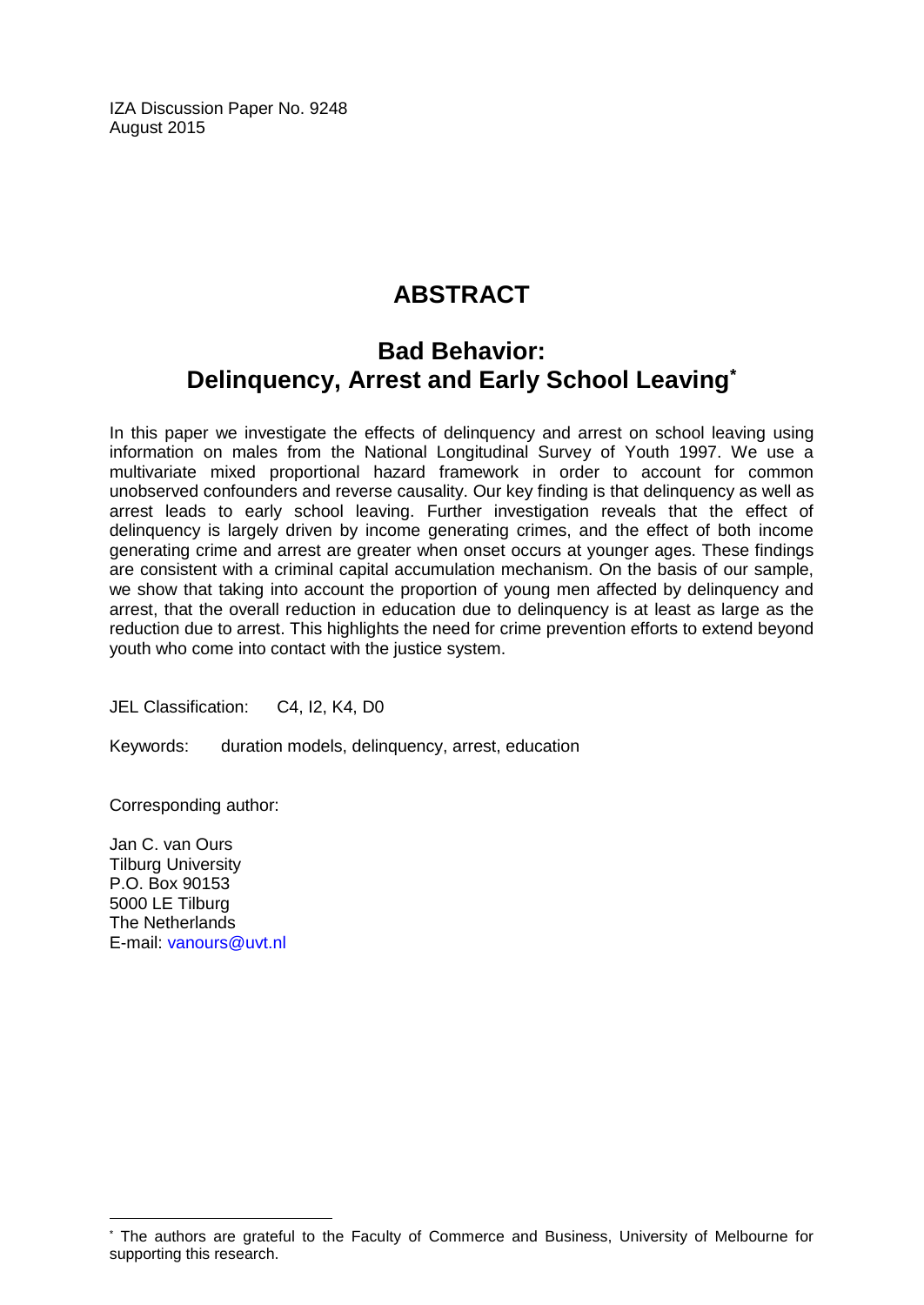### **1 Introduction**

In the United States, the net annual burden of crime is estimated to exceed \$1 trillion (Anderson, 1999). A large part of this sum is attributed to the cost of incarcerating close to 1.6 million individuals in state and federal prisons, and roughly 61,000 juvenile offenders in residential placement facilities (Carson, 2014; Office of Juvenile Justice and Delinquency Prevention, 2013). The burden of incarcerating such a large part of the population extends beyond the financial costs of imprisonment, and includes decreased material and psychological wellbeing of the families of those imprisoned as well as lost productivity (Anderson, 1999; Bulow, 2014; Schwartz-Soicher et al., 2011; Christian et al., 2006). In response to this significant social and economic issue, attention has increasingly turned to identifying the factors that lead to crime and incarceration. What has emerged as a consistent and robust predictor of these outcomes in the adult population is a low level of education. For example, around two thirds of adult inmates have not graduated high school (Harlow, 2003). Recent research demonstrates that this relationship is causal, with higher levels of education reducing the likelihood of crime and incarceration amongst adults (Lochner and Moretti, 2004; Oreopoulos and Salvanes, 2009; Merlo and Wolpin, 2009). Juxtaposing this literature is a body of research that documents a trajectory leading to adult crime, in which the starting point is typically antisocial and delinquent behavior in youth (Moffitt, 1993, 2006; Sampson and Laub, 2005; Williams and Sickles, 2002; Merlo and Wolpin, 2009). Taken together, these two bodies of research suggest that the relationship between delinquency, education and adult crime is a dynamic one, in which choices and outcomes regarding delinquency and schooling in youth are pivotal. Yet the nature of the relationship between delinquency and schooling remains unclear. Illuminating this issue is the focus of our research.

As discussed in the following section, several recent studies have made useful contributions to understanding the relationship between delinquency and schooling. For example, arrests and incarceration in youth are found to reduce educational attainment (Hjalmarsson, 2008; Webbink et al., 2013; Kirk and Sampson, 2013; Aizer and Doyle Jr, 2015), while school attendance decreases contemporaneous arrests, reported incidences of crime, and prosecutions for property crime (Jacob and Lefgren, 2003; Luallen, 2006; Berthelon and Kruger, 2011; Anderson, 2014). The criminal or juvenile justice focus of this literature has clear and important policy implications. However, interactions between youths and the justice system result from the decision of youths to engage in delinquency. This decision has the potential to impact on schooling outcomes, whether or not arrest or incarceration eventuates. For example, in a model of crime that accounts for human and criminal capital accumulation, experience in delinquency builds criminal capital stock which, in turn, lowers the returns to education relative to crime in adulthood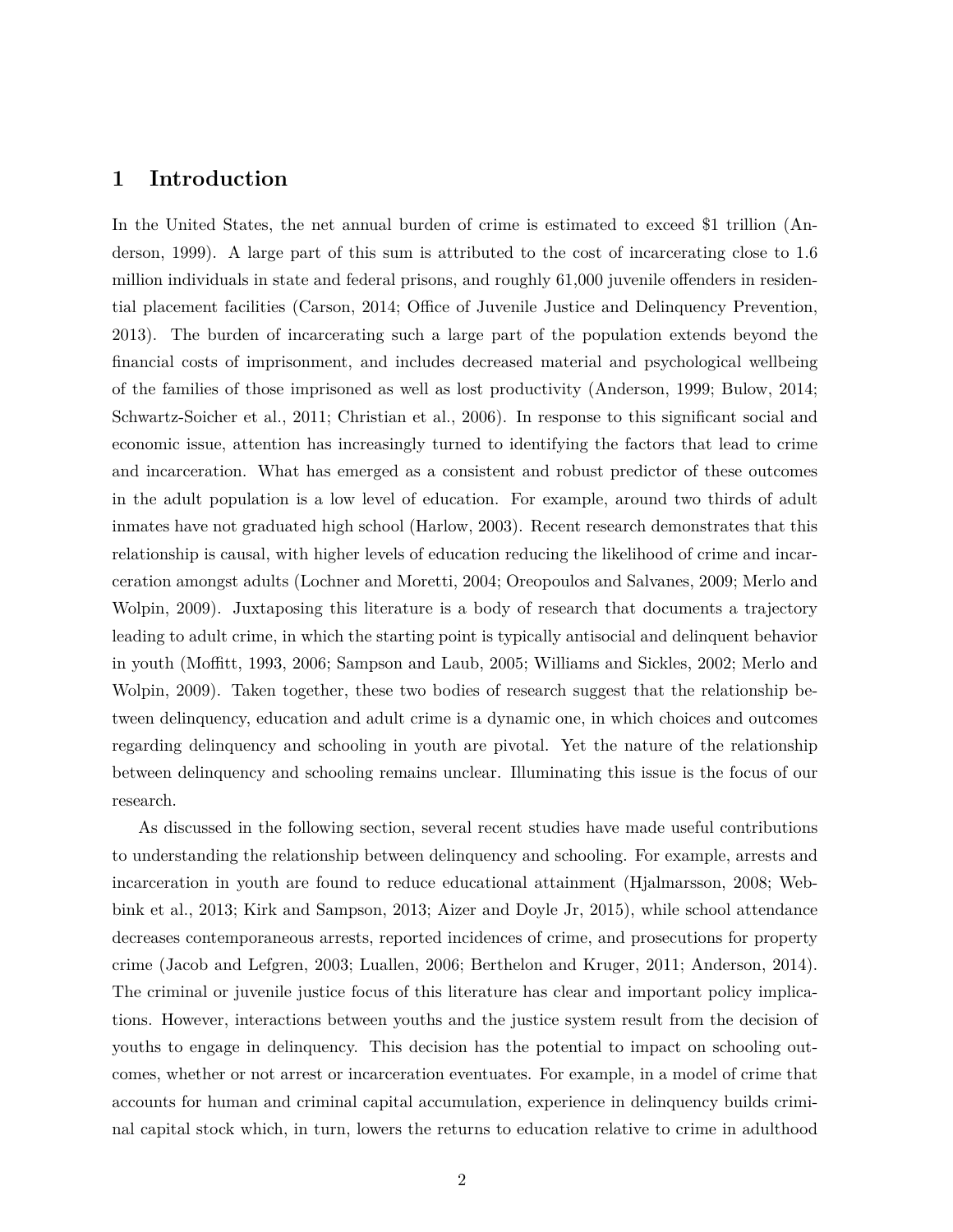(Lochner, 2004). This makes education relatively less attractive, and an early school exit more likely, even if no arrest occurs. As a consequence, delinquency may lead to early school leaving for those who do not come to the attention of the criminal justice system, in addition to those who do.

A key contribution of our paper is that we provide empirical evidence on the role of delinquency, in addition to arrest, in determining early school leaving. Knowledge of whether delinquency leads to early school leaving, and the importance of its effect relative to that of arrest, is of direct policy relevance. It is particularly informative on whether and to what extent crime prevention efforts should extend beyond youth who come into contact with the justice system. A further contribution of this research is that we provide evidence on differential effects of delinquency and arrest on school leaving by type of delinquent behavior, and timing of initiation into delinquency and first arrest. The importance of these findings are twofold. First, they identify the profiles of delinquents who are at risk of early school leaving. Second, they provide important insights into mechanisms through which delinquency impacts the school leaving decision. Each of these aspects are critical for the development of policies that are effective at mitigating the effects of delinquent behavior, and for targeting them at those who will benefit the most.

There are two empirical challenges in determining the causal effects of delinquency and arrest on school leaving. First, unobserved characteristics such as time and risk preferences, and cognitive and non-cognitive abilities, that affect early school leaving are also likely to determine delinquency and arrest, rendering them endogenous to the school leaving decision. For example, Heckman et al. (2006) show that higher levels of noncognitive ability increase the probability that a person will graduate from high school and four-year college, while decreasing the probability of participating in crime. The second issue is that of reverse causality, with prior research showing that in addition to arrest leading to school leaving, school leaving increases the likelihood of arrest. In order to address these issues, we focus on the transitions into delinquency and arrest, and the transition out of school using a multivariate mixed proportional hazard (MMPH) framework. This approach is advantageous in that identification of treatment effects is achieved by exploiting differences in the timing of initiation into delinquency and first arrest relative to leaving school. Within this multivariate framework, we account for unobserved common confounders by introducing unobserved heterogeneity drawn from a joint distribution into the hazard rates for school leaving, the onset of delinquency, and first arrest. We account for reverse causality by modelling the relationships between the transitions into delinquency and out of school, and first arrest and school leaving as bi-directional.

We base our empirical analysis on data from the National Longitudinal Survey of Youth 1997 (NLSY97), a panel study of youths residing in the United States. These data are particularly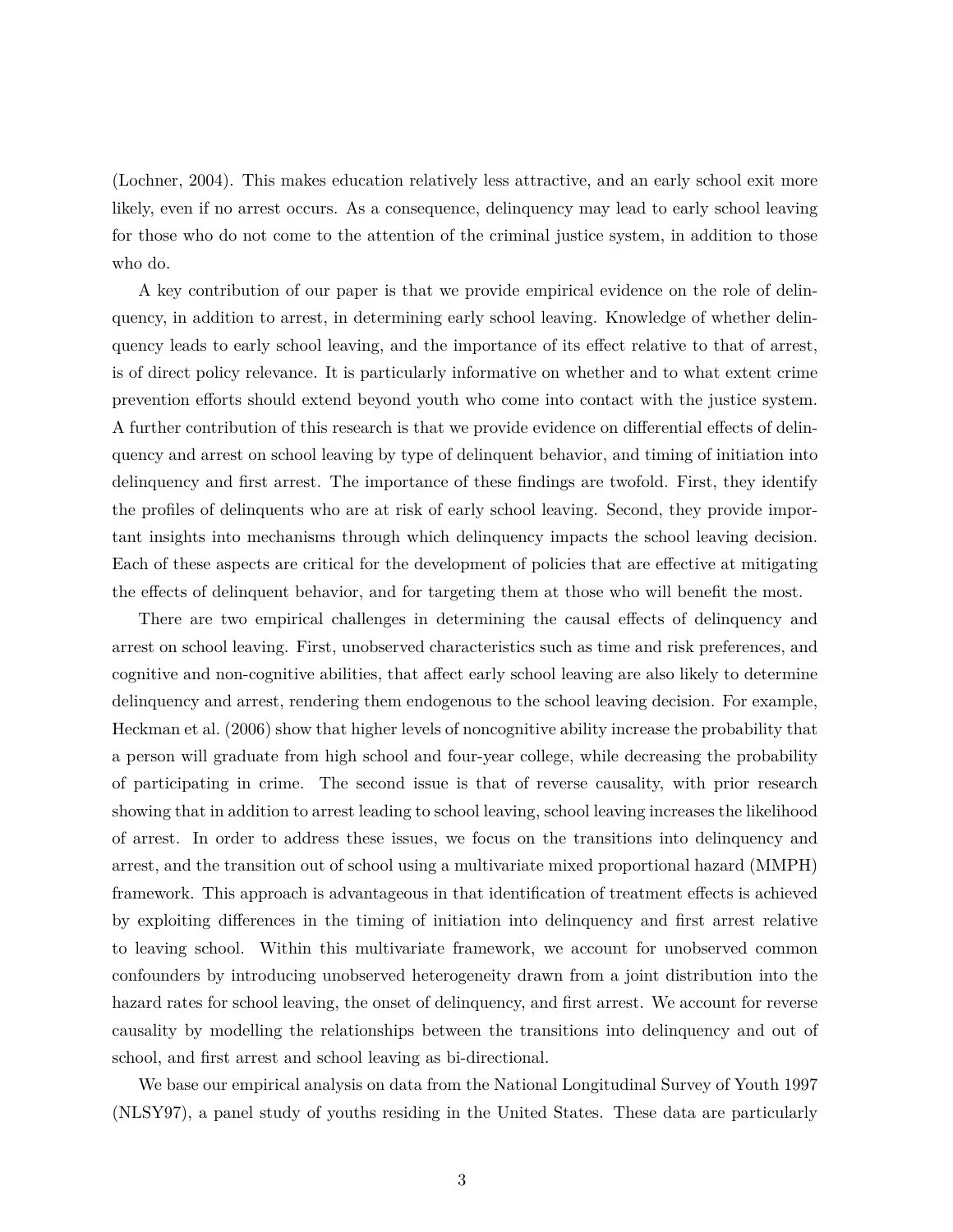well suited to our purpose, containing retrospective in addition to annually collected information on delinquent behavior, arrests and educational attainment that allows us to discern the age at which initiation into delinquent activity occurs, the age at first arrest and the age at which an individual leaves school for the first time. This information is critical to our estimation and identification framework.

As with previous research, our analysis focuses on males. We find that after accounting for unobserved common confounders and reverse causality, both arrest and delinquency lead to early school leaving. We find the effect of arrest on the likelihood an individual leaves school is approximately twice the magnitude of the effect of delinquency. However, in the NLSY97 sample, there are twice as many males enrolled in school at age 17 that have been delinquent and not arrested compared to the number who are enrolled in school and have been arrested. As a consequence, the overall effect of delinquency on educational attainment is at least as large as that of arrest. Further analysis reveals that the effect of delinquency on the school leaving rate is largely driven by initiation into delinquency that is income generating, and that earlier initiation has a larger impact on school leaving than later initiation. These findings are consistent with predictions from a capital accumulation theory of crime. In contrast, initiation into non-income generating delinquency only has an effect on school leaving if initiation occurs at age 18 or older, suggesting that there are salient or vulnerable ages with regard to the school leaving decision. Our results with respect to arrest are consistent with previous studies. We find that first arrest prior to age 18 increases the transition rate out of school, with the magnitude of this effect being larger for those whose first arrest occurs at younger ages. Also consistent with previous studies, we find evidence of reverse causality in the relationship between school leaving and arrest, with early school leaving increasing the likelihood of arrest. We find no evidence, however, that early school leaving leads to initiation into delinquency.

The rest of the paper is laid out as follows. Section 2 offers background information, providing a discussion of the existing economics literature on criminal activity and school leaving. This is followed by Section 3, which introduces the National Longitudinal Survey of Youth 1997, provides descriptive statistics and discusses the data's key features. Section 4 presents the empirical model and estimation strategy used to identify the causal effects of delinquency and arrest on school leaving, the results of which are reported in Section 5. Section 6 follows with sensitivity analyses that include an investigation into the potential for reverse causality, along with several other more detailed analyses. Section 7 explores capital accumulation as a mechanism underlying the causal effects we identify. Section 8 concludes with a discussion of our findings and associated policy implications.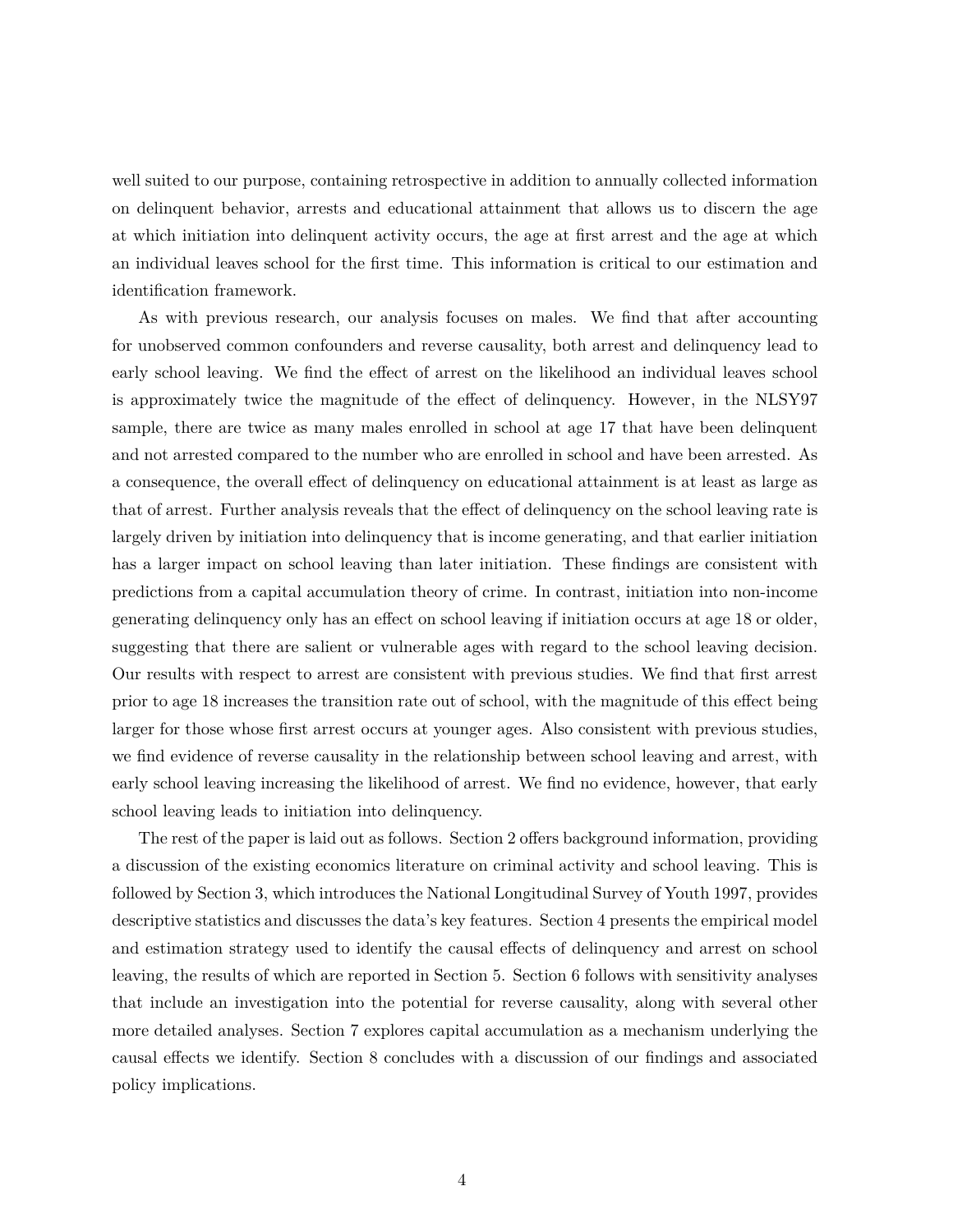### **2 Literature Review**

#### **2.1 Theory**

In the standard economic model of crime proposed by Becker (1968) and extended by Ehrlich (1973), individuals allocate resources to engaging in crime if and only if the expected benefit of doing so outweighs the cost. When time is the resource to be allocated and the framework is static, the cost of time spent in crime is measured by forgone labor market earnings, essentially making crime a risky occupation.<sup>1</sup> Of course, returns to legitimate and illegitimate activities depend on the relevant capital stocks that have been accumulated in previous periods. In order to capture this dynamic aspect of criminal choice, Lochner (2004) develops a life cycle model of crime in which individuals allocate time to investing in human capital, work and crime so as to maximize expected lifetime earnings (from crime and work). While the focus of his model is on showing that post-school investment in human capital accumulation plausibly explains different age patterns in desistance for low and high skill crimes, Lochner (2004) also considers criminal capital accumulation that occurs via criminal experience.

As discussed by Lochner (2004), engaging in delinquency can affect school leaving in a capital accumulation framework because it builds criminal capital, which increases the expected future returns to crime relative to education. Early drop out is then the consequence of falling expected relative returns to education.<sup>2</sup> An additional implication of this framework is that engaging in income generating crime should have a stronger impact on school leaving than engaging in nonincome generating crime. This is because it is the expected monetary return to crime relative to education that determines school leaving, and experience in income generating crime is likely to have a higher future monetary return than experience in non-income generating crime. A further implication of the capital accumulation model of crime is that early initiation into income generating delinquency is predicted to have a larger effect on school leaving than late initiation, as those who initiate income-generating delinquency at younger ages have more periods over which to reap the rewards of their criminal capital stock.

There are several other mechanisms through which delinquency may affect educational attainment. For example, delinquency may affect schooling through the time constraint if time spent in delinquency reduces time spent studying. In addition, if delinquent behavior spills over into the classroom, it may result in lowered teacher expectations, suspension or expulsion from school, and increased surveillance and monitoring of delinquent students which may be perceived

<sup>1</sup>Further refinements to Ehrlich's work include contributions by Grogger (1998) and Williams and Sickles (2002) who augment the model with criminal capital and social capital, respectively.

<sup>2</sup>This is particularly relevant if the wages offered to less educated young men are relatively low, allowing crime to become a more lucrative alternative (Mustard, 2010; Machin and Meghir, 2004; Lochner, 2007; Freeman, 1994, 1991).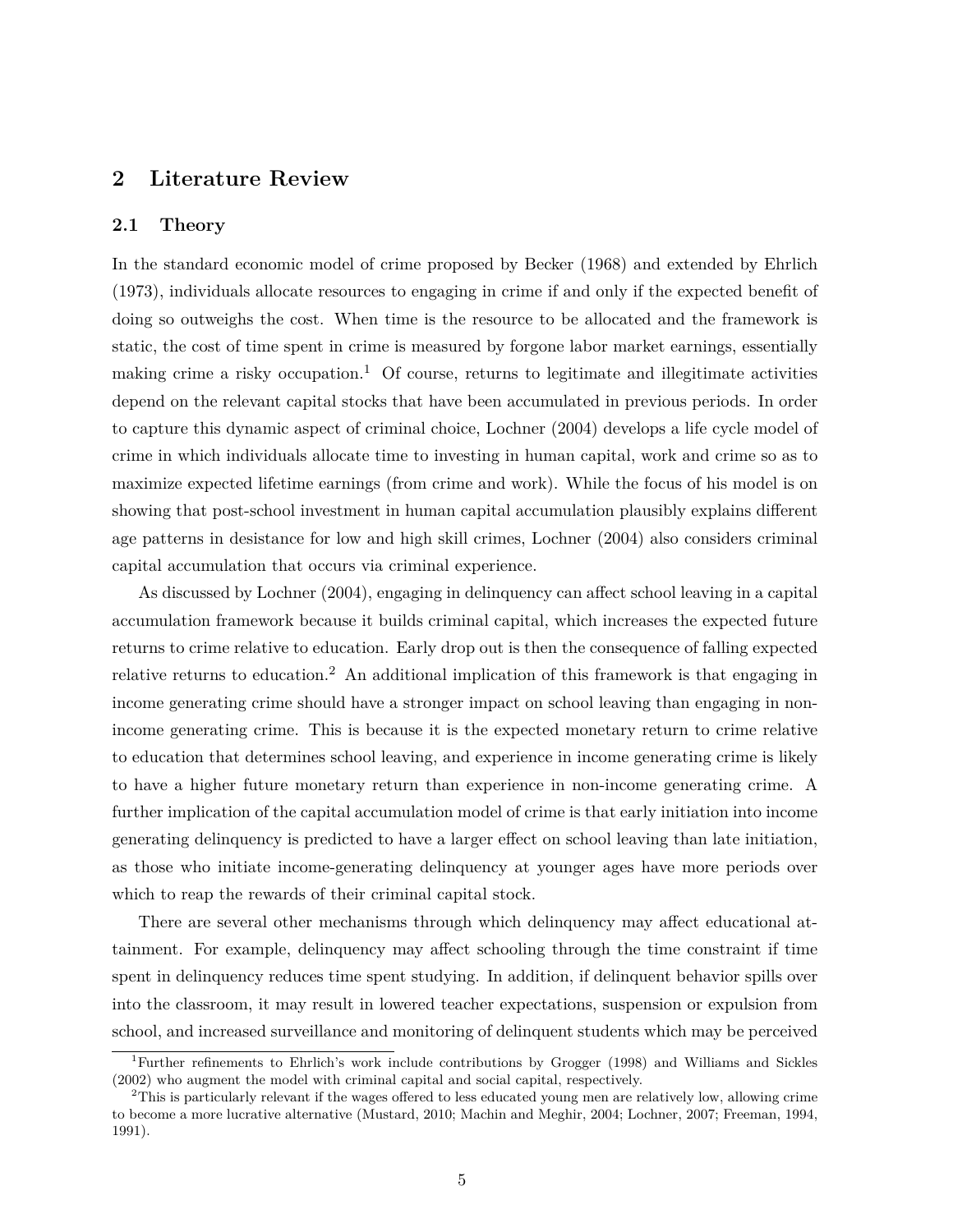as harassment (Hjalmarsson, 2008; Kupchik, 2010; Segal, 2013). Less time spent studying or attending classes, and an increased level of animosity due to perceived differential treatment by teachers is likely to result in lower academic achievement and an early exit from school. There are, thus, several mechanisms via which engaging in delinquency may impact school leaving, over and above the effect of being arrested.

#### **2.2 Empirical Literature**

The literature investigating the impact of criminal activity in youth on educational attainment is both recent and small.<sup>3</sup> The focus of this literature is on the impact of arrest and incarceration, rather than on the impact of delinquency, on schooling. For example, Hjalmarsson (2008) finds that arrest and incarceration by age 16 decrease the probability of high school graduation by age 19, although only the effect of incarceration is found to be robust. Using data on twins, Webbink et al. (2013) report that early arrests decrease educational attainment and lower the probability of completing high school for fraternal twins. Kirk and Sampson (2013) find that youth who are arrested are more likely to drop out of high school and less likely to enrol in college. Aizer and Doyle Jr (2015) find that juvenile incarceration decreases high school graduation. The overall conclusion to be drawn from this literature is that interactions with the juvenile justice system have a detrimental effect on educational attainment in general, and graduation from high school in particular.

There are also studies showing that the relationship between education and interactions with the juvenile justice system runs in the opposite direction. These studies investigate the contemporaneous effect of attending school on youths arrests, reported crime incidences and prosecutions, finding school attendance reduces property crime. For example, Jacob and Lefgren (2003) find that an additional day of school attendance reduces the reported incidences of juvenile property crime, but increases juvenile violent crime. Similarly, Luallen (2006) finds that an additional school day decreases juvenile arrests for property crime and increases juvenile arrests for violent crime, with a net effect of increased total juvenile crime. Berthelon and Kruger (2011) investigate the effect of extending the length of the school day (through the gradual, nationwide implementation of a full-day school reform) on contemporaneous municipal juvenile prosecution rates, finding that the reform decreased total, property and violent crime. Anderson (2014) finds increasing the minimum dropout age from 16 to 18 decreases property, violent and overall arrest rates for those aged 16 to 18. Overall, this evidence suggests that schooling reduces youthful property crime. The evidence is somewhat mixed with respect to violent crime.

<sup>&</sup>lt;sup>3</sup>A more substantial literature investigates the impact of educational attainment on crime, arrest and incarceration in adulthood (Lochner and Moretti, 2004; Oreopoulos and Salvanes, 2009; Merlo and Wolpin, 2009; Buonanno and Leonida, 2009; Machin et al., 2011, 2012).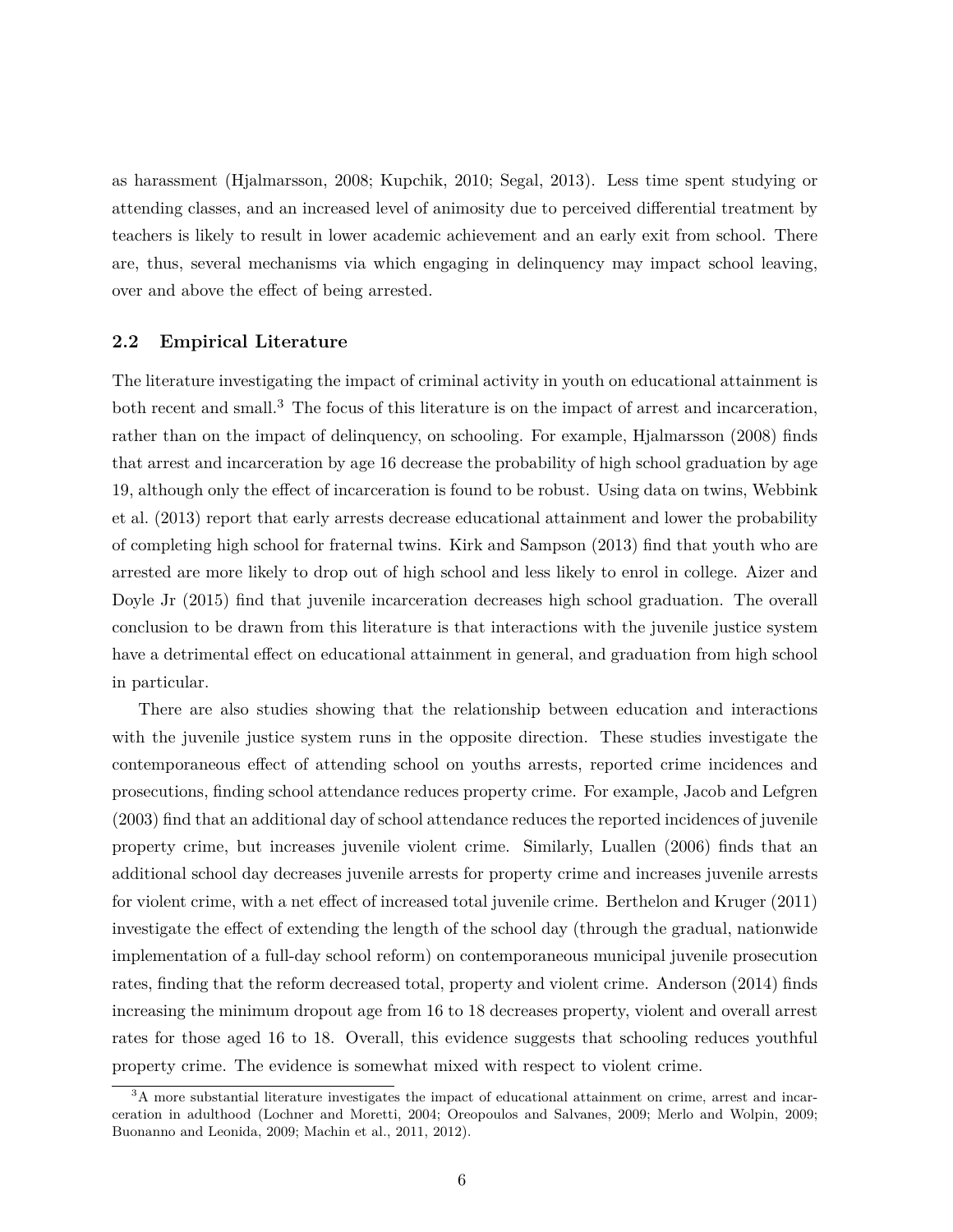This literature has produced important empirical findings that have useful policy implications. Nonetheless, the picture they provide is partial and incomplete. This is because, in focusing on the relationship between schooling and arrests or incarceration, these studies ignore the fact that interactions with the juvenile justice system arise as a result of an individual's decision to offend. The importance of this decision is highlighted by Lochner's model, which illustrates how individuals who choose to allocate time to crime potentially experience long-lived consequences both in terms of their offending behavior and educational attainment, even in the absence of arrest and incarceration. This brings us to the contribution of the current paper. In this research, we seek to answer the question of whether, and to what extent, engaging in delinquent behavior causally impacts school leaving amongst those who are not apprehended, in addition to those who are.

In order to address this question we focus on the first time an individual is delinquent, is arrested, and leaves school, and develop an empirical strategy (discussed in detail in Section 4) based on a multivariate hazard approach in which unobserved heterogeneities are drawn from a joint distribution. Strategies employed by previous studies to identify the effects of arrest and incarceration on schooling include fixed effects, propensity score matching and an instrumental variable approach. $4$  While a fixed effects approach controls for time invariant unobserved characteristics, it does not account for reverse causality, which previous studies show to be an issue. Propensity score matching does not allow for reverse causality, and relies on a difficult to justify assumption of conditional independence. An instrumental variable approach requires variables that affect the probability of delinquency and arrest, but not the probability of leaving school. However, valid instruments are unlikely to exist for our particular case.<sup>5</sup> In contrast, our approach is innovative in that we take advantage of the timing of the initiation of delinquency and first arrest relative to school leaving to disentangle the direction of causality in the relationship between the onset of delinquency and school leaving, and that between first arrest and school leaving. Our framework permits us to account for both potential unobserved confounders and reverse causality in determining the effect of delinquency on school leaving, over and above that of arrest. It does, however, require very detailed information on the timing of these outcomes, which the National Longitudinal Survey of Youth 1997 provides.

<sup>&</sup>lt;sup>4</sup>Aizer and Doyle Jr (2015) use an instrumental variable strategy that relies on exogenous variation in juvenile incarceration resulting from the random assignment of juveniles to judges with different tendencies to sentence youths to imprisonment.

 $5$ Note that as expenditure on criminal justice and education is jointly determined in state budget processes, criminal justice policy variables are unlikely to be conditionally independent of education outcomes and hence, unsuitable to serve as instruments.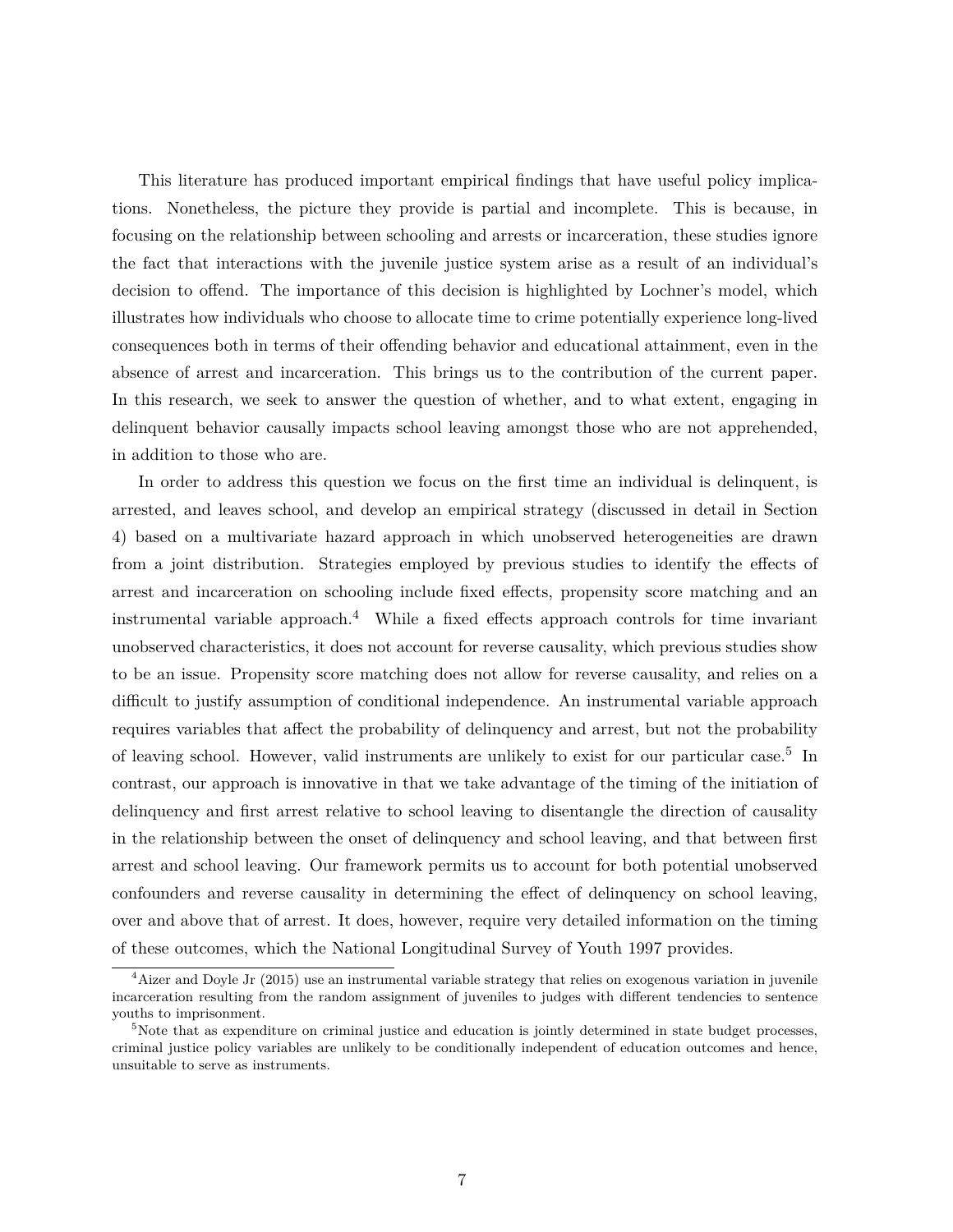# **3 Data and Measures**

#### **3.1 The National Longitudinal Survey of Youth 1997**

Our data are taken from the National Longitudinal Survey of Youth 1997 (NLSY97), a panel study of youths residing in the United States. The first round of the NLSY97 took place in 1997 when the 8,984 respondents were between 12 and 18 years old. Since then, survey participants have been interviewed annually. We use 13 waves of data with round 13 fielded during the years 2009 and 2010 when the respondents were aged 24 to 30. The NLSY97 includes two subsamples; the first is a cross-sectional sample representative of people living in the United States ( $N=6,748$ ), while the second oversamples Hispanic and black people ( $N=2,236$ ). We use both subsamples for our analysis, and perform a sensitivity analysis using only the cross-sectional sample. As with previous research, our analysis focuses on males as they commit the majority of delinquent acts (Grogger, 1998; Williams and Sickles, 2002). Of the 4,599 males interviewed for the NLSY97, we exclude 111 who had missing information on key variables.<sup>6</sup> This results in a final sample of 4,488 males.

### **3.2 Outcomes**

The outcomes of interest for this study are the age at which an individual initiates delinquent behavior, the age at which an individual is first arrested, and the age at which an individual first leaves school (defined as primary, secondary or tertiary education). In this section, we briefly describe each of our outcome variables. A more detailed description of their construction is provided in the Appendix.

The NLSY97 elicits information on the following delinquent acts: whether the individual has stolen more than \$50 worth, committed other property crimes, sold drugs, destroyed property, or attacked someone. In wave 1, respondents were asked the age at which they first committed each of the enumerated delinquent acts. We construct the age at which an individual initiates delinquent behavior by combining the wave 1 information with responses from each subsequent wave as to whether they had committed each act since the last interview. We also use this information to construct the ages at which an individual commits his first income generating delinquent act (which includes stealing more than \$50 worth, other property crimes, and selling drugs) and his first non-income generating act (defined as destroying property or attacking others).

<sup>6</sup>Of the 111 individuals, 48 were dropped because they have delinquency processes that are right censored before reporting being arrested. This largely occurs because from round 8 onwards, the delinquency questions are only asked of respondents who had ever reported being arrested and a control group of approximately 10% of the respondents for comparison, whereas the questions on arrest are asked throughout all 13 waves.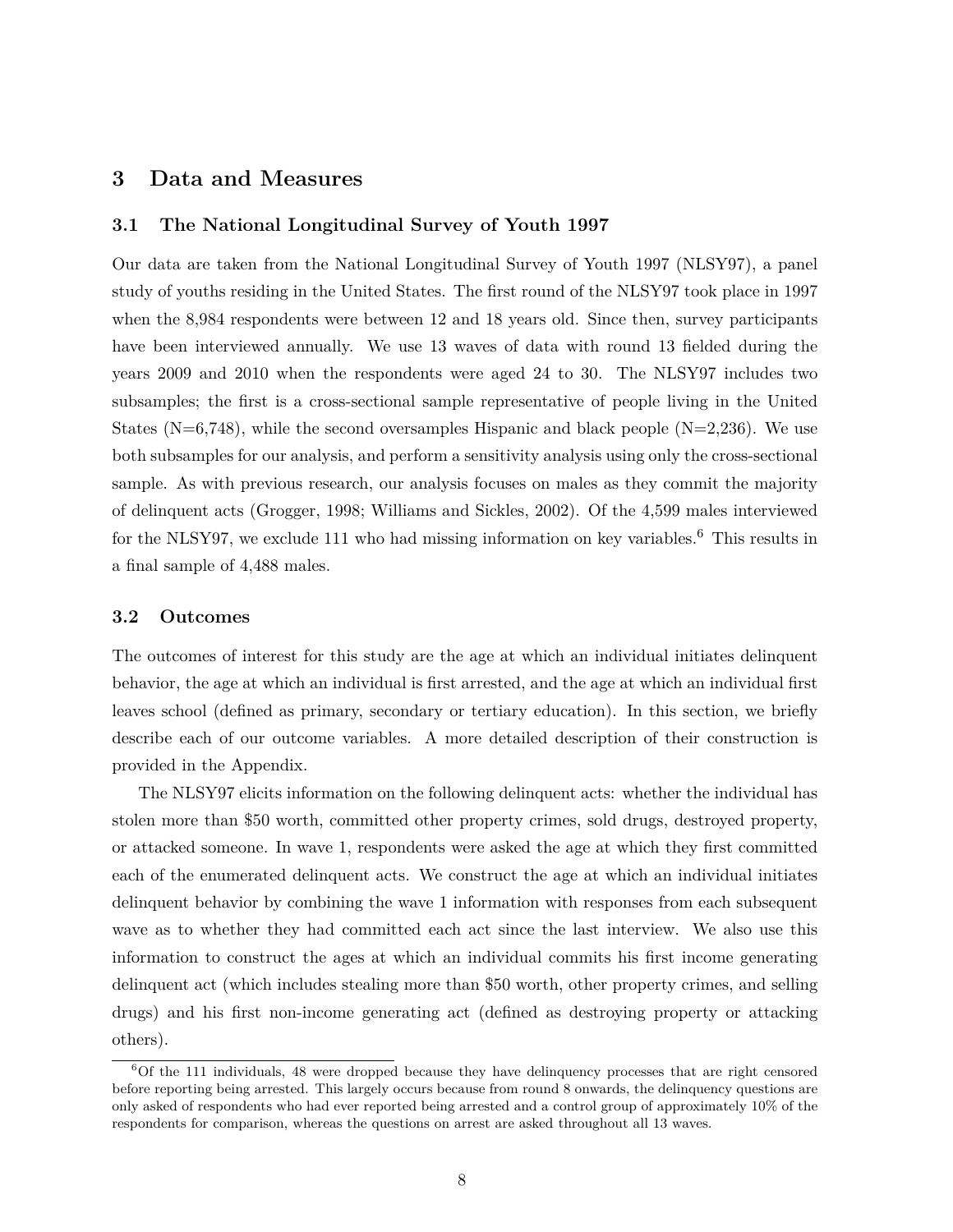Similarly, wave 1 of the NLSY97 asks individuals the age at which they were first arrested, and subsequent waves enquire as to whether they have been arrested since the last interview. This information is combined to construct the age at which an individual is first arrested. Note that the survey does not ask respondents the offence for which they are arrested, simply whether they are arrested. For this reason we do not distinguish between arrest for income or non-income generating acts.

We construct the age at which a respondent first leaves school (defined as primary, secondary or tertiary education) using information collected on respondents' most recent grade of school completed (or the number of years spent at college) and their educational institution enrolment status at the time of each interview. If the individual leaves school prior to the first wave (when individuals are aged 12–18), we use the age at which the respondent reports leaving high school in wave 1.

#### **3.3 Explanatory Variables**

Previous research has found that the individual-level determinants of crime and educational choice include gender, age, race, religion, cognitive ability, local environment, family background and structure, and parental education (Mocan and Rees, 2005; Levitt and Lochner, 2001). The NLSY97 collects rich information on the respondents' characteristics and their family backgrounds such that we are able to control for these important determinants.<sup>7</sup> Specifically, our set of controls includes the following individual characteristics: race (separate indicators for black and Hispanic; non-black and non-Hispanic is the omitted category); ability (standardized CAT-ASVAB score corrected for years of schooling at the test date); an indicator for experiencing puberty before the age of 12; an indicator for attending a private or parochial school (attending a public school is the omitted category); and a set of indicators for year of birth. We control for the following parental characteristics: mother was a teen at the respondent's birth; the responding parent (to the parent questionnaire administered in round 1) is very religious; and parents' education (of the mother and father separately). We also control for the following variables related to family structure and household characteristics: number of siblings (younger and older separately); and parents present in household (separate indicators for mother and father). In addition, we control for the following local environment variables: separate indicators for residing in the suburbs and residing in a city (residing in a rural area is the omitted category); and a set of indicators for region of residence (South; North; West; Northeast is the comparison category). Detailed information on the construction of the controls is provided in

<sup>&</sup>lt;sup>7</sup>However, we are unable to account for county-level characteristics (such as the unemployment rate and arrest rates) as the NLSY97 public-use files do not include geographic variables such as state or county.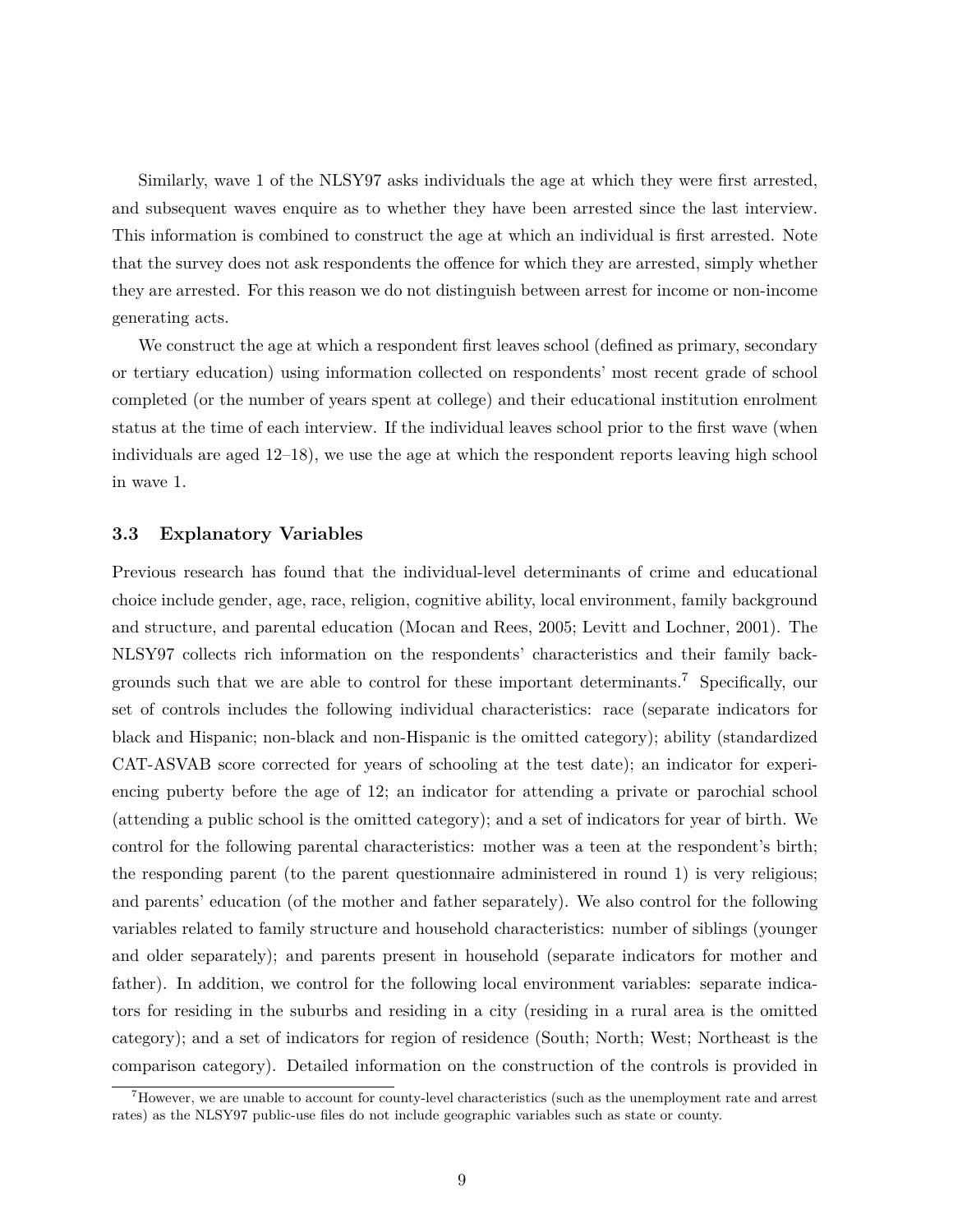the Appendix. Sample means, minima and maxima are presented in Table 1.

#### **3.4 Reliability of Data**

The NLSY97 are self-reported data and this raises several issues around its reliability. Previous research has evaluated the reliability of self-reported crime data, finding that self-reported data and official crime data generally yield similar information (Mocan and Rees, 2005; Elliott and Voss, 1974; Hindelang et al., 1981; Farrington, 1973). With regard to the data used in this study, Lochner (2007) compares the NLSY97 data on arrest rates (defined as the total number of selfreported arrests divided by the number of self-reported crimes) with data from the Federal Bureau of Investigation's *Uniform Crime Reports*, and finds the NLSY97 self-reported crime data to be generally consistent with official statistics, after adjusting for non-reporting to the police by victims. Moreover, as noted by Levitt and Lochner (2001), given that many crimes are not reported to the police and that most reported crimes do not lead to an arrest, criminal participation is likely to be much more prevalent than naively implied by official arrest data. Self-reported crime data are, therefore, considered both useful and informative.

An additional issue is that of recall error. This is particularly salient given the outcome variables used in our analyses are the age at which a respondent first engages in delinquency, the age he is first arrested and the age he first leaves school. Studies based on cross-sectional data rely on respondents' memories of when (and the order in which) these events occurred, and are likely to be subject to recall error. In contrast, the NLSY97 data are longitudinal, and the period between waves is relatively short (one year). As a consequence, the risk of recall error is substantially reduced in these data.<sup>8</sup> This allows greater accuracy regarding the ordering and timing of events under analysis.

Lastly, there may be concerns about differential reporting of delinquency and arrest by race. Hindelang et al. (1981) suggest that young men who underreport criminal or delinquent behavior are more likely to be black than white. Lochner and Moretti (2004) compare the self-reported crime rate in the NLSY79 with incarceration data, inferring that black dropouts rather than black high school graduates or whites tend to underreport their criminal behavior. Lochner and Moretti (2004) deal with this issue by dividing their sample by race and estimating results separately for blacks and whites. On the other hand, Merlo and Wolpin (2009) use self-reported data on crime, schooling and work from the NLSY97 and base their analysis on black males only. Given the potential for differential reporting, we investigate this issue in a sensitivity analysis in Section 6.3.

<sup>&</sup>lt;sup>8</sup>Recall may remain an issue for those who first made transitions before wave 1 when respondents were 12-18 years old.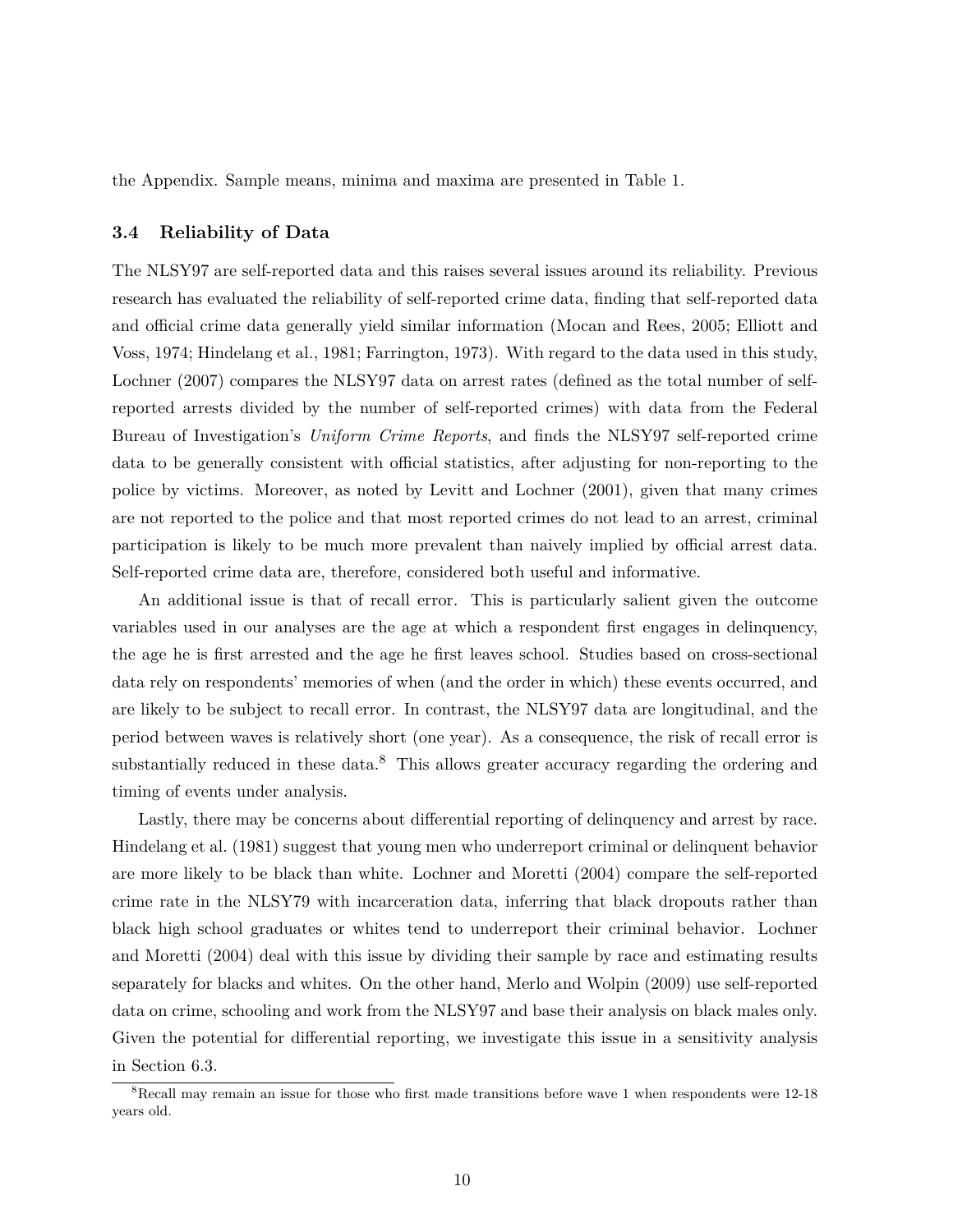#### **3.5 Descriptive Statistics**

Table 1 provides descriptive statistics for our data. It shows that 68% of the males in our sample have engaged in some type of delinquent activity, while 32% have not. Similarly, and keeping in mind that individual can engage in both income and non-income generating delinquency, 43% of our sample have committed at least one income generating delinquent act, and 62% have committed at least one non-income generating delinquent act. Lastly, we find that 44% of our sample have been arrested and 94% left school during the observation period. Table 1 also provides evidence on the timing of events, showing the average age of initiating delinquency to be 12 years old and much younger than the average age of first arrest at age 17, which in turn occurs before the typical school leaving age of 19.

Figure 1 provides more detailed information on transitions into delinquency and arrest, and out of school.<sup>9</sup> Specifically, it shows the hazard rates for the transition out of school and the transitions into first arrest and initiation into delinquency. Hazard rates for initiation into delinquency are shown for any type of delinquency as well as for income generating and non-income generating delinquency separately. The figure shows that the hazard rates for any delinquency and non-income generating delinquency peak at age 14, the hazard rate for income generating delinquency peaks slightly later at age 15, and the hazard rate for first arrest peaks later still at age  $18^{10}$  In terms of school leaving, the hazard rate increases steeply from age 17 (shortly before most students graduate from high school at age 18 or 19), and peaks at age 19. It increases sharply again from age 21 (just before many students start graduating from college at age 22), peaking once more at age 24. In summary, the hazard rates for the transitions into (income, non-income and any type of) delinquent behavior peak at ages younger than the peak in the hazard for arrest, which in turn occurs before the first peak in the hazard for school leaving. This suggests that the typical order of events is initiation into delinquent behavior, arrest, followed by school leaving.

The cumulative probability distributions for first arrest, the initiation of delinquency and school leaving are presented in Figure 2, with distributions once again presented separately for income generating delinquency, non-income generating delinquency, and any type of delinquency. The figure shows that the probability of having engaged in income (non-income) generating

<sup>9</sup>Distributions for the ages at which individuals first leave school, are first arrested and initiate delinquency (with separate distributions for any, income and non-income generating activity) are presented in Appendix Table A.1.

<sup>&</sup>lt;sup>10</sup>At age 7, roughly 8% of respondents report having engaged in delinquent behavior. This spike is partly due to our assumption that the risk of the onset of delinquency occurs from age 7. There are 249 individuals who report engaging in delinquency prior to age 7 that are recoded to initiate delinquency at age 7. This figure is 82 for income generating delinquency and 188 for non-income generating delinquency (given that income and non-income generating are not mutually exclusive categories).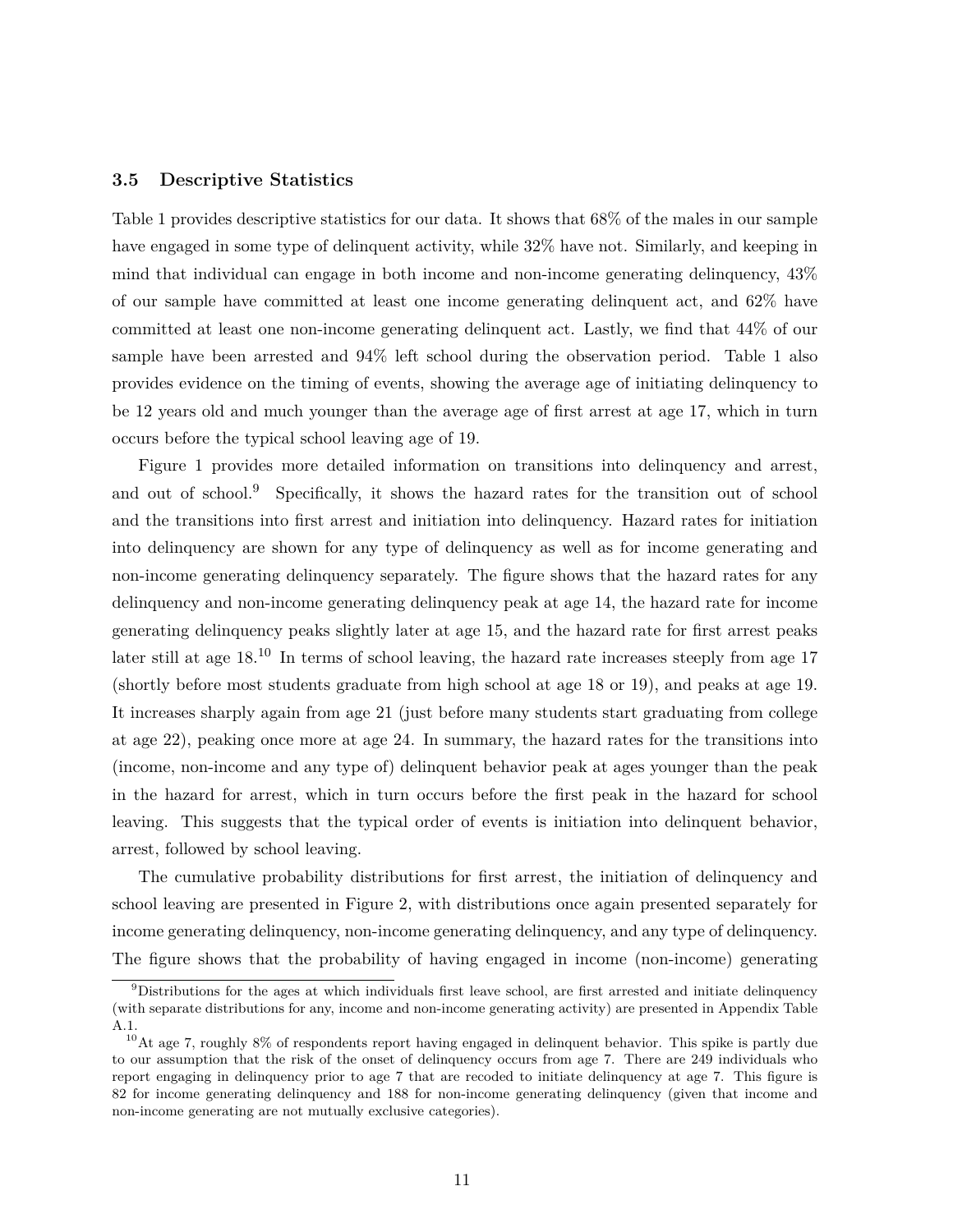delinquent activity by age 15 is  $0.25$   $(0.48)$ , increasing to  $0.38$   $(0.58)$  by age 18,  $0.43$   $(0.61)$  by age 20, and to 0.46 (0.64) by age 25. Importantly, the figure illustrates that respondents appear unlikely to take up delinquent behavior of any kind after age 19. This suggests that there are a minimum of two types of individual with regard to delinquency: those who are susceptible to delinquent behavior and those who are not. Similarly, the cumulative probability distribution for first arrest shows that the probability of having been arrested by age 15 is 0.15, increasing to 0.29 by age 18, 0.35 by age 20, and to 0.44 by age 25. From the figure, we can see that respondents are unlikely to be arrested for the first time after age 25, suggesting two types of individual with regard to arrest: those susceptible and those not. While the cumulative probability distributions for first arrest and the initiation of delinquency reflect that individuals may or may not ultimately initiate delinquency or be arrested, the cumulative probability distribution for school leaving shows that eventually everyone will leave school. Specifically, it shows that the probability of having left school by age 18 is 0.40. This increases to 0.62 by age 19, 0.71 by age 20, 0.83 by age 22, and to 0.97 by age 25. The distribution increases steeply over ages 17, 18 and 19, illustrating that this is when most students leave school.

Further evidence on the timing of first delinquency and arrest relative to school leaving is provided by Table 2. Column (a) presents the probabilities associated with the order in which the initiation of delinquency and school leaving occur. Column (b) does the same for the order of initiation of income generating delinquency and school leaving, column (c) for the initiation of non-income generating delinquency and school leaving, and column (d) for first arrest and school leaving. Column (a) shows that 63% of the sample initiate delinquency before leaving school, compared with only 3% who leave school prior to initiating delinquency, while 2% of our sample initiate delinquency and leave school at the same age. Similarly, in column (b) we see that 37% of the sample initiate income generating delinquency before leaving school, compared with only 4% who leave school before initiating income delinquency, while 3% do both at the same age. Column (c) shows that 57% of the respondents initiate non-income delinquency before leaving school, as compared to 3% who leave school prior to initiating non-income delinquency, while 2% both leave school and initiate non-income delinquency at the same age. Lastly, column (d) shows that 27% of the sample are arrested before leaving school, compared with 13% who leave school prior to being arrested for the first time, while 4% of the sample are arrested (for the first time) and leave school at the same age. Overall, the table provides evidence that the initiation of delinquency and first arrest typically precede school leaving, and that should a causal relationship exist, it would likely run from delinquency and arrest to school leaving.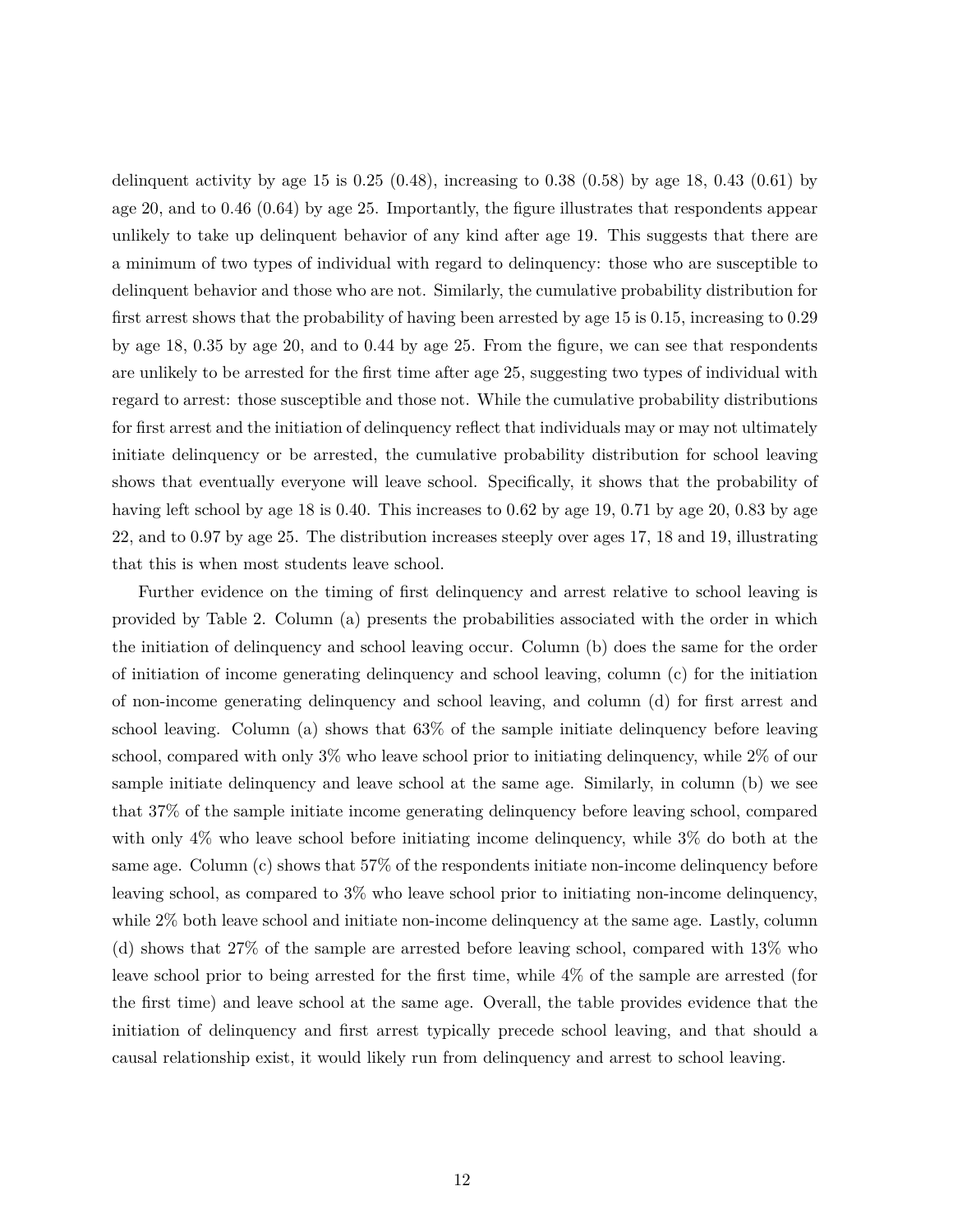### **4 Estimation**

#### **4.1 Empirical Framework**

The primary objective of our empirical analysis is to determine the separate causal effects of delinquency and arrest on school leaving. As previously discussed, in order to do so we must account for unobserved common confounders that determine the transitions into delinquency, arrest and school leaving, and the potential for reverse causality in the relationships between delinquency and school leaving, and arrest and school leaving. Our strategy is based on a multivariate mixed proportional hazard (MMPH) framework. This entails modelling a system, comprised of an equation for the transition into delinquency, an equation for the transition into arrest and an equation for the transition out of school, in which both delinquency and arrest are permitted to impact the school leaving transition rate. We account for unobserved common factors by allowing the unobserved heterogeneity terms entering each of the transition rates to be drawn from a joint distribution. We address the issue of reverse causality as part of a sensitivity analysis (in Section 6.1), in which we additionally permit school leaving to affect the transitions into delinquency and arrest.

A proof of the identification of the treatment effect in the multivariate mixed proportional hazard model is provided by Abbring and van den Berg (2003). They show that identification is achieved through the order in which events occur; for example, the timing of first arrest relative to school leaving. They also show that identification can be achieved without restrictions that are necessary in a propensity score matching or instrumental variable approach, such as conditional independence or the existence of valid instruments. This provides a considerable advantage to using the multivariate mixed proportional hazard approach.

Our empirical investigation begins by providing a point of comparison with previous literature by examining the impact of arrest on early school leaving. To do so, we use a bivariate mixed proportional hazard framework. We then build up to the baseline multivariate mixed proportional hazard model, in which transitions into delinquency in addition to arrest are modelled along with school leaving.

#### **4.1.1 The bivariate mixed proportional hazard model**

The hazard (or transition) rate for leaving school at age *t* conditional on observable characteristics *x*, the age at which an individual is first arrested  $t_a$ , and unobservable characteristics  $v$ , is specified as

$$
\theta_s(t|x, t_a, v) = \lambda_s(t) \exp(x'\beta_s + \delta_a I(t_a < t) + v) \tag{1}
$$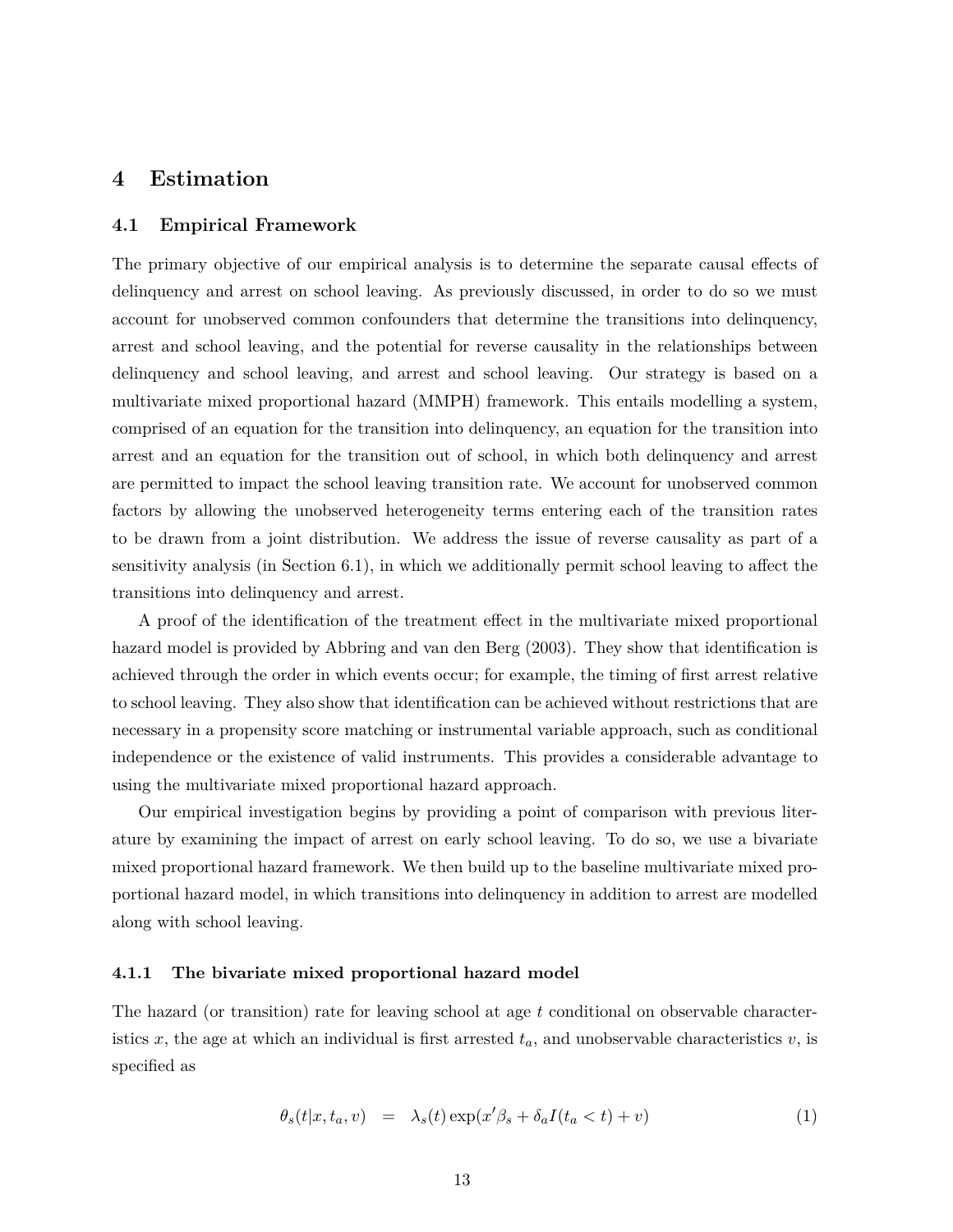where the indicator function  $I(t_a < t)$  equals one if the individual experienced his first arrest before age *t*. Individual duration dependence is represented by  $\lambda_s(t)$ , while  $\beta_s$  is a vector of parameters to be estimated. Note that arrest is only permitted to impact on school leaving at age *t* if it occurs at an age prior to age *t*. This is because we are unable to tell which event happened first if school leaving and arrest occur at the same age.

The key parameter of interest is the coefficient on prior arrest,  $\delta_a$ . If it is positive  $(\delta_a > 0)$ , then arrest increases transitions out of schooling, leading to lower educational attainment. If it is negative  $(\delta_a < 0)$ , then arrest delays school leaving, leading to higher educational attainment. If  $\delta_a$  is zero, then arrest has no effect on school leaving or educational attainment. The unobserved heterogeneity term, *v*, accounts for differences in propensities for school leaving.

Duration dependence is modelled flexibly using a step function, and is specified as

$$
\lambda_s(t) = \exp\left(\sum_{k=1}^{12} \lambda_{s,k} I_k(t)\right) \tag{2}
$$

where there are twelve duration categories  $(k = 1, ..., 12)$ , eleven of which represent specific ages  $(14, ..., 24)$ , while the last interval is for ages greater than 24.  $I_k(t)$  are a set of *k* dummy variables equal to one if the individual leaves school in duration category *k*, and zero otherwise. As we estimate a constant term in  $x'\beta_s$ ,  $\lambda_{s,1}$  is set to zero.

The conditional density function for the completed durations until the individual leaves school is specified as

$$
f_s(t|x, t_a, v) = \theta_s(t|x, t_a, v) \exp\left(-\int_0^t \theta_s(z|x, t_a, v) dz\right)
$$
\n(3)

We assume that those who have not left school during the observation period have a rightcensored duration until school leaving.

We similarly specify the hazard rate for first arrest at age *t*, conditional on observable characteristics *x*, and unobservable characteristics  $\varepsilon$  as,

$$
\theta_a(t|x,\varepsilon) = \lambda_a(t) \exp(x'\beta_a + \varepsilon) \tag{4}
$$

where  $\beta_a$  is a vector of parameters to be estimated. We assume that individuals are at risk of being arrested from age ten, and model individual duration dependence using the step function,

$$
\lambda_a(t) = \exp\left(\sum_{j=1}^{16} \lambda_{a,m} I_m(t)\right) \tag{5}
$$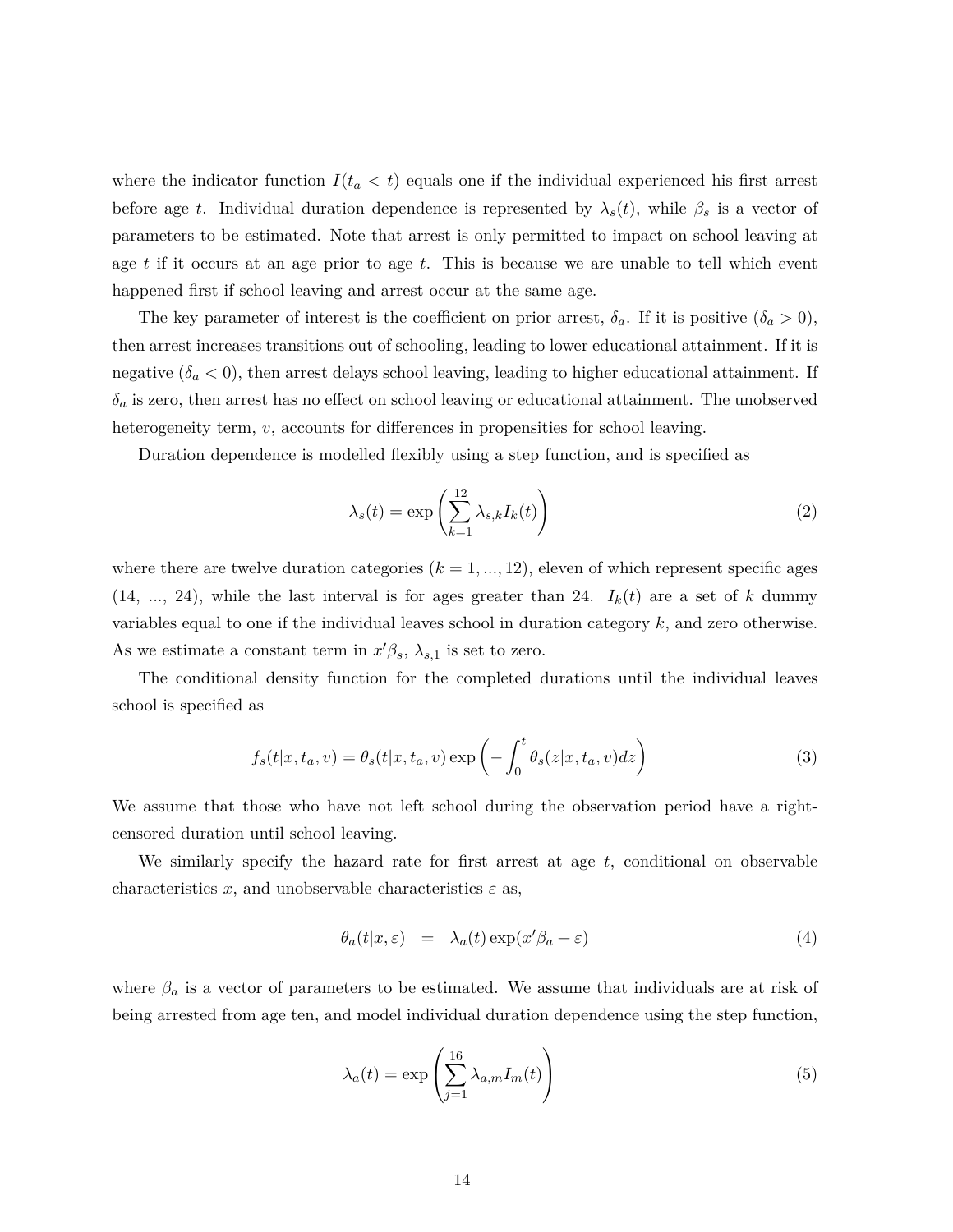where there are sixteen duration categories  $(m = 1, ..., 16)$ , fifteen of which represent specific ages (10, ..., 24), while the last interval is for ages greater than 24.  $I_m(t)$  are a set of *m* dummy variables equal to one if the individual is arrested for the first time in duration category *m*, and zero otherwise. We set  $\lambda_{a,1} = 0$ , given that we estimate a constant term in  $x'\beta_a$ .

The conditional density function for the completed durations until an individual's first arrest is specified as

$$
f_a(t|x,\varepsilon) = \theta_a(t|x,\varepsilon) \exp\left(-\int_0^t \theta_a(z|x,\varepsilon) dz\right)
$$
 (6)

We assume that those who have not been arrested during the period under observation have a right-censored duration until arrest.

The unobserved component in the hazard rate for first arrest  $(\varepsilon)$  is potentially correlated with the unobserved component in the hazard rate for school leaving  $(v)$ . To account for this, we specify  $(v, \varepsilon)$  as drawn from a discrete joint distribution function,  $G(v, \varepsilon)$ . In practise, we find two mass points in the distribution of unobserved heterogeneity entering the school leaving equation, and two mass points in the distribution of unobserved heterogeneity affecting the transition rate into first arrest. Therefore, the joint distribution,  $G(v, \varepsilon)$  has up to four points of support  $(v_1, \varepsilon_1)$ ,  $(v_1, \varepsilon_2)$ ,  $(v_2, \varepsilon_1)$ ,  $(v_2, \varepsilon_2)$ .<sup>11</sup> The four points of support, which may considered a distinct "types" of individuals, occur with the following probabilities:

$$
Pr(v = v_1, \varepsilon = \varepsilon_1) = p_1, \qquad Pr(v = v_1, \varepsilon = \varepsilon_2) = p_2
$$
  

$$
Pr(v = v_2, \varepsilon = \varepsilon_1) = p_3, \qquad Pr(v = v_2, \varepsilon = \varepsilon_2) = p_4
$$

with  $0 \leq p_j \leq 1$  for  $j = 1, ..., 4$ , and  $p_4 = 1 - p_1 - p_2 - p_3$ .<sup>12</sup> We model these probabilities using a multinomial logit specification

$$
p_j = \frac{\exp(\alpha_j)}{\sum_j \exp(\alpha_j)}
$$

for  $j = 1, 2, 3, 4$ 

Integrating out the unobserved heterogeneity leads to the following joint density function for the duration of time until first arrest  $t_a$ , and the duration of time until school leaving  $t_s$ ,

 $v_1 + v_{22} = v_2, \quad \varepsilon_1 + \varepsilon_{22} = \varepsilon_2$ 

where  $v_1, \varepsilon_1$  and  $v_{22}, \varepsilon_{22}$  are estimated.

 $11$ These result from concatenating the two masspoints in each of the school leaving and arrest equations.

<sup>&</sup>lt;sup>12</sup>We model the second mass point  $(v_2, \varepsilon_2)$  differentially, such that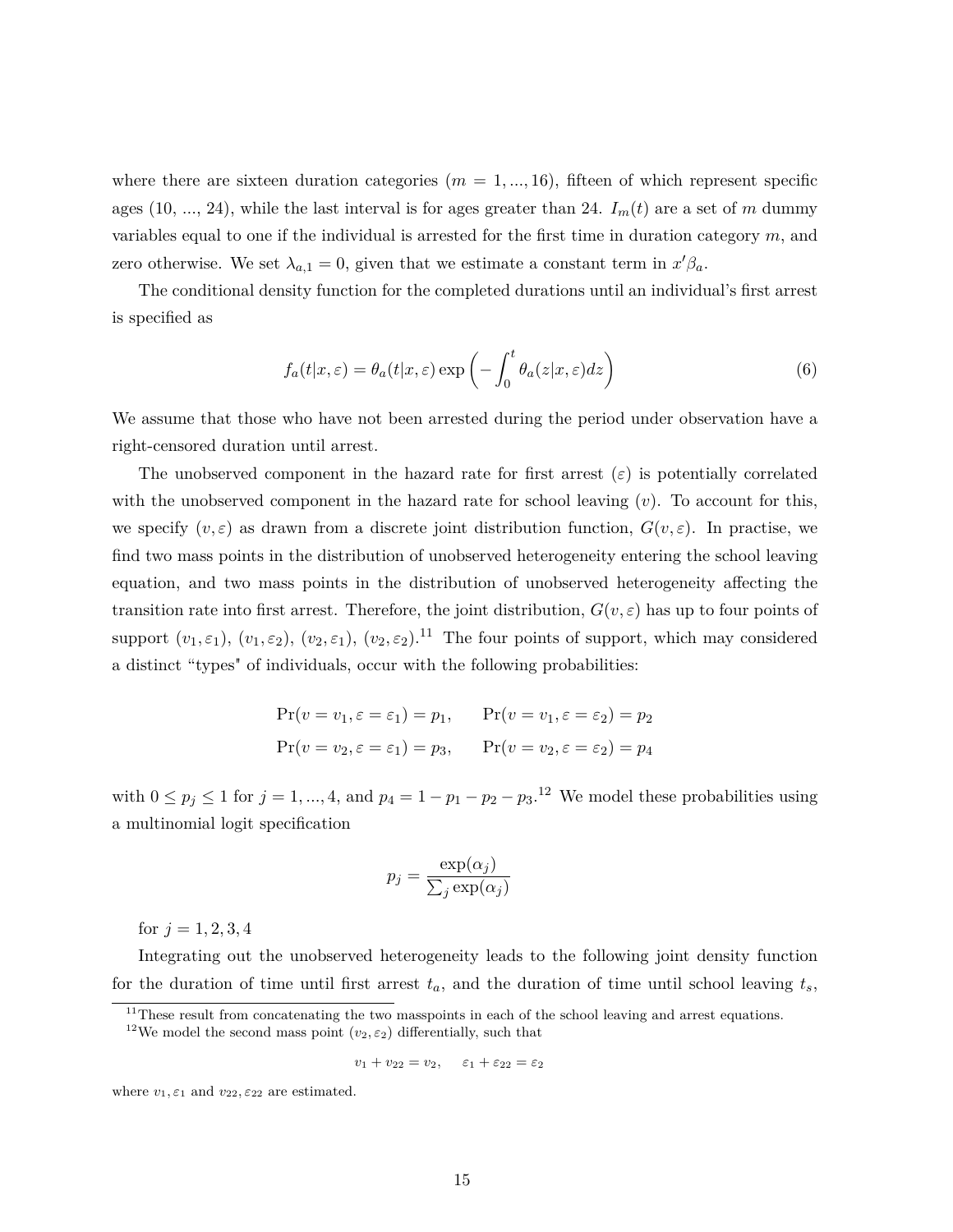conditional on *x*:

$$
h_{s,a}(t_s, t_a|x) = \int_v \int_{\varepsilon} f_s(t|x, t_a, v) f_a(t|x, \varepsilon) dG(v, \varepsilon)
$$
\n<sup>(7)</sup>

#### **4.1.2 The multivariate mixed proportional hazard model**

The bivariate mixed proportional hazard model presented above focuses on the impact of arrest on early school leaving. Building on this, we now outline our baseline multivariate mixed proportional hazard model, which allows delinquency, in addition to arrest, to impact on school leaving. In order to account for the impact of initiation into delinquency as well as that of first arrest, the hazard rate for school leaving (originally equation (1)) is augmented as follows

$$
\theta_s(t|x, t_d, t_a, v) = \lambda_s(t) \exp(x'\beta_s + \delta_d I(t_d < t) + \delta_a I(t_a < t) + v)
$$
\n(8)

where  $t_d$  is the age at which an individual first engages in delinquency and the indicator function  $I(t_d < t)$  equals one if the individual initiated delinquency before age *t*. Note that, as with arrest, only delinquency that occurs at an age prior to *t* is permitted to affect school leaving at age *t*. The parameter  $\delta_d$ , indicates whether prior delinquency has a positive  $(\delta_d > 0)$ , negative  $(\delta_d < 0)$ or no effect  $(\delta_d = 0)$  on school leaving.

Accounting for the effect of delinquency, in addition to arrest, the conditional density function for the completed durations until the individual leaves school (originally equation (3)) is

$$
f_s(t|x, t_d, t_a, v) = \theta_s(t|x, t_d, t_a, v) \exp\left(-\int_0^t \theta_s(z|x, t_d, t_a, v) dz\right)
$$
\n(9)

We add to the system of equations the hazard rate for delinquency. Conditional on observable characteristics  $x$ , and unobservable characteristics  $u$ , the hazard for initiating into delinquency at age *t* is given by:

$$
\theta_d(t|x, u) = \lambda_d(t) \exp(x'\beta_d + u) \tag{10}
$$

where  $\beta_d$  is a vector of parameters to be estimated. We assume that individuals are at risk of engaging in delinquent behavior from age seven, which is around the age at which they start school,<sup>13</sup> and model individual duration dependence using the step function,

$$
\lambda_d(t) = \exp\left(\sum_{j=1}^{19} \lambda_{d,j} I_j(t)\right) \tag{11}
$$

<sup>&</sup>lt;sup>13</sup>Depending on the state, schooling in the US is compulsory over an age range that starts between five and eight and ends between sixteen and eighteen.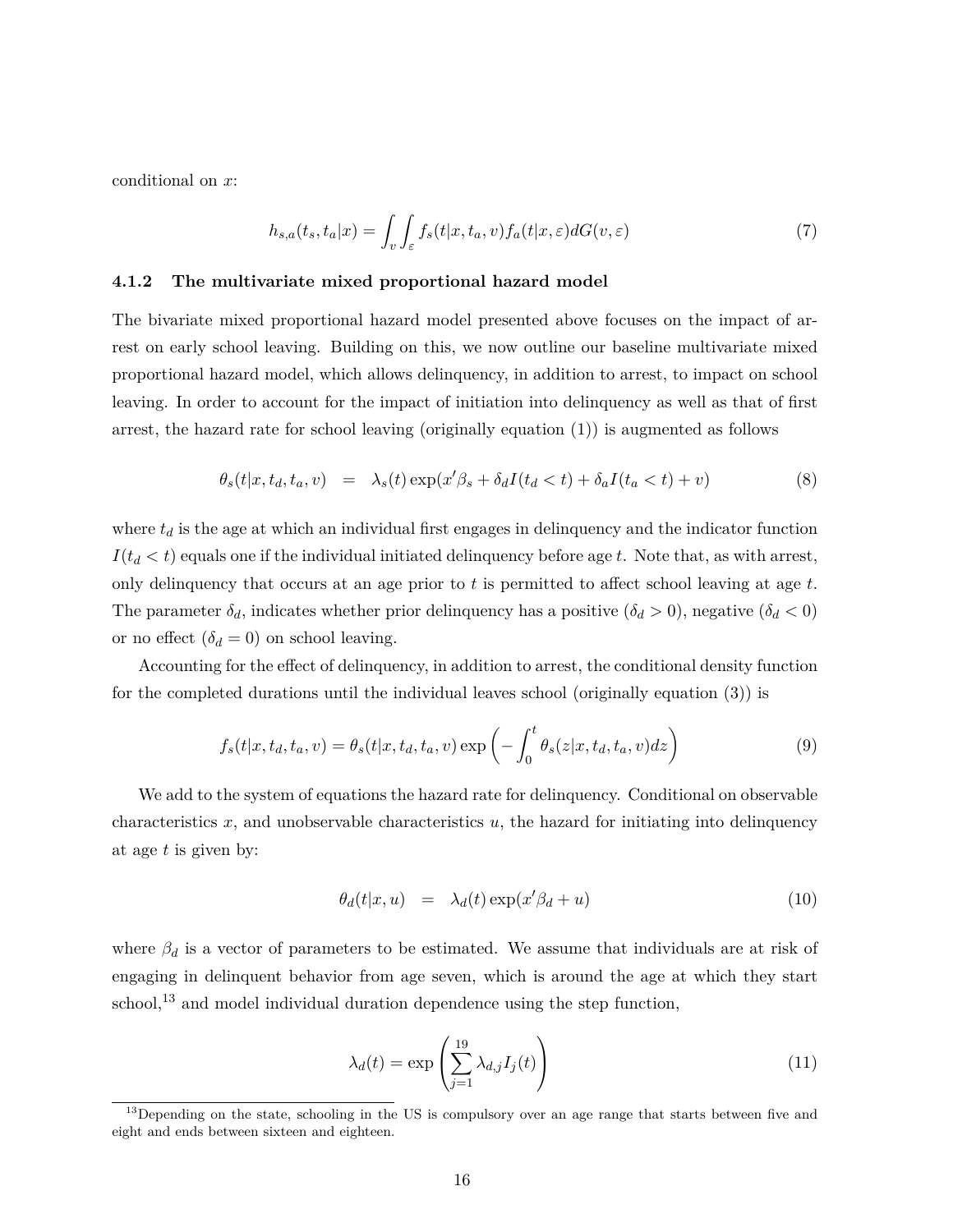where there are nineteen duration categories  $(j = 1, ..., 19)$ , eighteen of which represent specific ages  $(7, ..., 24)$ , while the last interval is for ages greater than 24.  $I_j(t)$  are a set of *j* dummy variables equal to one if the individual initiates delinquent activity in duration category *j*, and zero otherwise. Again, we set  $\lambda_{d,1} = 0$  as we estimate a constant term in  $x'\beta_d$ .

The conditional density function for the completed durations until the onset of delinquent behavior is specified as

$$
f_d(t|x, u) = \theta_d(t|x, u) \exp\left(-\int_0^t \theta_d(z|x, u) dz\right)
$$
\n(12)

We assume that those who have not initiated delinquency during the period under observation have a right-censored duration until the onset of delinquency.

The hazard rate for first arrest and the conditional density function for completed durations until first arrest are as previously specified (equations (4) and (6), respectively). To account for the potential correlation in unobserved heterogeneity determining school leaving, delinquency and arrest, we specify that  $(u, v, \varepsilon)$  are drawn from a discrete joint distribution,  $W(u, v, \varepsilon)$ . Suppose there exist two types of individual (one with high susceptibility and one with low susceptibility) for each of the outcomes school leaving, initiation into delinquency, and first arrest. This implies that the joint distribution of unobserved heterogeneity has up to eight points of support, and with the following probabilities:

| $Pr(u = u_1, v = v_1, \varepsilon = \varepsilon_1) = p_1,$ | $Pr(u = u_1, v = v_1, \varepsilon = \varepsilon_2) = p_2$ |
|------------------------------------------------------------|-----------------------------------------------------------|
| $Pr(u = u_1, v = v_2, \varepsilon = \varepsilon_1) = p_3,$ | $Pr(u = u_1, v = v_2, \varepsilon = \varepsilon_2) = p_4$ |
| $Pr(u = u_2, v = v_1, \varepsilon = \varepsilon_1) = p_5,$ | $Pr(u = u_2, v = v_1, \varepsilon = \varepsilon_2) = p_6$ |
| $Pr(u = u_2, v = v_2, \varepsilon = \varepsilon_1) = p_7,$ | $Pr(u = u_2, v = v_2, \varepsilon = \varepsilon_2) = p_8$ |

noting that  $0 \le p_j \le 1$  for  $j = 1, ..., 8$ , and  $p_8 = 1 - p_1 - p_2 - p_3 - p_4 - p_5 - p_6 - p_7$ .<sup>14</sup> We, again, model these probabilities using a multinomial logit specification

$$
p_j = \frac{\exp(\alpha_j)}{\sum_j \exp(\alpha_j)}
$$

for  $j = 1, ..., 8$ 

<sup>14</sup>We model the second mass point  $(u_2, v_2, \varepsilon_2)$  for each behavior differentially, such that

 $u_1 + u_{22} = u_2$ ,  $v_1 + v_{22} = v_2$ ,  $\varepsilon_1 + \varepsilon_2 = \varepsilon_2$ 

where  $u_1, v_1, \varepsilon_1$  and  $u_{22}, v_{22}, \varepsilon_{22}$  are estimated.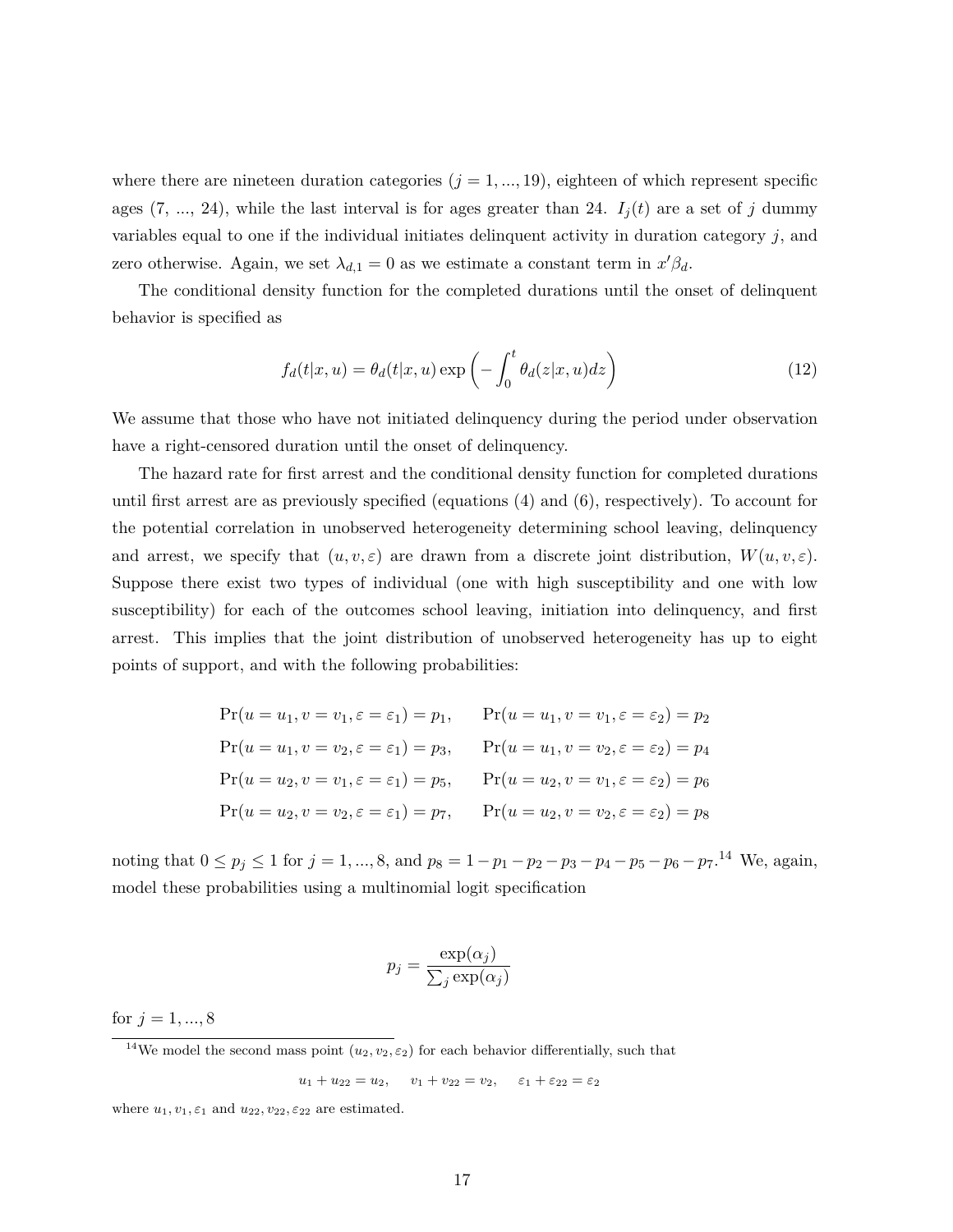By integrating out the unobserved heterogeneity, we are left with the following joint density function for the duration of time until the initiation into delinquency  $t_d$ , the duration of time until leaving school  $t_s$ , and the duration of time until an individual's first arrest  $t_a$ , conditional on *x*,

$$
h_{d,s,a}(t_a, t_s, t_d | x) = \int_u \int_v \int_{\varepsilon} f_s(t | x, t_a, t_a, v) f_a(t | x, \varepsilon) f_d(t | x, u) dW(\varepsilon, v, u)
$$
\n(13)

### **5 Empirical Results**

#### **5.1 Preliminary Analysis**

Past studies investigating the relationship between delinquency and schooling in youth have focused on the impact of arrest on schooling, finding that arrest reduces educational attainment (Hjalmarsson, 2008; Webbink et al., 2013; Kirk and Sampson, 2013). In order to facilitate a comparison between our study and the literature, we provide a preliminary analysis that addresses this same question.

Table 3 presents the maximum likelihood estimates of a bivariate mixed proportional hazard model for school leaving and first arrest, in which arrest impacts on school leaving, and the unobserved heterogeneity in each process is potentially correlated. The first column provides estimates for the arrest equation, and the second column for the school leaving equation. The coefficient on arrest in the equation for school leaving is the parameter of interest.<sup>15</sup> Panel (a) of Table 3 reports the parameter estimates assuming that the unobserved heterogeneity terms in the arrest and school leaving processes are correlated, panel (b) reports key estimates assuming the unobserved heterogeneities are independent, and panel (c) reports the joint distribution of unobserved heterogeneity implied by the estimates in panel (a).

Starting with panel (a), the estimates suggest that arrest increases the rate at which young men leave school by  $52\%$  (100(exp(0.42)-1)), a result consistent with previous studies showing that arrest reduces educational attainment. The results also show that the effects of the explanatory variables are generally as expected. In terms of the transition into first arrest, the likelihood is lower for those who have higher ability as measured by the adjusted CAT-ASVAB score, those who attended private or parochial schools (with public schools as the comparison

<sup>15</sup>Our set of controls includes: race (separate indicators for black and Hispanic; non-black and non-Hispanic is the omitted category); ability (standardized schooling-corrected CAT-ASVAB score); an indicator for experiencing puberty before the age of 12; an indicator for attending a private or parochial school; a set of indicators for year of birth; mother was a teen at the respondent's birth; responding parent is very religious; parents' education; number of siblings (younger and older separately); parents present in household (separate indicators for mother and father); separate indicators for residing in the suburbs and residing in a city (rural residence is the omitted category); and a set of indicators for region of residence (South, North, West, Northeast is omitted).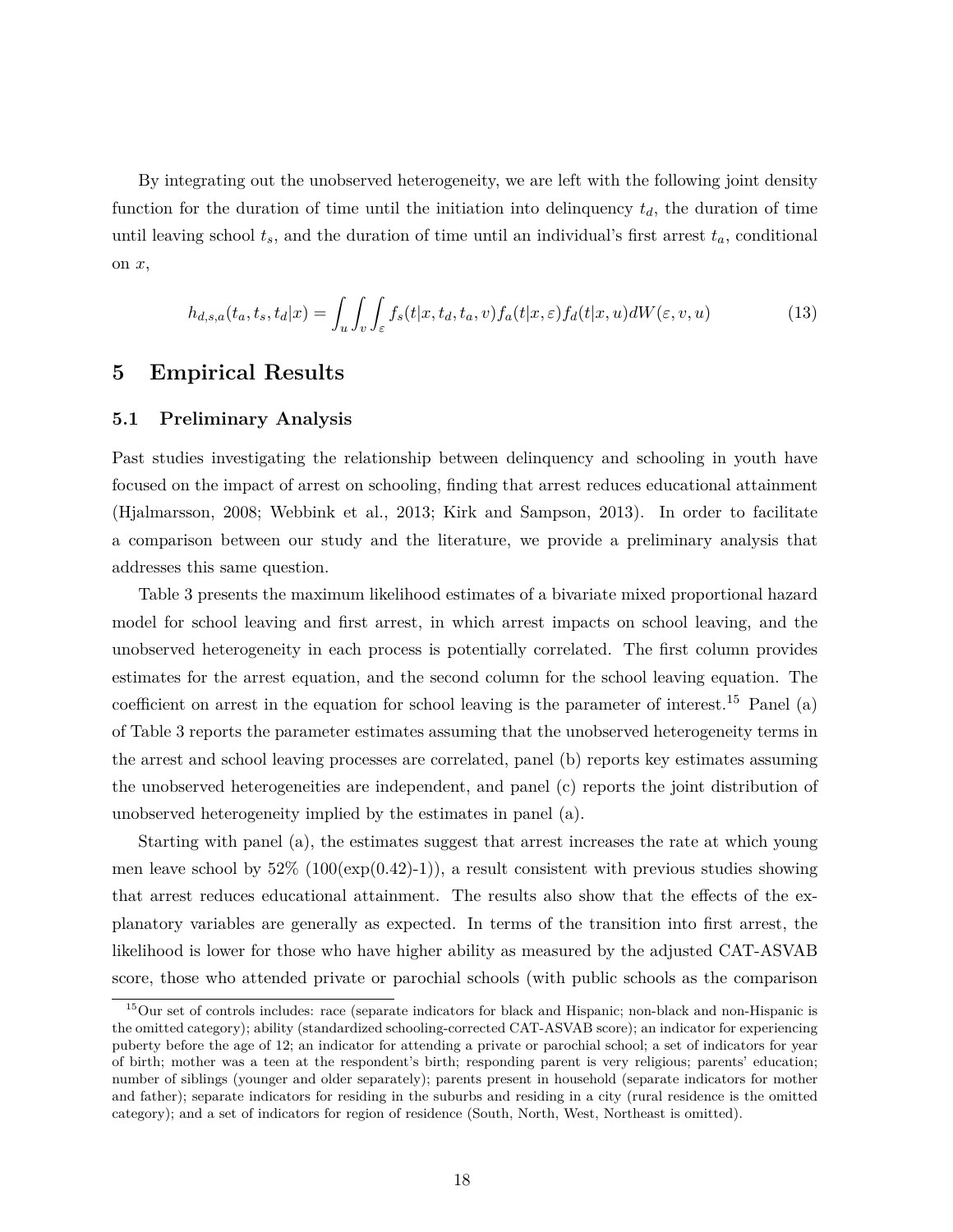category), those who are Hispanic (relative to those who are non-black and non-Hispanic), those with a very religious parent who responded to the parent questionnaire, those who have a father with at least a high school education and a mother who has graduated high school but not college (compared with having a mother or a father who has not completed high school), and those whose mothers and fathers are present in the household. The likelihood of arrest is higher for those who enter puberty early, those whose mothers were teenagers at the respondents' births, those who live in the suburbs or city (compared to those who live in a rural area), and for those who live in the North (compared with those who live in the Northeast).

In terms of school leaving, a lower, and therefore later, transition out of school is associated with those who have higher ability as measured by the adjusted CAT-ASVAB score, those who attended private or parochial schools (with public schools as the comparison category), those who are black (relative to those who are non-black and non-Hispanic), those whose responding parent (to the parent questionnaire) is very religious, those with a mother or father with at least a high school education (compared with having a mother or father who has not completed high school), those whose mother and father are present in the household, and those who reside in the suburbs (compared to those who live in a rural area). The school leaving rate is higher for those whose mothers were teens at the respondents' births, for those with a greater number of (younger and older) siblings, and for those who reside in the South (with Northeast being the comparison category).

With respect to unobserved heterogeneity, we identify two types of individuals in the arrest equation and two types in the school leaving equation. For the arrest equation, the first and second mass points are estimated to be  $-3.34$  and  $-5.17$  (=  $-3.34 - 1.83$ ), respectively. This indicates that the first type (with a mass point of −3*.*34) is more susceptible to arrest than the second type (with mass point  $-5.17$ ). The first and second mass points for the school leaving equation are estimated to be  $-5.39$  and  $-7.15$  (=  $-5.39 - 1.76$ ), representing individuals with (relatively) higher and lower susceptibilities to school leaving, respectively. Given two types for both school leaving and arrest, the joint distribution of unobserved heterogeneity has between two (in the case of perfect correlation) and four potential points of support.

As shown in panel (c) of Table 3, we identify three points of support in the joint distribution of unobserved heterogeneity. The table shows the percentage of the sample that represents each of the three types of individual. The first type is represented by  $51\%$  of the sample and is highly susceptible to both arrest and early school leaving. The second type has little susceptibility to arrest and a high susceptibility to early school leaving, and represents 39% of the sample. Lastly, 10% of the sample has a low susceptibility to both arrest and early school leaving.

Panel (b) of Table 3 presents results for a bivariate hazard model in which the unobserved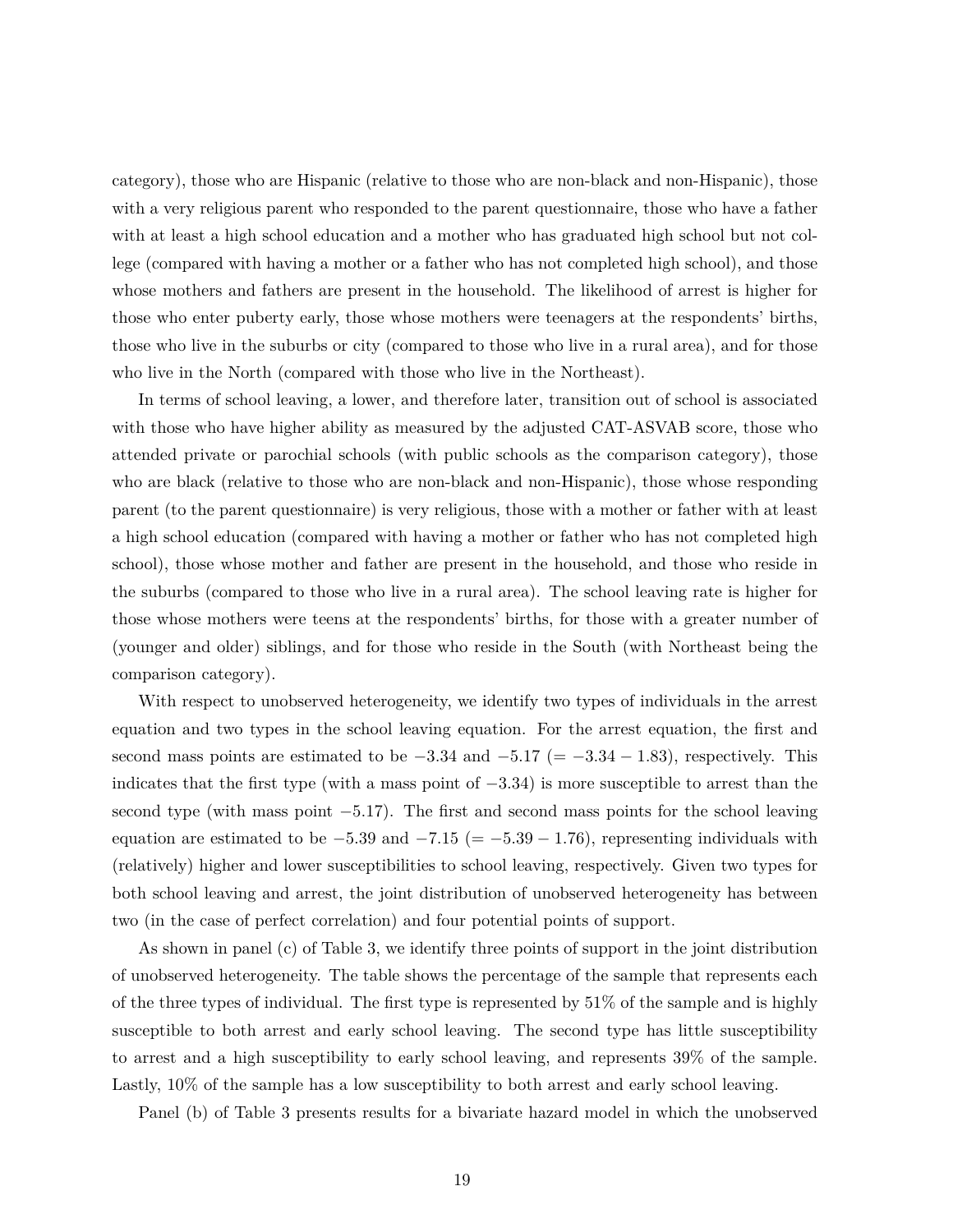components of the school leaving and arrest transitions are assumed to be independent. Using an LR test to compare the specifications in panels (a) and (b) confirms that the unobserved heterogeneities determining school leaving and first arrest are not independent, with a test statistic of 23.2 exceeding the critical value of 3.8 for a  $\chi_1^2$  distribution at the 5% level of significance. This is indicated in the table by the stars  $(**)$  following the value of the LR test statistic. Comparing the correlated model (in panel (a)) with the independent model (in panel (b)) of Table 3 shows that ignoring correlation between the unobserved heterogeneity terms results in an upwardly biased coefficient estimate of the effect of arrest on school leaving. Specifically, failing to account for the endogeneity of arrest results in an overestimate of its effect on school leaving of  $82\%$  (100(exp(0.60)-1)), compared with the estimate from the correlated model of  $52\%$  (100(exp(0.42)-1)). The upwardly biased estimate produced by the independent hazard model suggests a positive correlation in unobserved heterogeneity. This means that the unobserved characteristics that increase the likelihood of arrest also increase the likelihood of early school leaving.

#### **5.2 Delinquency, Arrest and School Leaving**

Consistent with previous studies, we find that arrest leads to an early exit from school. Having established this point of comparison with the literature we now address the question of whether, after accounting for the impact of arrest, delinquency itself has an effect on school leaving. In order to do so, we estimate a multivariate system of equations for initiation into delinquency, first arrest and school leaving, in which delinquency and arrest separately impact school leaving, and the unobserved heterogeneities impacting the three processes are permitted to be correlated – a particularly appropriate approach given the high likelihood of correlation between unobservables determining delinquency and arrest.

The results from the multivariate hazard model are presented in Table 4. The first column provides estimates for the delinquency equation, the second column for the arrest equation, and the third column for the school leaving equation. Following the format of Table 3, panel (a) of Table 4 reports the parameter estimates assuming that the unobserved heterogeneity terms in the delinquency, arrest and school leaving processes are correlated, panel (b) reports key estimates assuming the unobserved heterogeneities are independent, and panel (c) reports the joint distribution of unobserved heterogeneity implied by the estimates in panel (a).

The parameters of interest are the coefficients on delinquency and arrest in the equation for school leaving. As can be seen from the third column of Table 4, we find that arrest increases the school leaving rate by  $57\%$   $(100(\exp(0.45)-1))$  and delinquency increases it by  $31\%$  (100(exp(0.27)-1)). These effects are statistically significant at the 1% level. Comparing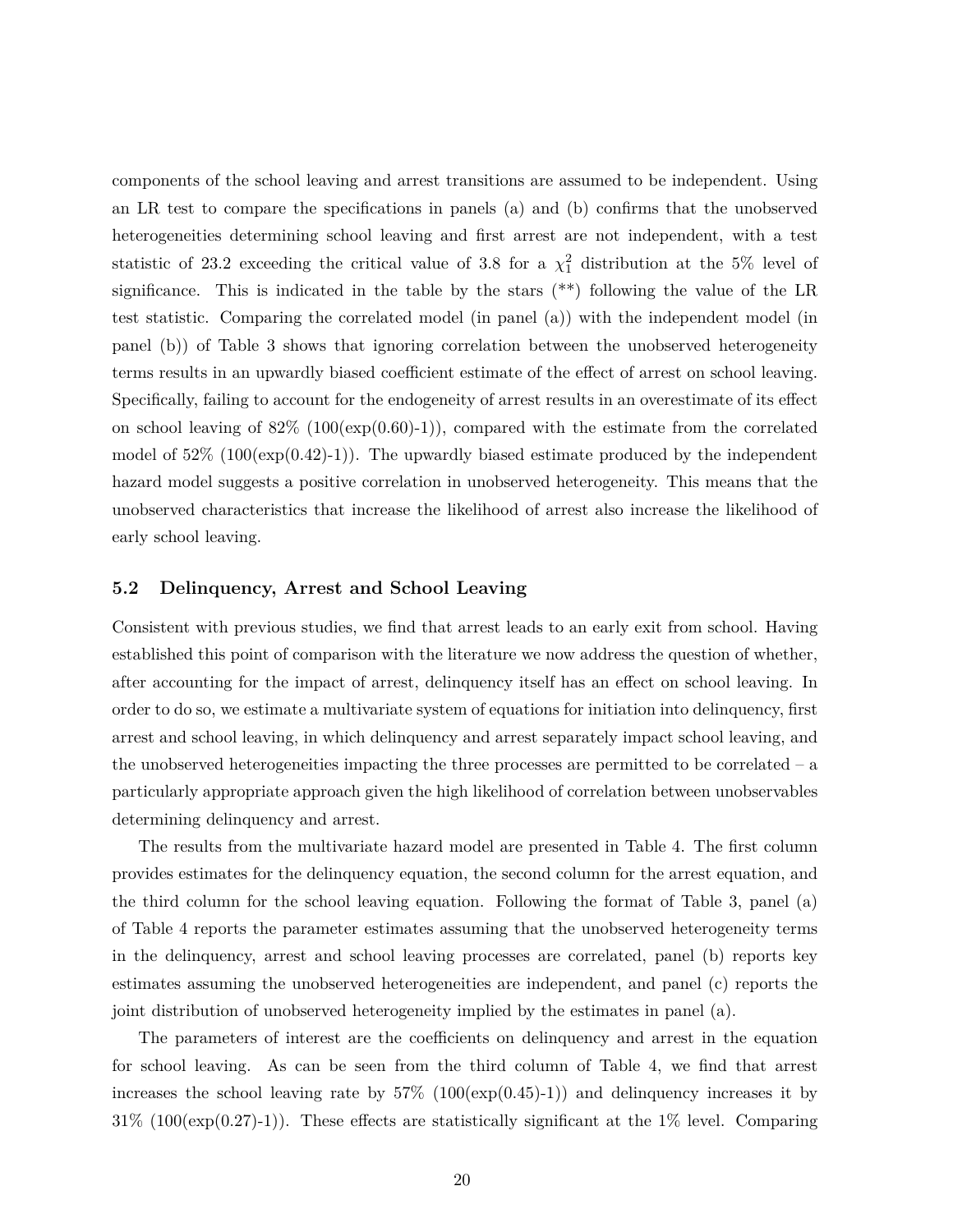the multivariate hazard model of delinquency, arrest and school leaving (in Table 4) with the bivariate hazard model between arrest and school leaving (in Table 3) shows that ignoring the delinquency process results in an underestimate of the effect of arrest on school leaving  $(52\% =$  $100(\exp(0.42)-1)$ , compared to when delinquency is accounted for  $(57\% = 100(\exp(0.45)-1))$ .

In terms of unobserved heterogeneity, panel (a) shows that we identify two types in each of the transitions out of school, into delinquency, and into arrest, implying that the joint distribution of unobserved heterogeneity will have between two (in the case of perfect correlation) and eight potential points of support. In these data, we identify six. As can be seen from panel (c) of Table 4, 41% of the sample are the type of individual that has a high susceptibility to early school leaving and a low susceptibility to both delinquency and arrest, while 30% of the sample has a high susceptibility to early school leaving and a high susceptibility to both delinquency and arrest. The next largest proportion of our sample (20%) represents the type of individual that again, has a high susceptibility to early school leaving and a high susceptibility to delinquency, although these individuals are unlikely to come into contact with the criminal justice system due to their low susceptibility to arrest. 5% of our sample represent the type of individual that has a low susceptibility to early school leaving and low susceptibilities to both delinquency and arrest. On the other hand, 1% of our sample are studious (with a low susceptibility to early school leaving) but have a high susceptibility to both delinquency and being arrested. The last type of individual (represented by 3% of the sample) is also studious and inclined toward delinquency (given a low susceptibility to early school leaving and a high susceptibility to delinquency), but is less likely to be arrested due to a low susceptibility to arrest.<sup>16</sup>

Panel (b) of Table 4 presents key estimates of the multivariate hazard model with the same structure as in panel (a), but for which the unobservables in the school leaving, delinquency and arrest transition rates are assumed to be independent. An LR test comparing the specifications in panels (a) and (b) confirms that the unobserved heterogeneities determining school leaving, initiation into delinquency and first arrest are not independent, with a test statistic of 542.6 exceeding the critical value of 6.0 for a  $\chi^2_2$  distribution at the 5% level of significance. Comparing the correlated model (in panel (a)) with the independent model (in panel (b)) of Table 4 shows that ignoring correlation between the unobserved heterogeneity terms has little impact on the estimate of the effect of delinquency on school leaving. Not accounting for correlation between the three transition rates results in an estimated effect of delinquency of  $32\%$  (=  $100(\exp(0.28)$  – 1)), compared with the correlated model, which provides an estimate of 31% (= 100(exp(0*.*27)− 1)). On the other hand, assuming independent processes results in an overestimate of the effect of arrest on school leaving of  $68\%$  (=  $100(\exp(0.52) - 1)$ ), compared with the estimate from the

 $16$ We do not identify in the data a type of individual who has a low susceptibility to delinquency and a high susceptibility to arrest (for both high and low susceptibility to early school leaving).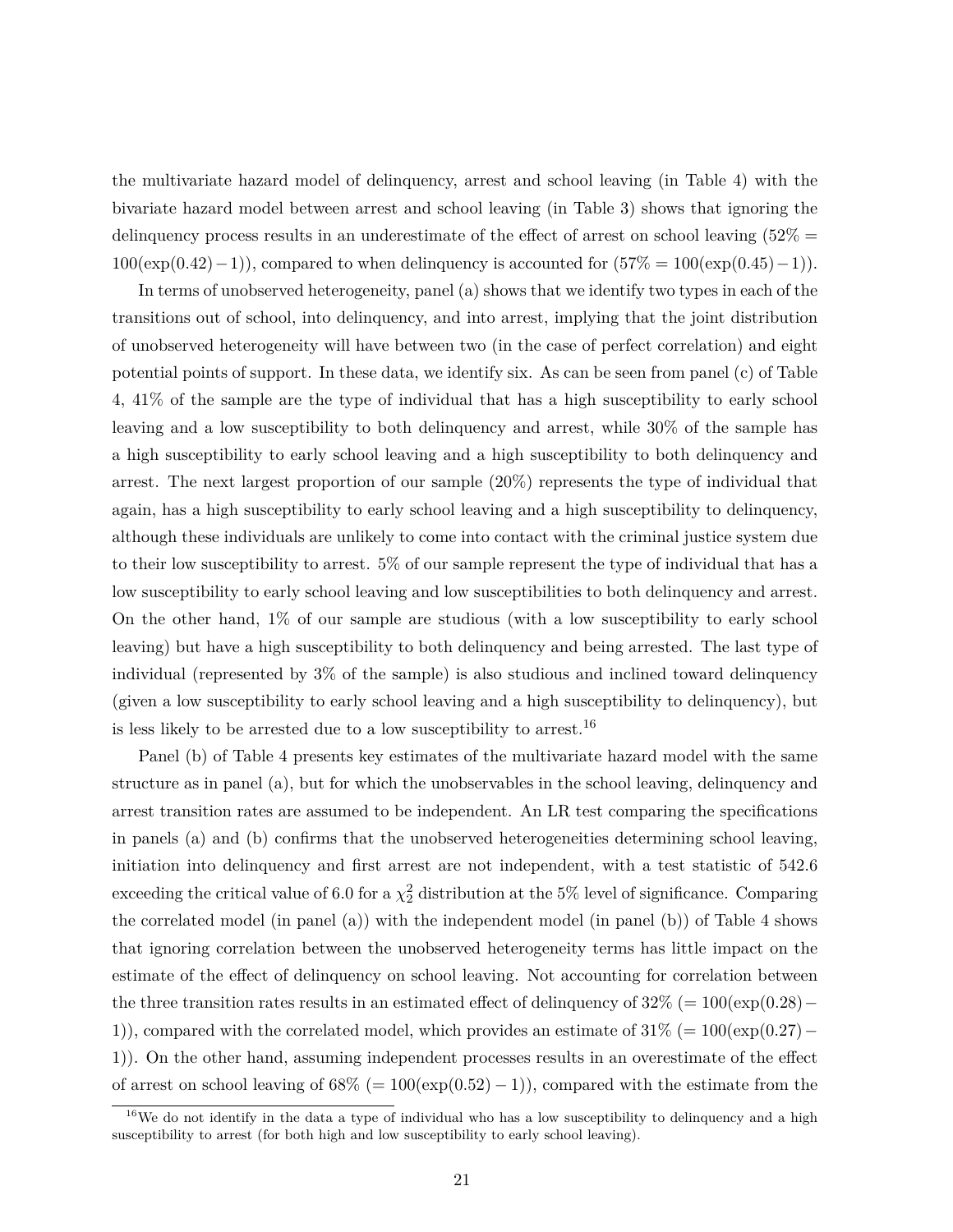correlated model of  $57\%$  (=  $100(\exp(0.45) - 1)$ ).

In summary, three significant findings arise from our baseline results. First, we corroborate previous studies finding that arrest reduces schooling. Second, we reveal that after accounting for the effect of arrest on school leaving, delinquency reduces schooling. The third significant finding is that the magnitude of the impact of arrest on school leaving is around twice that of delinquency on school leaving.

#### **5.3 Magnitude of the effects**

To demonstrate the magnitude of the effects of delinquency and arrest on school leaving, we perform simulations using the parameter estimates from our baseline model reported in panel (a) of Table 4. The simulations are for a reference male who is susceptible to early school leaving (along with 91% of our sample), is non-black and non-Hispanic, obtained a standardized (schooling-corrected) CAT-ASVAB score of 0.00, did not experience puberty prior to age 12, attended a public school, was born in 1982, did not have a teen mother at birth, does not have a responding parent (to the parent questionnaire) that is very religious, has a mother and father that are high school graduates (but have not attended college), has one younger and one older sibling, has a mother and father that are present, and resides in the suburbs, in the South.

Simulated cumulative probabilities of school leaving over the ages 14 to 25 assuming different scenarios with respect to the onset of delinquency and arrest are reported in Table 7. The first column presents the baseline case in which the reference male has not engaged in delinquency, nor been arrested. In the second and third columns the reference male is assumed to initiate delinquency at age 16, with no arrest assumed for column (2) and arrest at age 17 assumed for column (3). The fourth and fifth columns present the cumulative probability of school leaving for scenarios in which the reference male has engaged in delinquency at age 14, with no arrest assumed in column (4), and arrest at age 15 assumed in column (5).

As shown in Table 7, for the baseline case in which the reference male has not engaged in delinquency and not been arrested, the probability of leaving school at age 18 or earlier is 35%. This rises to 42% if he initiates delinquency at age 16 and is not arrested, and 55% if he has been delinquent at age 16 and arrested at age 17. Being delinquent at age 16, therefore, increases the probability of school leaving by age 18 by 20%, while subsequently being arrested at age 17 increases it by a further 37%.

Relative to delinquency, it is clear that arrest has a larger effect on an individual's probability of leaving school by age 18; however, fewer individuals have been arrested by age 17 compared with the percentage of individuals who have engaged in delinquency and not been arrested. Specifically, in our sample 17% of the sample have ever been arrested and are still in school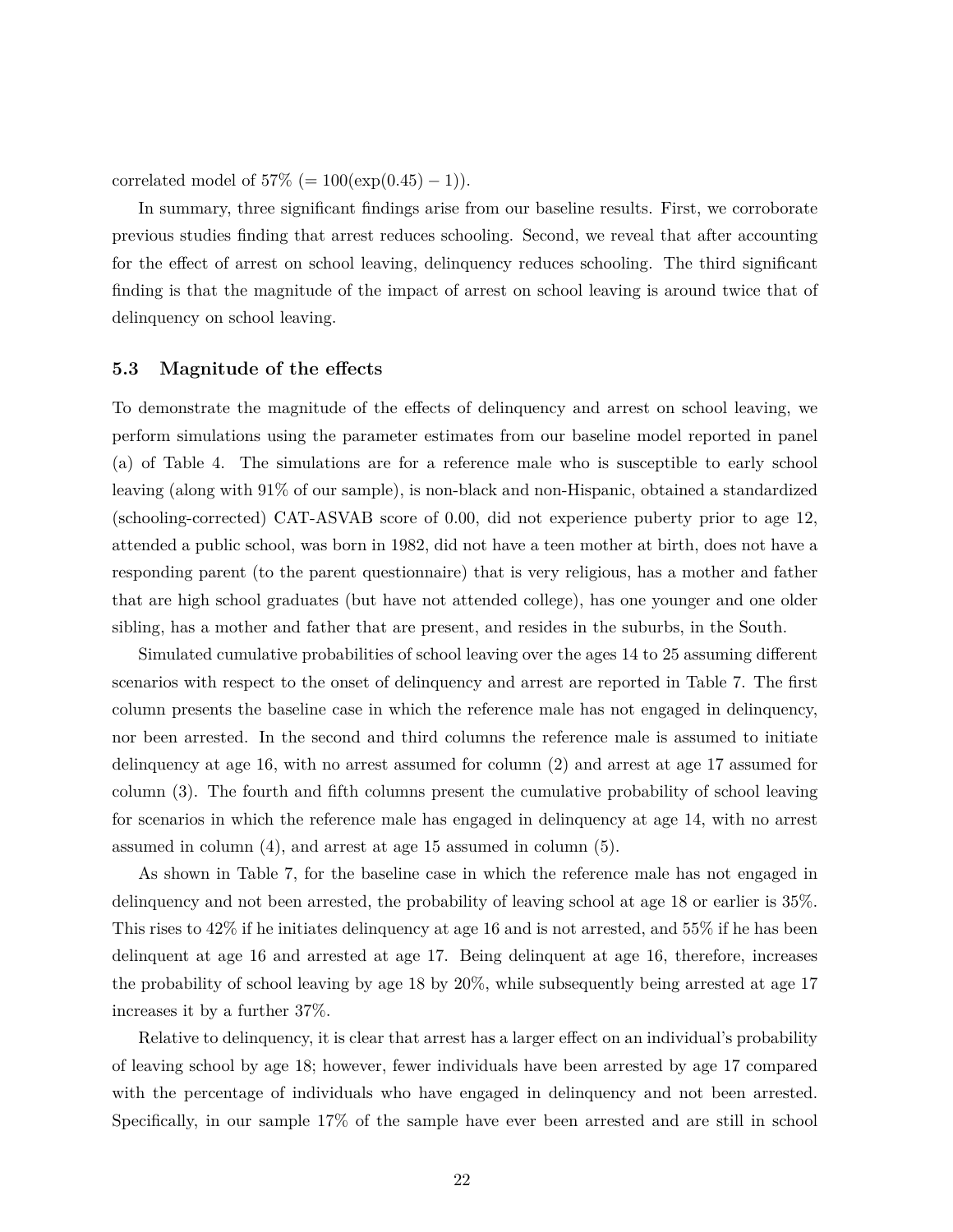at age 17 (and potentially at risk of leaving school at age 18), compared with 36% who have been delinquent, not arrested, and are still in school at age 17. Roughly speaking, the impact of arrest on an individual is twice that of delinquency, but the proportion of the sample who have initiated delinquency, not been arrested and are still in school is twice the size of the proportion of the sample who have been arrested by age 17 and are still at school. This suggests that in our sample, the overall impact of delinquency in terms of school leaving is as least as large as that of arrest.

Columns (4) and (5) report on simulations in which the onset of delinquency occurs at age 14, and in the case of column (5), arrest occurs at age 15. Comparing columns (2) and (4) these simulations show that, assuming no arrest, the impact on school leaving of initiating delinquency at age 14 is very similar to the impact of initiating delinquency at age 16. However, being arrested at age 15 results in a substantial increase in the rate of school leaving at ages 16 and 17 relative to the rate of school leaving that occurs at these ages if first arrest occurs at age 17. For example by age 17, 19% of those who were arrested at age 15 have left school compared with  $12\%$  if first arrest does not occur until age 17. The gap is somewhat reduced at age 18 (58% versus 55%), and has almost been eliminated by age 19. This demonstrates that the age at which arrest first occurs has a substantial impact on early school leaving, with the earlier that arrest first takes place, the fewer grades completed. In contrast, the impact of delinquency on school leaving is smaller and its impact on school leaving differs less by age of initiation.

To gain an additional sense of the magnitude of the effects of delinquency and arrest on school leaving, we compare them to the effects of other determinants of school leaving. Specifically, looking at the results of our baseline model reported in panel (a) of Table 4, we compare the coefficient on delinquency with the coefficients on other explanators. We note that the effect of delinquency on school leaving is identical to the effect of reducing an individual's adjusted CAT-ASVAB (ability) score by one standard deviation. The coefficient on delinquency (0.27) is also similar in magnitude to that on having a mother  $(-0.24)$  or father  $(-0.25)$  present in the household. On the other hand, arrest has an effect on school leaving that is similar in magnitude (although not quite as large) as the effect on school leaving of having a father with at least a college degree (compared to having a father who has not completed high school).

### **6 Sensitivity analyses**

In this section, we examine the sensitivity of our results, firstly, to accounting for potential reverse causality in the relationships between delinquency and school leaving, and arrest and school leaving. Next, we test the robustness of our results to allowing for an effect of prior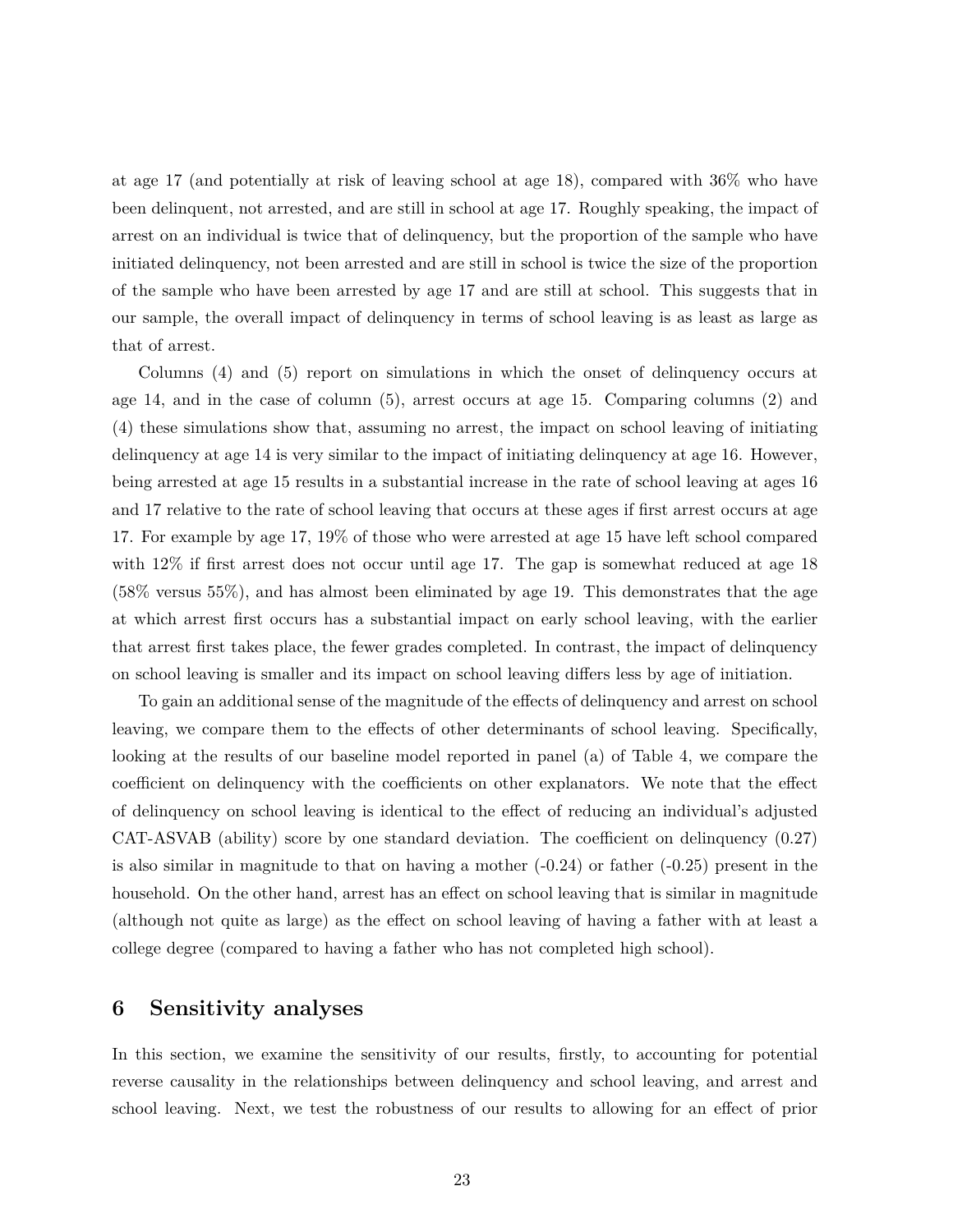delinquency on the transition into arrest. We then explore whether potential differential reporting of delinquency and arrest by race influences our results. Related to this issue, we examine whether and to what extent our results are sensitive to limiting the analysis to the representative subsample of the NLSY97 (by excluding the oversample of Hispanics and blacks).

#### **6.1 Reverse causality**

As previously discussed, both common unobserved confounding factors and reverse causality are issues that must be addressed in order to identify plausibly causal effects of delinquency and arrest on school leaving. So far, we have focused on addressing the issue of common confounders. We now address the potential for school leaving to affect the onset of delinquency and being arrested for the first time. In doing so in a hazard setting, we note that while everyone eventually leaves school, it is failing to complete high school that has been shown to increase the risk of offending, arrest and incarceration in adulthood. In our data, individuals usually complete high school at age 18 or 19. For this reason, we distinguish between school leaving that is early (prior to age 18), typical (at age 18 or 19), and late (after age 19). Specifically, we augment our baseline specification reported in panel (a) of Table 4 by including in the starting rates for delinquency and arrest an indicator function,  $I(t_s \leq 17 < t)$ , equal to one if the individual leaves school before age 17 and this occurs before the current period, along with similar indicators for those who leave school at ages 18 or 19,  $I(18 \le t_s \le 19 \lt t)$ , and those who leave school at age 20 or older,  $I(20 \le t_s < t)$ . The hazard rates for the onset of delinquency and first arrest (equations (10) and (4), respectively), therefore, become

$$
\theta_d(t|x, t_s, u) = \lambda_d(t) \exp(x'\beta_d + \delta_s^e I(t_s \le 17 < t) + \delta_s^a I(18 \le t_s \le 19 < t) \n+ \delta_s^l I(20 \le t_s < t) + u)
$$
\n(14)

$$
\theta_a(t|x, t_s, \varepsilon) = \lambda_a(t) \exp(x'\beta_a + \gamma_s^e I(t_s \le 17 < t) + \gamma_s^a I(18 \le t_s \le 19 < t) \n+ \gamma_s^l I(20 \le t_s < t) + \varepsilon)
$$
\n(15)

where  $t_s$  is the age at which an individual leaves school.<sup>17</sup> The parameters  $\delta_s^e$ ,  $\delta_s^a$  and  $\delta_s^l$ measure the effects of early, typical (average) and late school leaving on initiation into delinquent behavior, respectively, with the comparison category being those that do not leave school prior to initiating delinquency. Similarly,  $\gamma_s^e$ ,  $\gamma_s^a$  and  $\gamma_s^l$  provide the effects of early, typical (average) and late school leaving on first arrest, respectively, with the comparison category being those that do not leave school prior to their first arrest.

<sup>&</sup>lt;sup>17</sup>We only allow school leaving to affect delinquency or arrest if it happens in a previous period, as we are unable to tell which occurred first if they happen at the same age.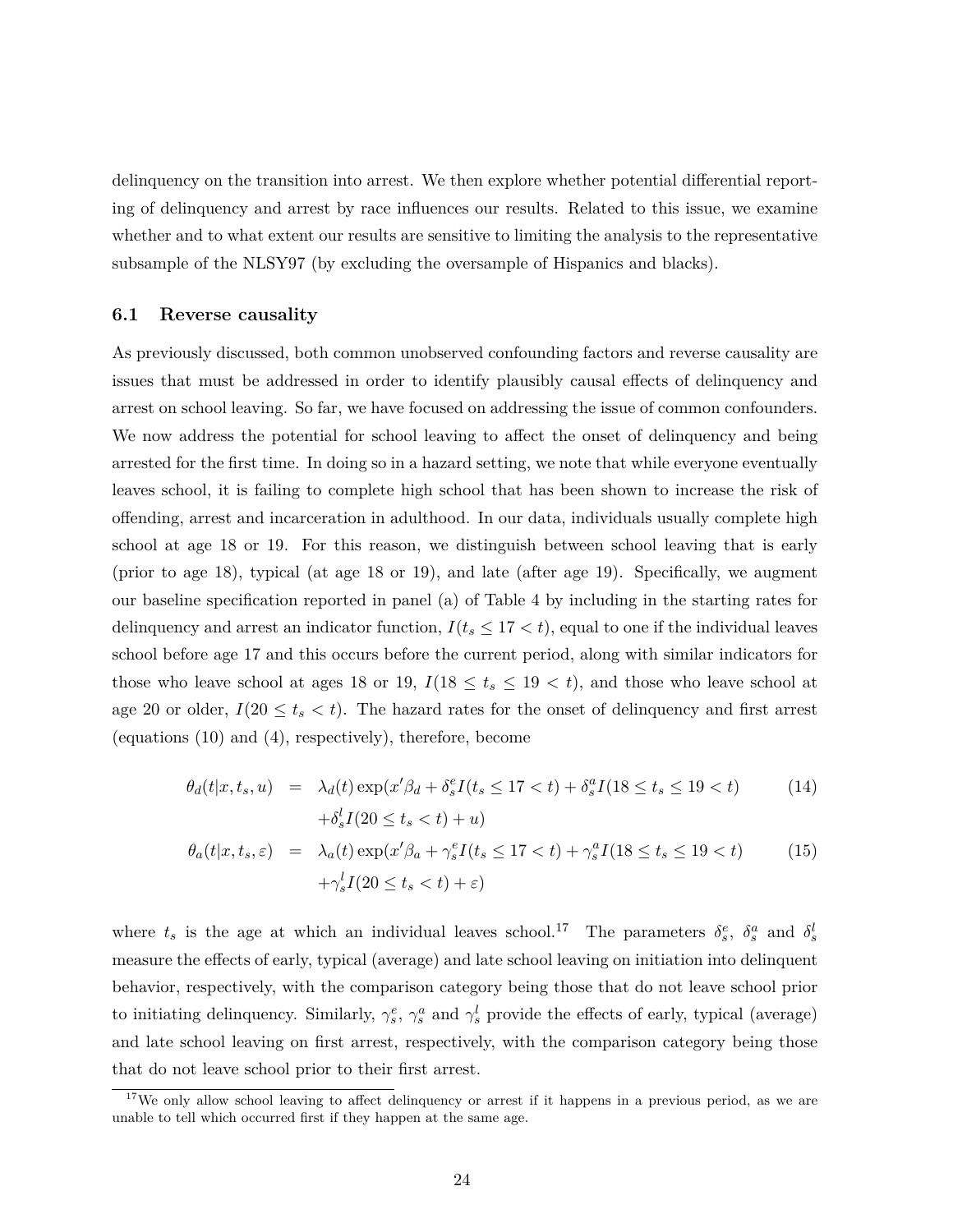In panel (b) of Table 5, we present key estimation results for the multivariate hazard model in which we allow for reverse causality in the relationships between delinquency and school leaving, and arrest and school leaving. Panel (a) repeats the baseline results reported in panel (a) of Table 4 for ease of reference. An LR test comparing the specifications in panels (a) and (b) confirms the existence of reverse causality, with a test statistic of 56.4 exceeding the critical value of 12.6 for a  $\chi^2_6$  distribution at the 5% level of significance.

The results reported in panel (b) reveal no evidence that early, typical or late school leaving affects the onset of delinquency, with each of the coefficients on the school leaving variables in the delinquency equation being statistically insignificant at conventional levels of significance. And while we find that the coefficient on late school leaving (after age 19) is insignificant in the arrest equation, the coefficient on typical school leaving (at ages 18 or 19), and the coefficient on early school leaving (at or before age 17) are both positive and significant at the 1% percent level. In terms of magnitude, the coefficient estimate implies that early leaving school leaving (at or before age 17) increases the transition into arrest by  $164\%$  (=  $100(\exp(0.97) - 1)$ , while leaving school at a typical age (18 or 19) increases it by  $43\%$  (=  $100(\exp(0.36) - 1)$ . The transition rate into arrest is, therefore, higher for those who leave school earlier.

A comparison of the point estimates in panels (a) and (b) reveals that accounting for reverse causality has no impact on the estimated effect of delinquency on school leaving, and little effect on the estimated impact of arrest on school leaving (increasing it from 57% = 100(exp(0*.*45)−1) to  $62\% = 100(\exp(0.48) - 1)$ , suggesting that the baseline results are robust to accounting for reverse causality.

Our finding that early (and to a lesser extent typical) school leaving increases the likelihood of first arrest is consistent with previous studies reporting that higher levels of education and being enrolled in school reduces the likelihood of arrest (Lochner and Moretti, 2004; Merlo and Wolpin, 2009; Buonanno and Leonida, 2009; Anderson, 2014). In contrast, we find that early school leaving has no effect on initiation into delinquency. Why is this the case? A possible explanation may be that while leaving school early does not lead to initiation into delinquency, it may lead to an increase in the intensity or severity of offending amongst those who have previously initiated, and it is this increase in intensity and severity that leads to arrest. We attempt to investigate whether school leaving increases the intensity and severity of delinquent behavior using (panel) data on the number of delinquent acts committed and on the income earned from delinquency in the year prior to and the year after leaving school.<sup>18</sup> We find that,

<sup>18</sup>We use information from the NLSY97 on the intensity of delinquency and on income from delinquency. The intensity measure is constructed using individual information on the number of times that the respondent engaged in each type of delinquent activity (destroyed property, stolen more than \$50 worth, other property crimes, attack, and sold drugs) in the last 12 months in wave 1, and in subsequent waves, since the date of last interview. If the respondent stole something worth \$50 or more, committed other property crimes, or sold or helped to sell drugs,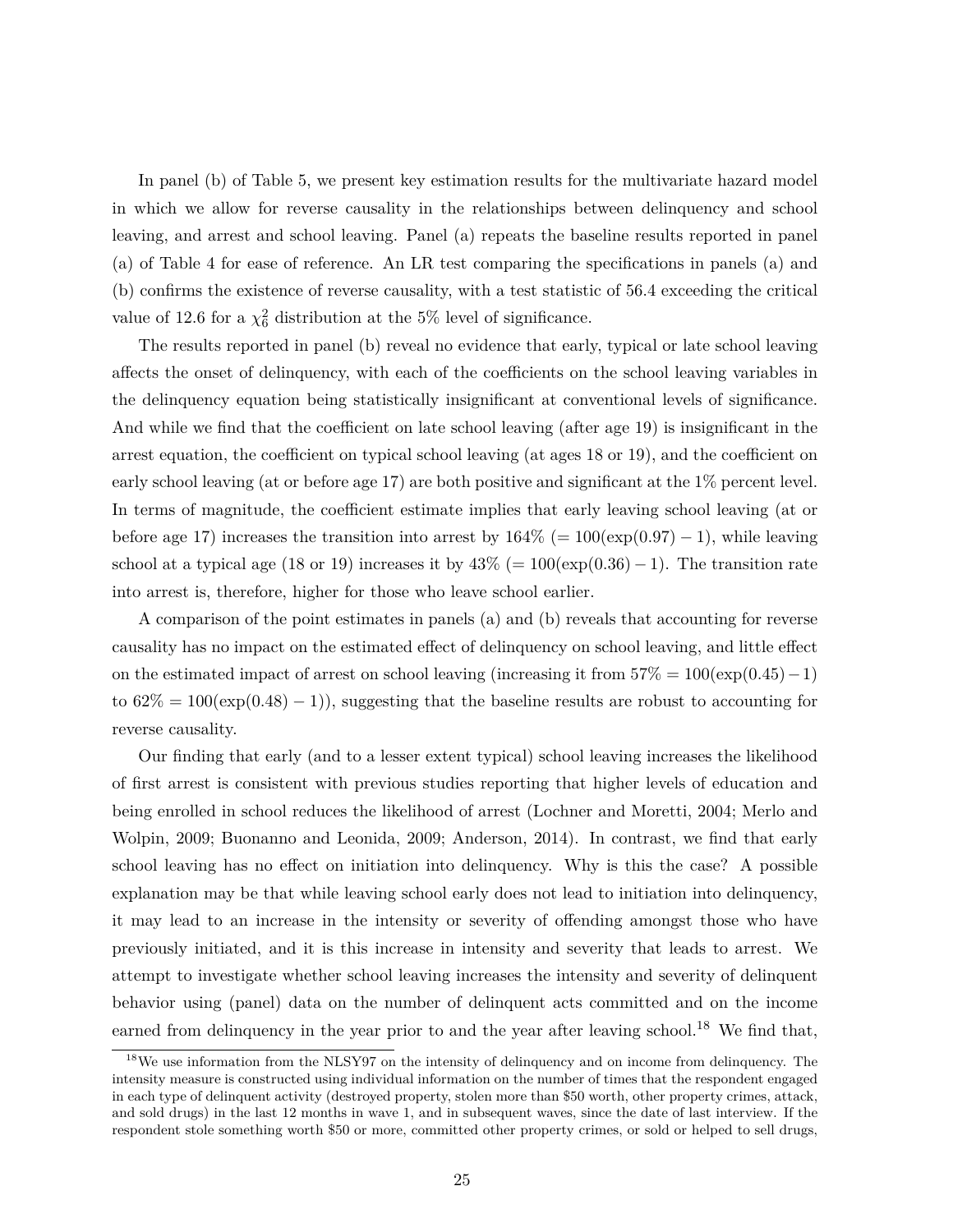of those who engage in delinquency in the year before they leave school, 44% report committing 10 or more delinquent acts, while 79% of those who report any income from delinquency in the year before leaving school report receiving \$100 or more. Within this group, 47% of those who engage in delinquency in the year after leaving school commit 10 or more offenses, and 86% of those reporting an income from crime the year after leaving school receive \$100 or more. This evidence is consistent with early school leaving increasing the intensity and severity of delinquent behavior amongst delinquents. It seems reasonable that this, in turn, leads to their arrest.

#### **6.2 Effect of delinquency on arrest**

In panel (c) of Table 5, we investigate the effect of delinquency on an individual's transition into arrest by including in the arrest equation an indicator for prior delinquency. An LR test comparing the specifications in panels (a) and (c) confirms that prior delinquency impacts the transition into arrest, with a test statistic of 9.0 exceeding the critical value of 3.8 for a  $\chi_1^2$ distribution at the 5% level of significance. Prior delinquency, is found to increase the transition rate into arrest by  $28\% = 100(\exp(0.25)-1)$ ). Importantly, accounting for the effect of initiating delinquency on arrest has no effect on the estimate of the effect of arrest on school leaving (which remains at  $57\%$  (=  $100(\exp(0.45)-1)$  in both panels (a) and (c)), and little effect on the estimate of the effect of delinquency on school leaving, which goes from  $31\%$  (=  $100(\exp(0.27) - 1)$  in panel (a) to  $30\%$  (=  $100$ (exp(0.26) – 1) in panel (d). From this we conclude that our main findings are robust to accounting for the effect of delinquency on the transition into arrest.

In panel (d) of Table 5, we investigate whether an individual's transition into arrest differs according to the age at which he first engages in delinquency. To do so, we expand the baseline model in panel (a) by including in the arrest equation an indicator for whether the individual initiates delinquency at or before age 17, and an indicator for initiation at age 18 or older (given that at 18 individuals have reached the age of majority). However, an LR test comparing the specifications in panels (c) and (d) does not provide evidence in favor of differential effects of delinquency according to age of initiation, with a test statistic of 1.2 being lower than the critical value of 3.8 for a  $\chi_1^2$  distribution at the 5% level of significance.<sup>19</sup>

he was asked (in each round) about the total cash received (or the total cash he would have received) from selling these items in the last year, and this is used to construct the income measure. Due to missing information we are able to establish the intensity and severity of delinquent activity for a limited number of individuals. Specifically, we are able to ascertain the number of delinquent acts committed by 223 individuals in the year prior to and the year after school leaving, and we are able to establish the income arising from delinquency for 80 individuals in the year prior to and the year after leaving school.

<sup>&</sup>lt;sup>19</sup>Similarly, in an unreported specification in which we expand the baseline model in panel (a) by including in the arrest equation an indicator for whether the individual initiates delinquency at or before age 15, an indicator for whether delinquency was initiated at age 16 or 17, and an indicator for initiation at age 18 or older, an LR test once again fails to provide evidence in favor of differential effects of delinquency according to age of initiation on the transition into arrest.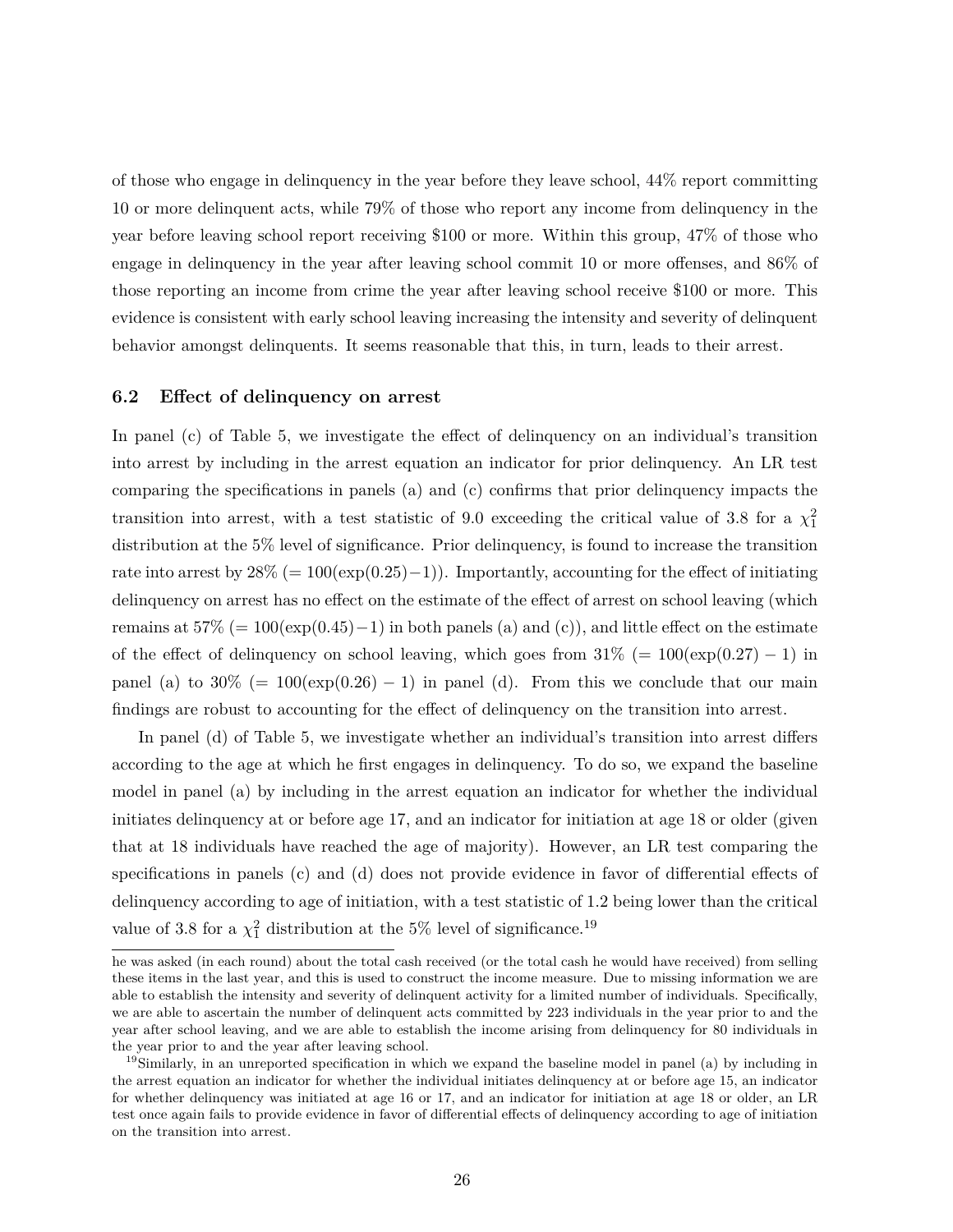#### **6.3 Differential reporting by race**

As mentioned in Section 3.4, previous research suggests there may exist differential tendencies to report delinquent behavior by race (Hindelang et al., 1981; Lochner and Moretti, 2004). In order to investigate the potential impact of differential reporting by race on our findings, we expand our baseline model to include interaction terms between delinquency and race (black, Hispanic, with non-Hispanic and non-black as the comparison category) and between arrest and race. Evidence of statistically significant interaction terms may suggest differential reporting. The results are presented in panel (e) of Table 5. An LR test comparing the specifications in panels (a) and (e) confirms the interaction terms are jointly significant, with a test statistic of 16.0 exceeding the critical value of 9.5 for a  $\chi^2$  distribution at the 5% level of significance.

Turning to the coefficient estimates in panel (e), we note that the interaction terms between the race indicators and arrest are not individually statistically significant. The common effect of arrest across race suggests an absence of differential reporting of arrest. In the case of delinquency, however, we do find negative and statistically significant interaction terms with the indicators for race. Interpreting the magnitude of the effect of delinquency by race, we find that delinquency has the largest effect on school leaving for those who are non-black/non-Hispanic  $(49\% = 100(\exp(0.40) - 1))$ , with smaller effects for blacks  $(13\% = 100(\exp(0.40 - 0.28) - 1))$ and Hispanics  $(6\% = 100(\exp(0.40 - 0.34) - 1)).$ 

Comparing the results in panels (a) and (e) of Table 5, it is clear that the coefficient on delinquency for the baseline model is most similar to (and smaller in magnitude than) that for non-black/non-Hispanic people. Specifically, the coefficient on delinquency is 0.27 in the baseline model in panel (a) compared with 0.40 for non-black/non-Hispanics in panel (e). Given that previous research suggests that non-black/non-Hispanics are least likely to underreport delinquent activity, our baseline coefficient estimate of the effect of delinquency on school leaving may be considered a lower bound of the true effect.

We further explore this issue by removing from the estimation sample the "oversample" of Hispanics and blacks and limiting our analysis to the representative cross-sectional sample  $(N=3,393)$ .<sup>20</sup> The results from doing so are reported in panel (f) of Table 5. As expected, they show that using only the cross-sectional sample leads to small increases in the magnitudes of the estimated effects of delinquency and arrest on school leaving (which remain statistically significant at the 1% level). Specifically, the effect of delinquency on school leaving increases from  $31\%$  (=  $100(\exp(0.27) - 1)$  in panel (a) to  $38\%$  (=  $100(\exp(0.32) - 1)$  in panel (f). Similarly, in going from panel (a) to (f), the effect of arrest on school leaving increases from  $57\%$  (=

<sup>&</sup>lt;sup>20</sup>The NLSY97 includes two subsamples; the first is a cross-sectional sample representative of people living in the United States, while the second oversamples Hispanic and black people.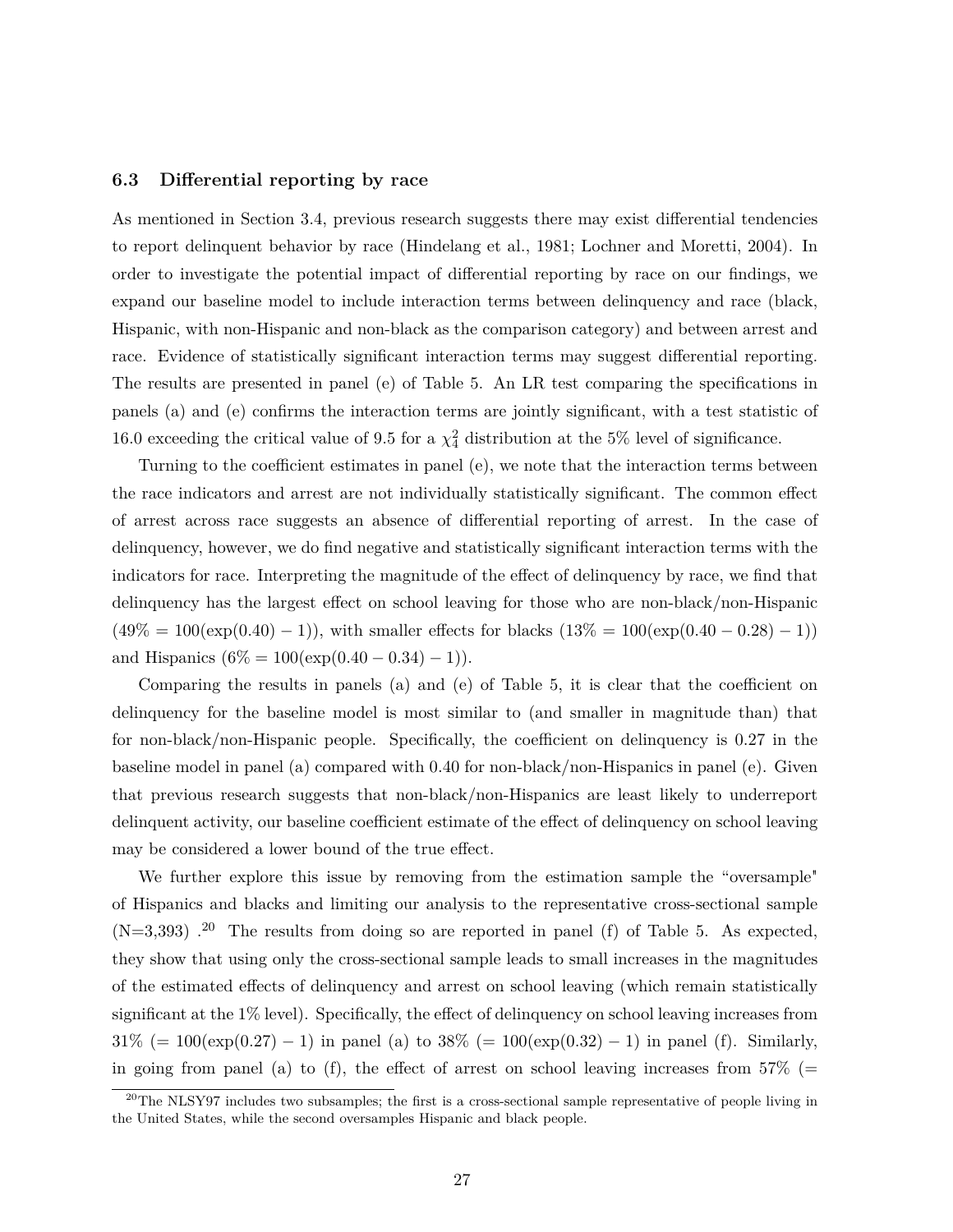$100(\exp(0.45) - 1)$  to  $60\%$  (=  $100(\exp(0.47) - 1)$ ). We conclude that our results are robust to using only the cross-sectional sample of the NLSY97.

# **7 Mechanisms**

#### **7.1 Income versus Non-income Generating Delinquency**

In a model of crime that accounts for human and criminal capital accumulation, experience in delinquency builds criminal capital, which in turn lowers the expected monetary return to education relative to crime (Lochner, 2004). Given that experience in income generating delinquency is likely to have a higher future monetary return than experience in non-income generating delinquency, engaging in income generating delinquency should have a stronger impact on school leaving. In order to investigate whether the data support this prediction, we replace the equation for the transition into delinquency with two separate equations for the transitions into income generating delinquency and into non-income generating delinquency, and allow each to affect the school leaving rate.<sup>21</sup> Combined with the hazards for arrest and school leaving, this results in a four equation system of hazards in which the four processes have a correlated error structure.

The results from maximum likelihood estimation of the four equation system of hazards are presented in Table 6. The first column provides estimates for the income delinquency equation, the second column for the non-income delinquency equation, the third column for the arrest equation, and the fourth column for the school leaving equation. Panel (a) of Table 6 reports the parameter estimates assuming that the unobserved heterogeneity terms in the four equations are correlated, panel (b) reports key estimates assuming the unobserved heterogeneities are independent, and panel (d) reports the joint distribution of unobserved heterogeneity implied by the estimates in panel (a). The parameters of interest are the coefficients on arrest, income and non-income delinquency in the equation for school leaving.

As can been seen from panel (a) of Table 6, after accounting for correlated unobserved heterogeneity, income generating delinquency, non-income generating delinquency and arrest all increase the rate at which individuals leave school. The coefficients are significant at the  $1\%$ level in the case of income generating delinquency and arrest. The coefficient on non-income generating delinquency is both smaller in magnitude and weaker in terms of significance. The estimates imply that the school leaving rate is increased by  $49\%$  (100(exp(0.40)-1)) following arrest, and by  $41\%$  (100(exp(0.34)-1)) following the transition into income generating delinquency.

 $^{21}$ Income generating delinquent acts include stealing more than \$50 worth, other property crimes, and selling drugs. Non-income generating delinquent acts include destroying property and attacking others.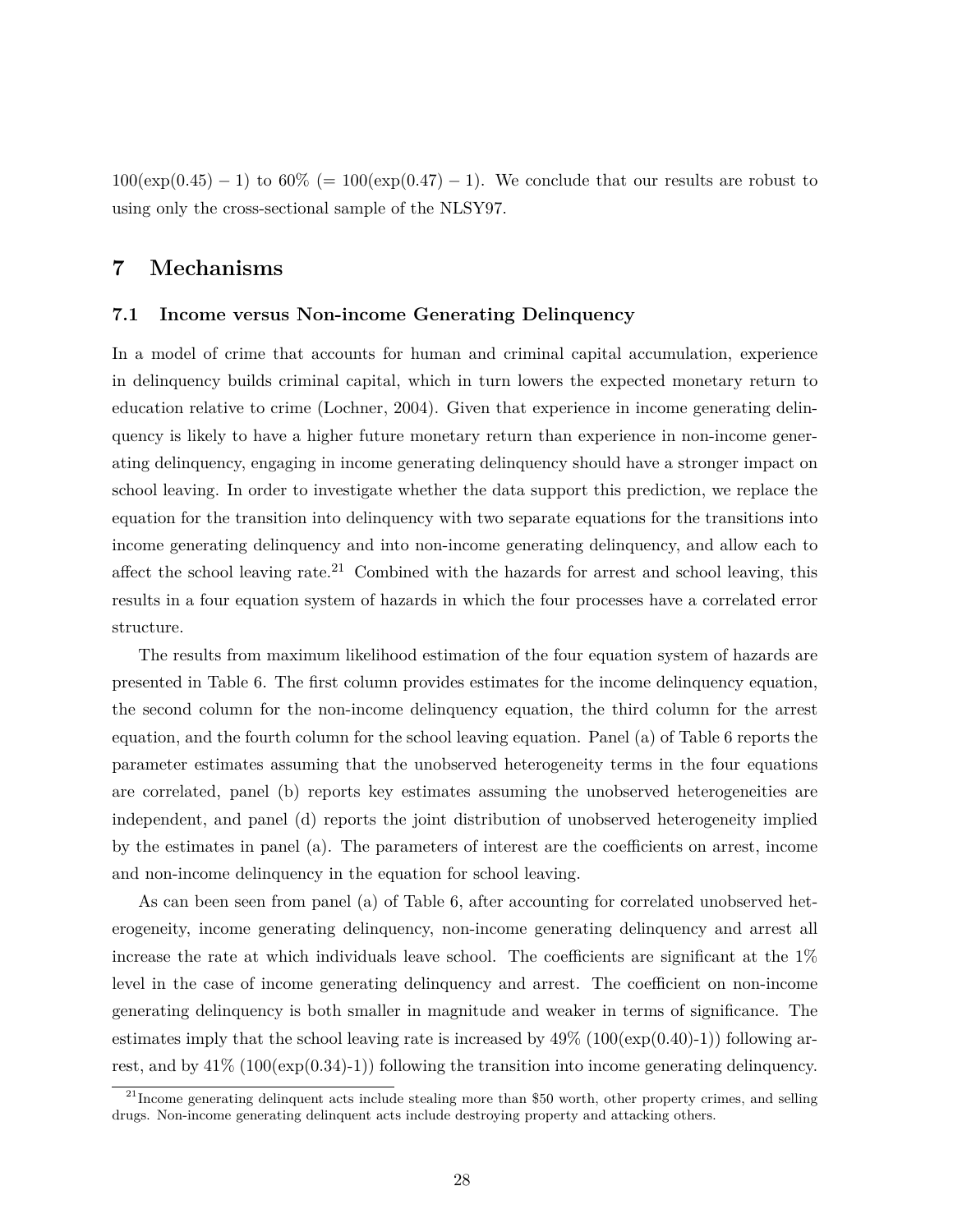Non-income generating delinquency increases the school leaving rate by just  $9\%$  (100(exp(0.09)-1)). These results are consistent with the prediction from the capital accumulation model of crime that the effect of income generating delinquency on school leaving is larger than that of non-income producing delinquency. In addition, the results find that the magnitudes of the effects of arrest and income generating delinquency on school leaving are similar.

In terms of unobserved heterogeneity, panel (a) shows that we identify two types in each of the transition rates for income and non-income generating delinquency, as well as two types in each of the transition rates for arrest and school leaving. This suggests that there are at least 2 (in the case of perfect correlation) and at most 16 types of individuals in the joint distribution of unobserved heterogeneity. We identify 11 types in these data. The joint distribution of unobserved heterogeneity is presented in panel (d) of Table 6 which shows, conditional on observed characteristics, the percentage of the sample that represents each type of individual. As before, most of our sample (43%) are the type with a high susceptibility to early school leaving and a low susceptibility to (both types of) delinquency and arrest. The type represented by the next highest proportion of the sample  $(22\%)$  also has a high susceptibility to early school leaving; however, this type has a high susceptibility to both types of delinquency and arrest. The next two most common types in our data (representing 11% and 10% of the sample, respectively) have a high susceptibility to early school leaving and a high susceptibility to non-income generating delinquency either alone or in combination with income generating delinquency; however, these types are less likely to be punished due to their low susceptibility to arrest.<sup>22</sup>

Panel (b) of Table 6 presents estimates for the specification of the four equation system of hazards in which the unobservables in each equation are assumed to be independent across equations. Using an LR test to compare the specifications in panels (a) and (b) confirms that the unobserved heterogeneities determining school leaving, arrest, income and non-income delinquency are not independent, with a test statistic of 1668.4 exceeding the critical value of 14.1 for a  $\chi^2$  distribution at the 5% level of significance. Comparing the correlated model (in panel (a)) with the independent model (in panel (b)) of Table 6 shows that ignoring the correlation between the unobserved heterogeneity terms results in an overestimate of the effect of arrest on school leaving of  $60\%$  (=  $100(\exp(0.47) - 1)$ ), compared with the estimate from the correlated model of  $49\%$   $(100(\exp(0.40)-1))$ .

In summary, we find that the causal effect of initiation into delinquency on school leaving is primarily driven by initiation into income generating delinquency. Given that income-generating

 $22$ We do not identify in our sample a type that combines a high susceptibility for arrest with a low susceptibility for both income and non-income generating delinquency. Although we identify the type of individual that has a high susceptibility to non-income generating delinquency and arrest, along with a low susceptibility to income generating delinquency, the percentage of the sample represented by this type is so small that it is rounded to zero.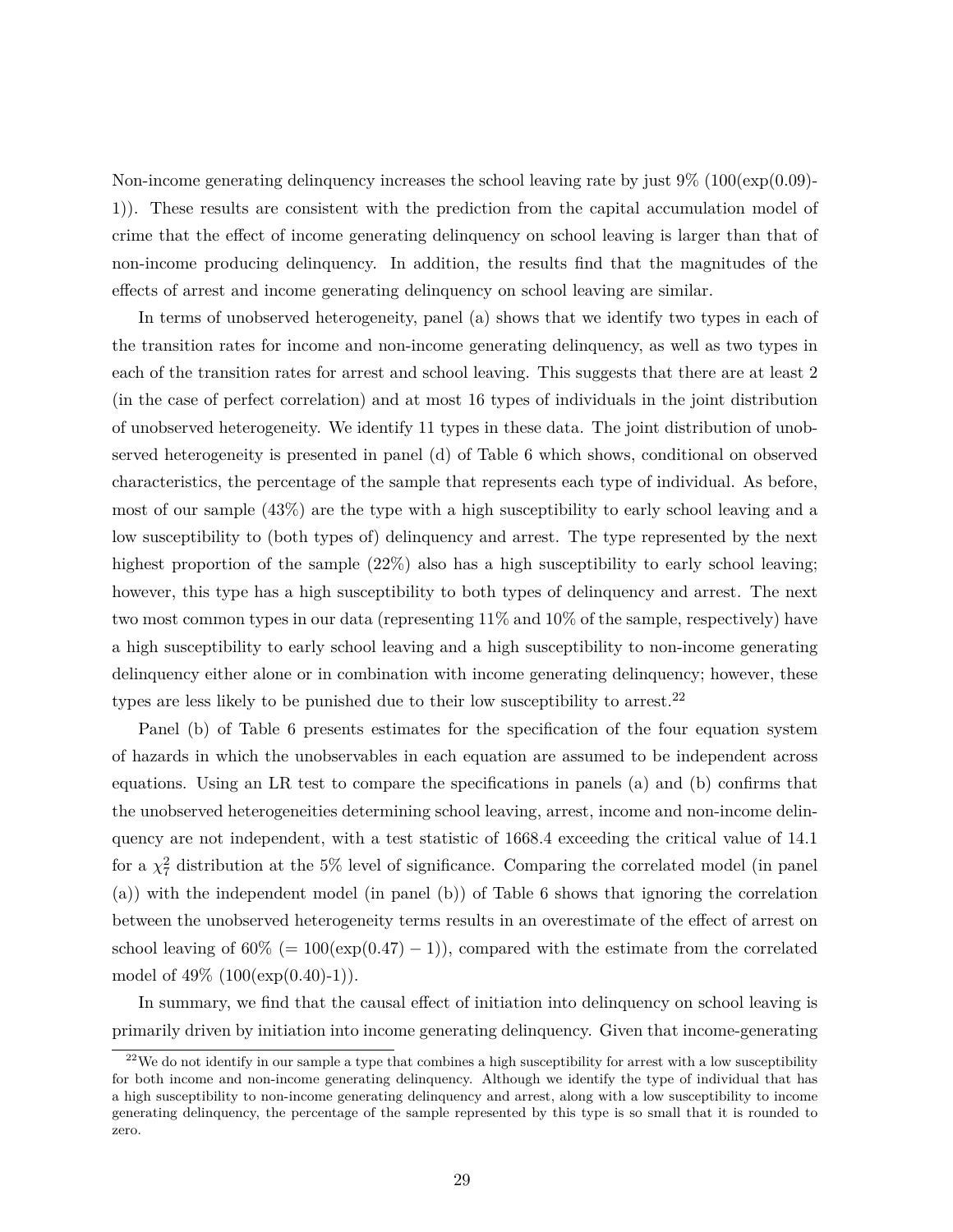delinquency can be viewed as a (risky) occupation offering favorable monetary returns relative to legitimate work, these results are consistent with predictions from a capital accumulation model of crime, suggesting that in addition to human capital, criminal capital accumulation may be an important mechanism through which delinquency affects school leaving. The final point to take from these findings is that the magnitude of the effect of income generating delinquency on school leaving is similar to that of arrest.

#### **7.2 Age at initiating delinquency and first arrest**

The four equation system of hazards presented in panel (a) of Table 6 constrains the effects of initiating income and non-income generating delinquency and being arrested for the first time to have the same impact on school leaving regardless of the age at which they occur. However, the accumulation of criminal capital or salience of critical ages may lead to differential effects by age. For example, a capital accumulation model of crime predicts that earlier initiation into income generating delinquency will have a larger effect on school leaving than later initiation. Similarly, being arrested when younger is likely to have a more detrimental effect on schooling than being arrested when older. In order to investigate this issue, we expand the model in panel (a) of Table 6 by allowing the effects of (income and non-income generating) delinquency and arrest to vary according to whether they first occur at an age younger than 15 (given that the hazard rates for non-income and income delinquency peak at ages 14 and 15, respectively), at age 16 or 17, or when aged 18 or older (by which time individuals have reached the age of majority). The key results are presented in panel (c) of Table 6. An LR test comparing the specifications in panels (a) and (c) confirms the existence of differential age of onset effects for delinquency and arrest on school leaving, with a test statistic of 21.0 exceeding the critical value of 12.6 for a  $\chi^2_6$  distribution at the 5% level of significance.

Beginning with the parameter estimates on the arrest variables in the equation for school leaving, we find that the indicator for first arrest occurring by age 15 and the indicator for first arrest occurring at ages 16 or 17 are each statistically significant at conventional levels, while the indicator for first arrest occurring at 18 or older is not. In terms of the magnitude of effects, first arrest by age 15 increases the school leaving rate relative to an otherwise similar individual who is not arrested by  $72\%$  (=  $100(\exp(0.54)-1)$ , whereas first arrest at ages 16 or 17 increases it by  $38\% (= 100(\exp(0.32) - 1).^{23}$  The school leaving rate is, therefore, higher for those who are first arrested earlier.

Similarly, with respect to income generating delinquency we find that while initiation at

<sup>&</sup>lt;sup>23</sup>Although not statistically different from zero at conventional levels, the magnitude of the point estimate implies that arrest at age 18 or older increases the school leaving rate by  $15\%$  (=  $100(\exp(0.14) - 1)$ ).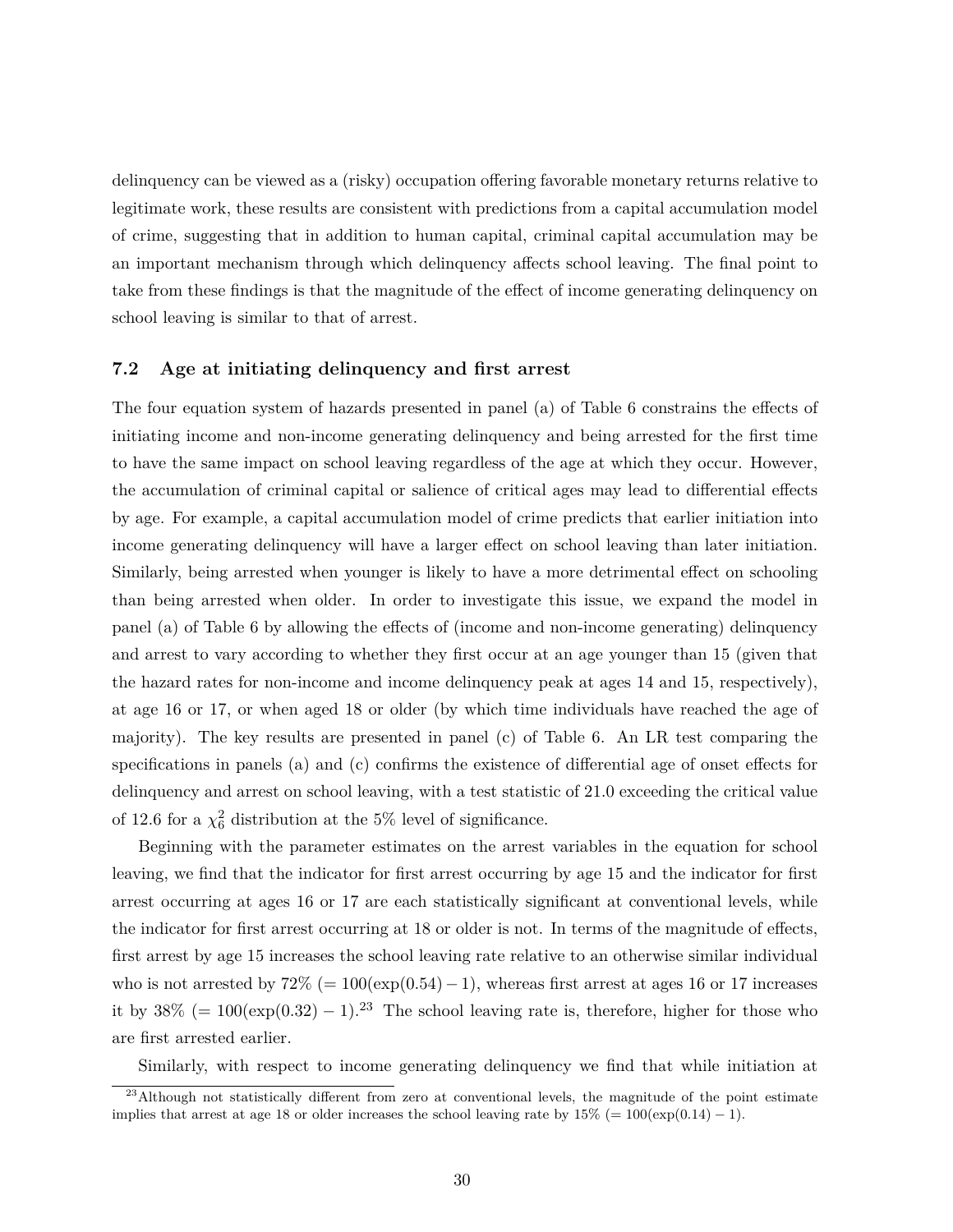all ages has a statistically significant effect on school leaving, the effect is largest for initiation that occurs early (by age 15). Compared to an otherwise similar individual who does not engage in income generating delinquency, initiation into income delinquency by age 15 increases the school leaving rate by  $45\%$  (=  $100(\exp(0.37) - 1)$ , initiation at ages 16 or 17 by  $34\%$  $(= 100(\exp(0.29) - 1)$ , while initiation at ages 18 or older increases the school leaving rate by  $38\%$  (= 100(exp(0.32) – 1). <sup>24</sup> Overall, these results and those for first arrest are consistent with predictions from a capital accumulation model of crime, suggesting the accumulation of criminal capital as a potential mechanism via which delinquency impacts school leaving.

In contrast, initiation into non-income generating delinquency has a statistically significant effect on school leaving only when initiation occurs when aged 18 or older. Specifically, initiation into non-income delinquency at age 18 or older increases the school leaving rate by  $31\%$  (=  $100(\exp(0.27) - 1)$  compared to an otherwise similar individual who does not engage in nonincome generating delinquency. Initiation into non-income generating delinquency that occurs close to the end of high school, at age 18 or older, therefore appears to be particularly disruptive, suggesting salient or vulnerable ages in terms of the school leaving decision.<sup>25</sup> This may occur, for example, if violent behavior leads to suspension in the final year of high school. Youth may see little value in returning to school when their suspension ends, especially if they are unable to graduate with their class.

### **8 Discussion**

This paper provides empirical evidence on the role of delinquency and arrest in determining early school leaving. To do so, a multivariate mixed proportional hazard framework is used to model the transitions into delinquency, arrest, and school leaving as a system. Using data on males from the National Longitudinal Survey of Youth 1997, and accounting for common unobservable confounders and reverse causality, we find that both first arrest and initiation into delinquency lead to early school leaving. In terms of the magnitude of estimated effects, being arrested for the first time is found to have roughly twice the effect of initiation into delinquency on the likelihood that an individual leaves school. However, amongst males in our sample who are enrolled in school at age 17, twice as many have been delinquent but not arrested compared to the number arrested. Therefore, the overall impact of delinquency on school leaving is at least as large as that of arrest in our sample.

 $^{24}$ An LR test fails to reject the null hypothesis of equal coefficients on initiating income delinquency at ages 16 or 17 and initiating income delinquency at age 18 or older (at the 5% level of significance), with a  $\chi_1^2 = 0.2$ .

<sup>&</sup>lt;sup>25</sup>The 1984 dropout rate (being the proportion of a given age cohort that is not enrolled in school and has not completed high school) for persons aged 16 and 17 was 6.8%, while it was 15.2% for those aged 18 and 19 (Rumberger, 1987).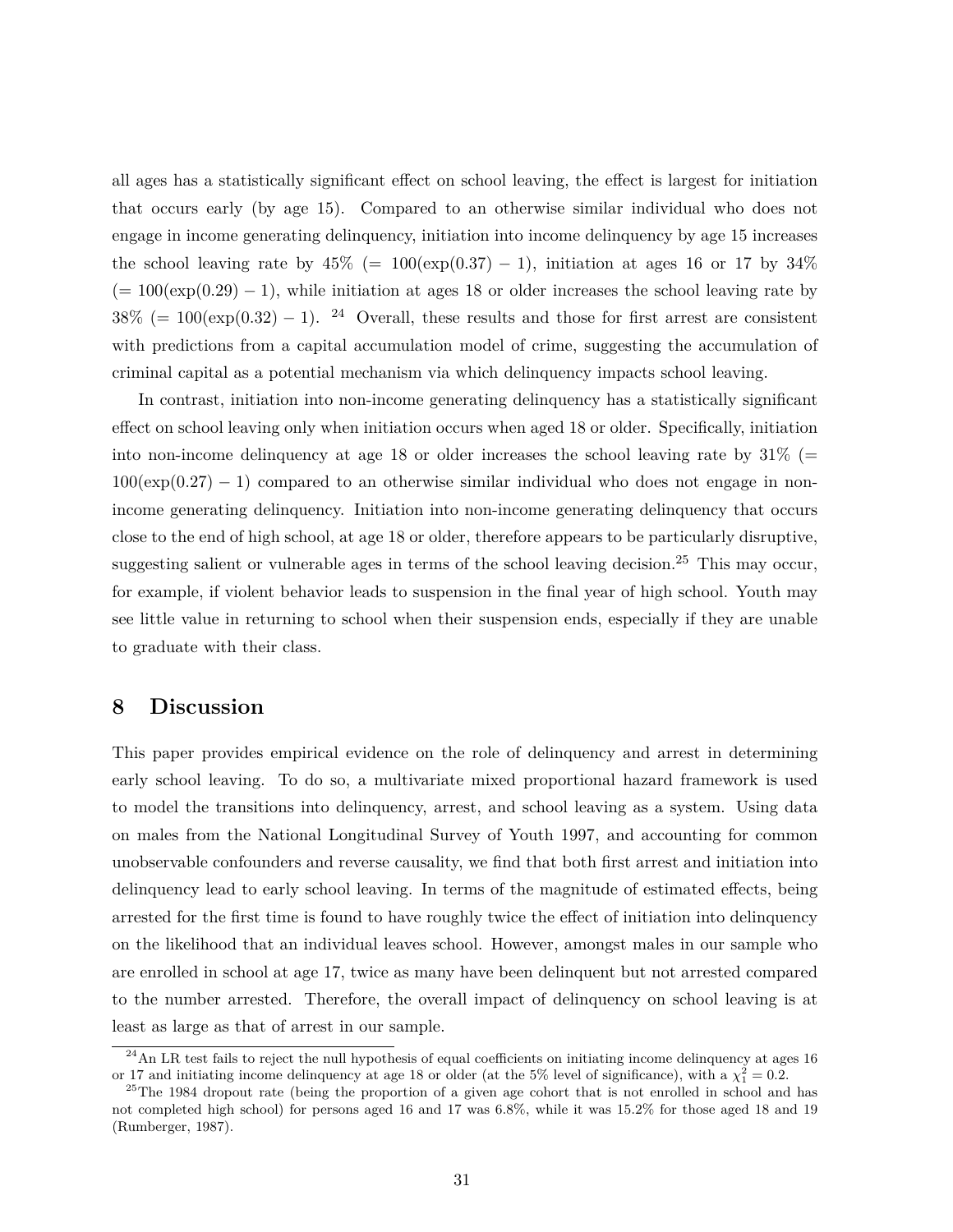More detailed analyses reveal that the effect of delinquency on school leaving is largely driven by initiation into delinquency that is income generating, and that early initiation into income generating delinquency has a larger effect on school leaving than later initiation. Similarly, first arrest leads to school leaving only if it occurs prior to age 18, and its effect is larger for younger ages at first arrest. These findings are consistent with predictions from a capital accumulation model of crime, suggesting that in addition to human capital, criminal capital accumulation may be an important mechanism through which delinquency impacts the school leaving decision. In contrast, we find that initiation into non-income generating delinquency only has an effect on school leaving if it occurs close to the end of high school, at age 18 or older. This may be evidence of salient or vulnerable ages with regard to the school leaving decision. In terms of reverse causality, we find that leaving school early does increase the likelihood of first arrest, but only if it occurs prior to completing high school (by age 19) with larger effects when first arrest occurs earlier. Finally, we find no evidence that initiation into delinquency leads to early school leaving.

Our findings provide useful insights for policy development. Specifically, we show that there are a large group of delinquents who avoid arrest, but whose reduced level of educational attainment is as important as that of the group that have been arrested. As a result, to focus interventions solely on those who come to the attention of the criminal justice system would miss a large part of the vulnerable population. And while delinquents who avoid arrest may remain undetected by law enforcement, they are likely to have come to the attention of their school teachers and principals. This suggests that interventions targeting this group may be most effectively implemented within schools. For example, "Becoming a Man" is a school-based prevention program aimed at improving the social-cognitive skills of disadvantaged male youths in grades 7–10 from high crime Chicago neighborhoods. Recent research by Heller et al. (2013) uses a randomized control trial to evaluate the effects of this program, finding that it induces significant reductions in offending.<sup>26</sup> Further examples of such programs include "Functional" Family Therapy", and the "PATHS (Promoting Alternative Thinking Strategies) Curriculum".

The second policy relevant finding from this research is that the results are consistent with predictions from a model of criminal and human capital accumulation, suggesting that criminal capital in addition to human capital accumulation may be a mechanism via which delinquency leads to early school leaving. Underlying decision making in this model are beliefs about potential returns to work and crime, conditional on accumulated capital stocks. This suggests that policies that aim to improve knowledge about the returns to education, targeted at dis-

<sup>&</sup>lt;sup>26</sup>The intervention included regular interactions with a pro-social adult, after-school programming and in-school programming aimed at recognising and reducing unhelpful, automatic thinking and judgment errors through cognitive behavioral therapy (CBT).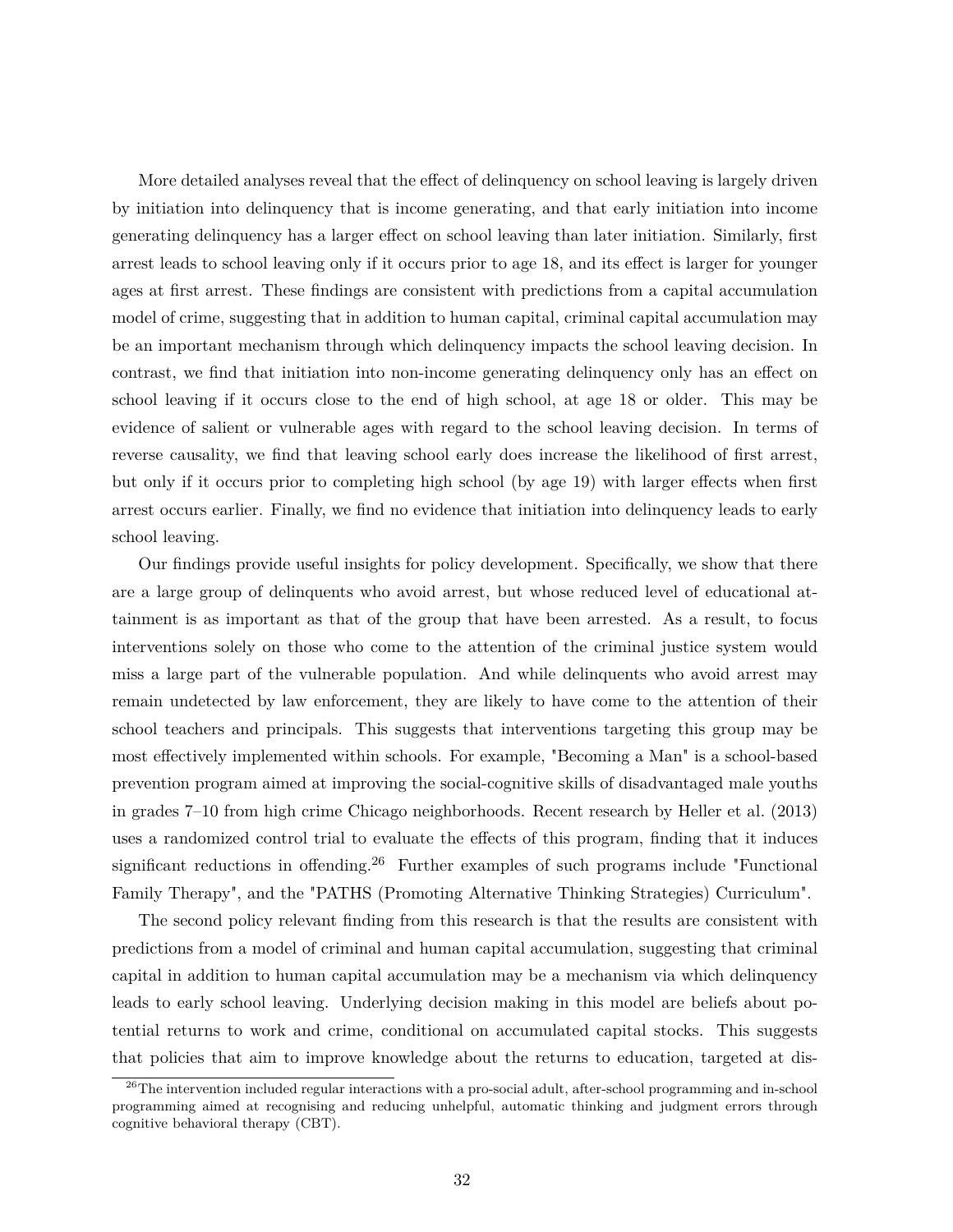advantaged individuals who may not otherwise have access to reliable information, may reduce early school leaving (Jensen, 2010).<sup>27</sup> For example, Neumark and Joyce (2001) show that students' participation in school-to-work programs (such as job shadowing, mentoring, cooperative education, and internships or apprenticeships) improves individuals' subjective probabilities of obtaining a high school diploma, and increases their perceived likelihood of future labor market activity. Similarly, career academies (which are school-based programs in which students are supported in gaining work experience, and are taught using career-related materials) have been shown to reduce dropout rates of at-risk students (Belfield and Levin, 2007; Kemple and Snipes, 2000), and programs such as the Philadelphia Futures' Sponsor-A-Scholar (SAS) program that reduce the costs of education in terms of both tuition fees and attitudes toward schooling increase individuals' expected returns to education (Heckman, 2000; Johnson, 1997).<sup>28</sup>

Finally, our research highlights the complex and bi-directional nature of the relationship between delinquency, arrest and education. While we narrow our focus to consider the impacts of initiation into delinquency and first arrest on school leaving, intensity and persistence of offending and arrest are also important dimensions to consider in understanding the delinquency, arrest, schooling relationship. Pursuing these issues is an important area for future research.

<sup>&</sup>lt;sup>27</sup>This information may have a larger impact if returns to education in the long and short run are contrasted with returns to crime. However, doing so may raise ethical questions and so not be possible in practice.

<sup>&</sup>lt;sup>28</sup>The Philadelphia Futures' Sponsor-A-Scholar (SAS) program seeks to help public high school students continue their education beyond high school to college by providing mentoring throughout high school and for a year afterward, academic support, assistance in applying to college and for financial aid, and financial assistance throughout college.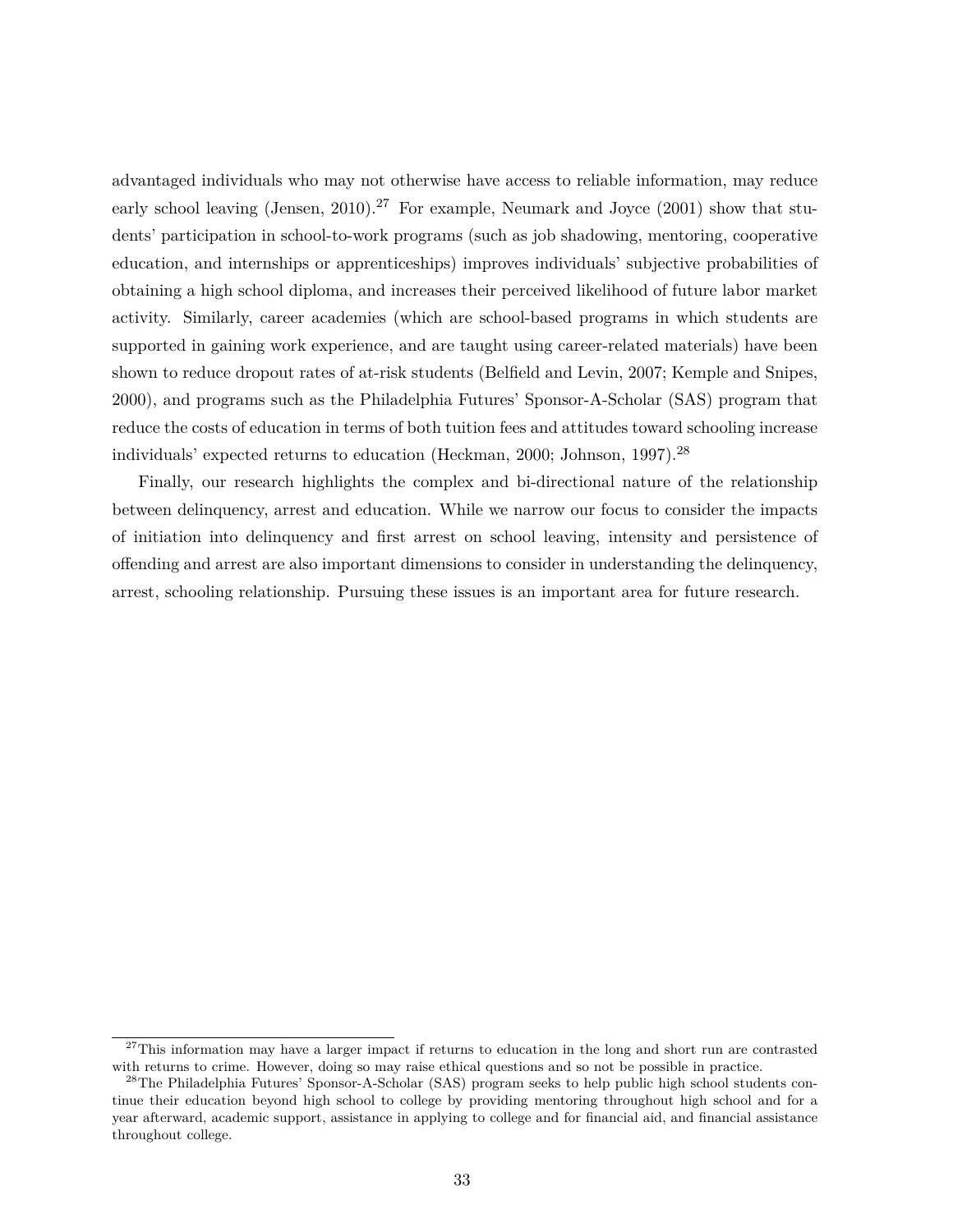# **References**

- Abbring, J. H. and van den Berg, G. J. (2003). The nonparametric identification of treatment effects in duration models. *Econometrica*, 71(5):1491 – 1517.
- Aizer, A. and Doyle Jr, J. J. (2015). Juvenile incarceration, human capital, and future crime: Evidence from randomly assigned judges. *Quarterly Journal of Economics*, 130(2):759 – 803.
- Anderson, D. A. (1999). The aggregate burden of crime. *Journal of Law and Economics*,  $42(2):611-642.$
- Anderson, D. M. (2014). In school and out of trouble? The minimum dropout age and juvenile crime. *Review of Economics and Statistics*, 96(2):318 – 331.
- Becker, G. S. (1968). Crime and punishment: An economic approach. *Journal of Political Economy*, 76(2):169 – 217.
- Belfield, C. R. and Levin, H. M. (2007). The return on investment for improving California's high school graduation rate. *California Dropout Research Project Report 2*.
- Berthelon, M. E. and Kruger, D. I. (2011). Risky behavior among youth: Incapacitation effects of school on adolescent motherhood and crime in chile. *Journal of Public Economics*, 95(1-2):41 – 53.
- Bulow, W. (2014). The harms beyond imprisonment: Do we have special moral obligations towards the families and children of prisoners? *Ethical Theory and Moral Practice*, 17(4):775 – 789.
- Buonanno, P. and Leonida, L. (2009). Non-market effects of education on crime: Evidence from Italian regions. *Economics of Education Review*, 28(1):11 – 17.
- Carneiro, P., Heckman, J. J., and Vytlacil, E. J. (2011). Estimating marginal returns to education. *American Economic Review*, 101(6):2754 – 2781.
- Carneiro, P., Meghir, C., and Parey, M. (2013). Maternal education, home environments, and the development of children and adolescents. *Journal of the European Economic Association*, 11:123 – 160.
- Carson, E. A. (2014). *Education and correctional populations*. US Department of Justice, Bureau of Justice Statistics, Washington, DC.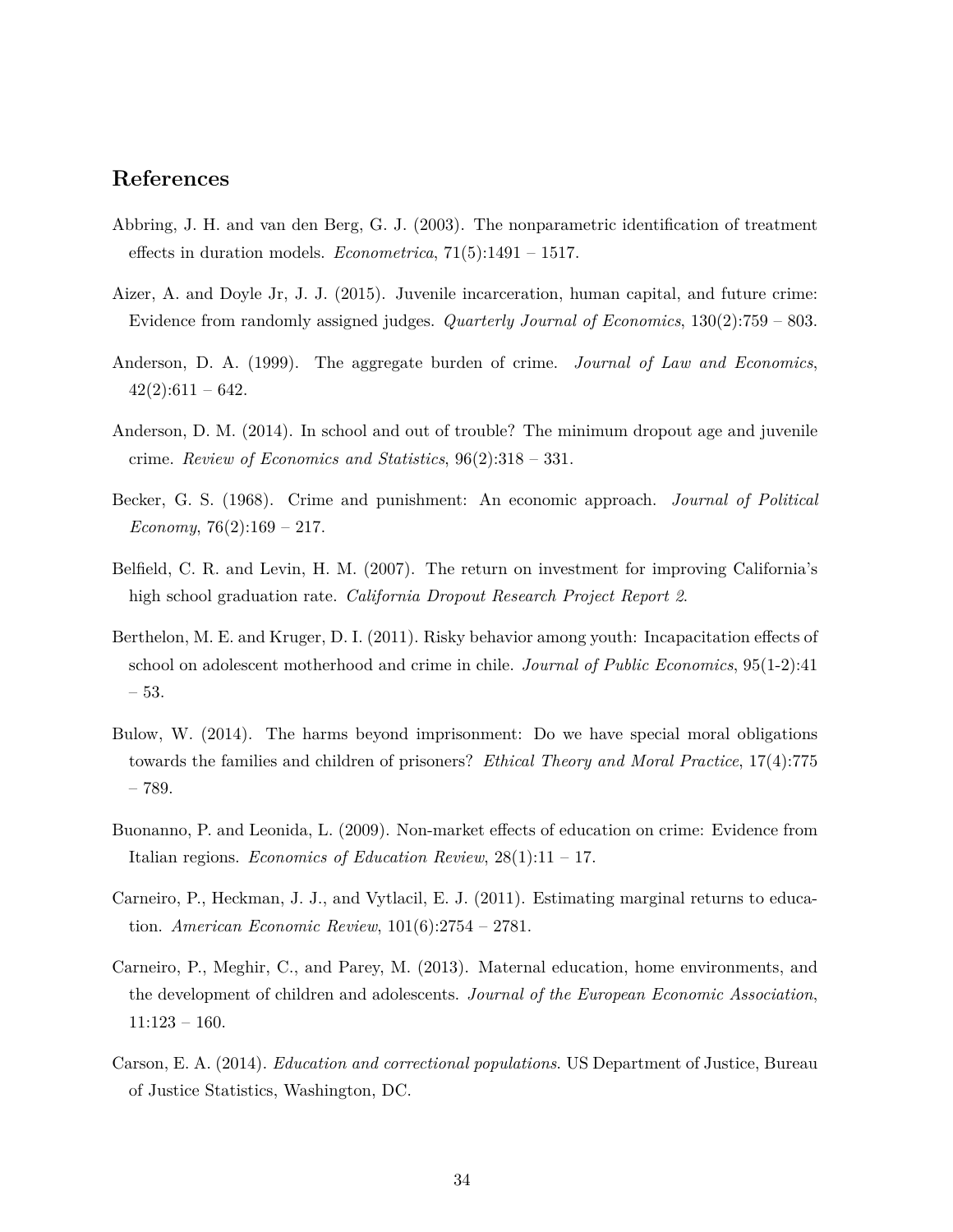- Christian, J., Mellow, J., and Thomas, S. (2006). Social and economic implications of family connections to prisoners. *Journal of Criminal Justice*, 34(4):443 – 452.
- Ehrlich, I. (1973). Participation in illegitimate activities: A theoretical and empirical investigation. *Journal of Political Economy*, 81(3):521.
- Elliott, D. S. and Voss, H. L. (1974). *Delinquency and dropout.* DC Heath, Lexington, MA.
- Farrington, D. P. (1973). Self-reports of deviant behavior: Predictive and stable? *Journal of Criminal Law and Criminology*, 64(1):99 – 110.
- Federal Bureau of Investigation (2012). *Crime in the United States 2012*. Uniform Crime Reports. Washington, DC.
- Freeman, R. B. (1991). Crime and the employment of disadvantaged youths. *No. 3875. National Bureau of Economic Research*.
- Freeman, R. B. (1994). Crime and the job market. *No. 4910. National Bureau of Economic Research*.
- Grogger, J. (1998). Market wages and youth crime. *Journal of Labor Economics*, 16(4):756 791.
- Hansen, K. T., Heckman, J. J., and Mullen, K. J. (2004). The effect of schooling and ability on achievement test scores. *Journal of Econometrics*, 121(1/2):39 – 98.
- Harlow, C. W. (2003). *Education and correctional populations*. US Department of Justice, Bureau of Justice Statistics, Washington, DC.
- Heckman, J. J. (2000). Policies to foster human capital. *Research in Economics*, 54(1):3 56.
- Heckman, J. J., Stixrud, J., and Urzua, S. (2006). The effects of cognitive and noncognitive abilities on labor market outcomes and social behavior. *Journal of Labor Economics*, 24(3):411 – 482.
- Heller, S., Pollack, H. A., Ander, R., and Ludwig, J. (2013). Preventing youth violence and dropout: A randomized field experiment. *No. 19014. National Bureau of Economic Research*.
- Hindelang, M. J., Hirschi, T., and Weis, J. G. (1981). *Measuring delinquency*. Sage Publications, Beverly Hills, CA.
- Hjalmarsson, R. (2008). Criminal justice involvement and high school completion. *Journal of Urban Economics*, 63(2):613 – 630.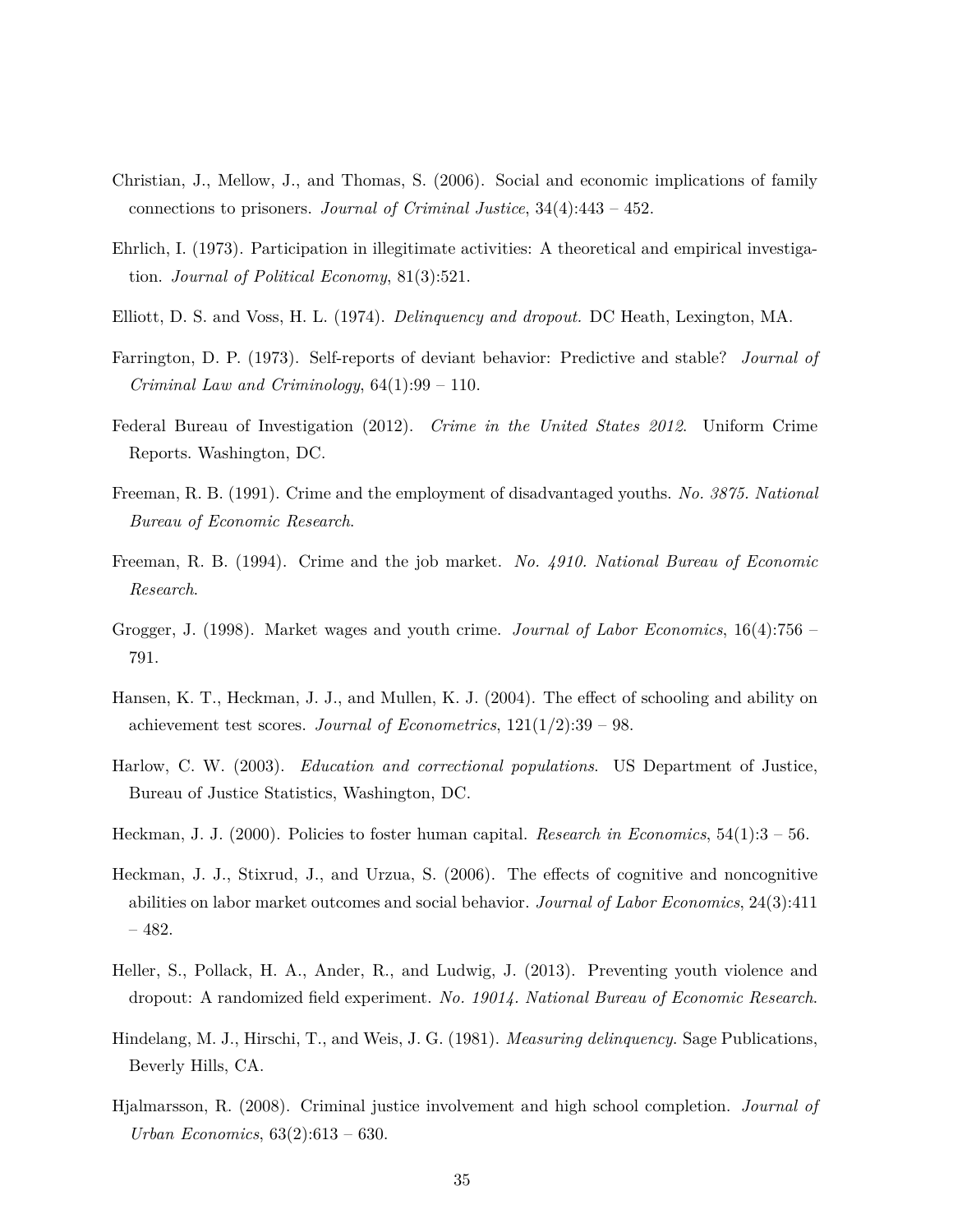- Jacob, B. A. and Lefgren, L. (2003). Are idle hands the devil's workshop? Incapacitation, concentration, and juvenile crime. *American Economic Review*, 93(5):1560 – 1577.
- Jensen, R. (2010). The (perceived) returns to education and the demand for schooling. *Quarterly Journal of Economics*, 125(2):515 – 548.
- Johnson, A. W. (1997). Mentoring at-risk youth: A research review and evaluation of the impacts of the sponsor-a-scholar program on student performance. *Paper AAI9727243. UPenn dissertation available from ProQuest*.
- Kemple, J. J. and Snipes, J. C. (2000). *Career academies: Impacts on students' engagement and performance in high school.* Manpower Demonstration Research Corporation, New York.
- Kirk, D. S. and Sampson, R. J. (2013). Juvenile arrest and collateral educational damage in the transition to adulthood. *Sociology of Education*, 86(1):36 – 62.
- Kling, J. R., Liebman, J. B., and Katz, L. F. (2007). Experimental analysis of neighborhood effects. *Econometrica*, 75(1):83 – 119.
- Kupchik, A. (2010). *Homeroom security: School discipline in an age of fear.* New York University Press, New York.
- Lehrer, S. F., Tremblay, R. E., Vitaro, F., and Schaal, B. (2004). Raging hormones in puberty: Do they influence adolescent risky behavior? *Working Paper, Queen's University*.
- Levitt, S. D. and Lochner, L. (2001). The determinants of juvenile crime. In Gruber, J., editor, *Risky Behavior among Youths: An Economic Analysis*, pages 327 – 374. University of Chicago Press.
- Lochner, L. (2004). Education, work, and crime: A human capital approach. *International Economic Review*, 45(3):811 – 843.
- Lochner, L. (2007). Education and crime. *Working Paper, University of Western Ontario*.
- Lochner, L. and Moretti, E. (2004). The effect of education on crime: Evidence from prison inmates, arrests, and self-reports. *American Economic Review*, 94(1):155 – 189.
- Luallen, J. (2006). School's out... forever: A study of juvenile crime, at-risk youths and teacher strikes. *Journal of Urban Economics*, 59(1):75 – 103.
- Machin, S., Marie, O., and Vujić, S. (2011). The crime reducing effect of education. *Economic Journal*, 121(552):463 – 484.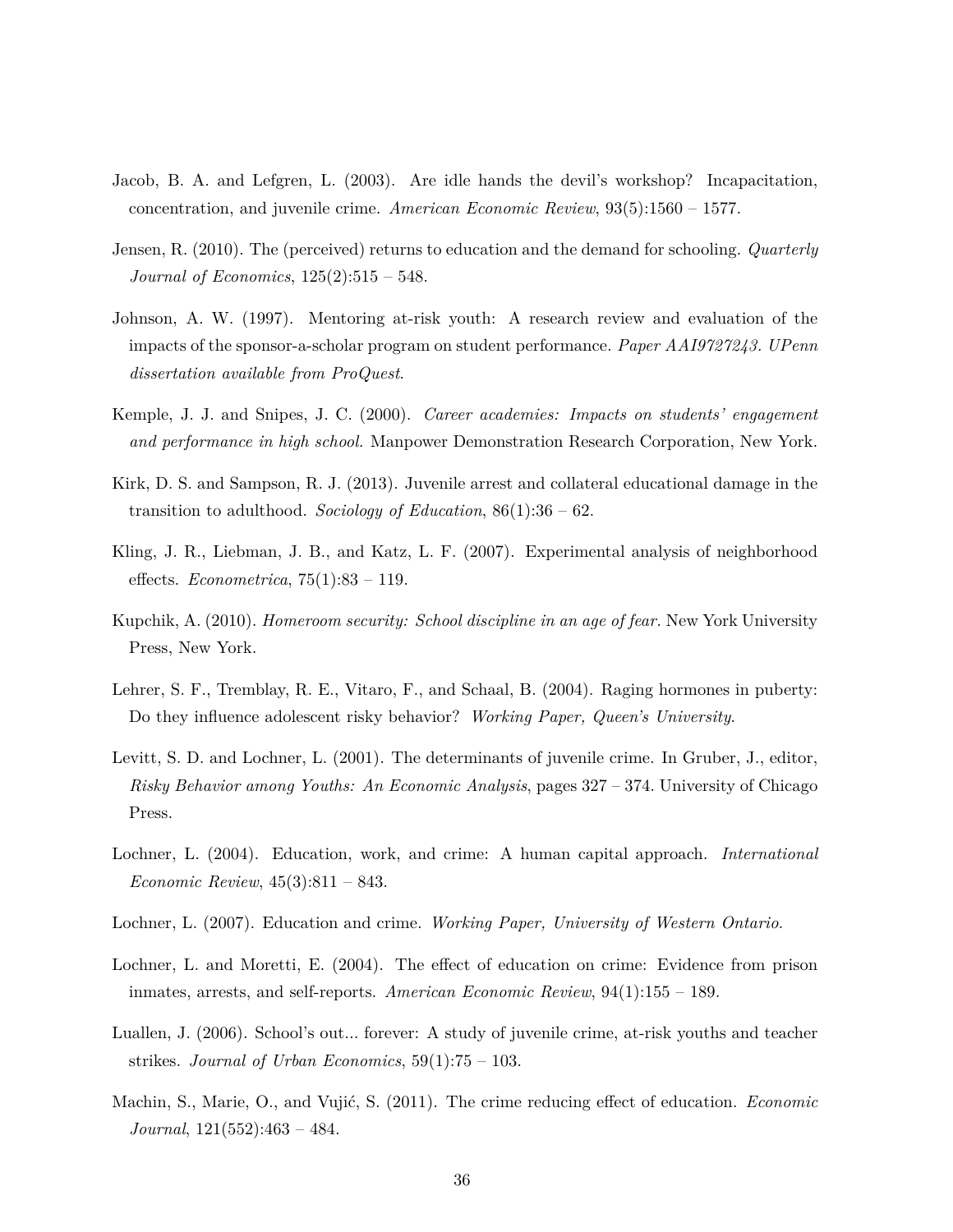- Machin, S., Marie, O., and Vujić, S. (2012). Youth crime and education expansion. *German Economic Review*, 13(4):366 – 384.
- Machin, S. and Meghir, C. (2004). Crime and economic incentives. *Journal of Human Resources*,  $39(4):958 - 979.$
- Merlo, A. and Wolpin, K. (2009). The transition from school to jail: Youth crime and high school completion among black males. *Working Paper, Penn Institute for Economic Research*.
- Mocan, N. and Rees, D. I. (2005). Economic conditions, deterrence and juvenile crime: evidence from micro data. *American Law and Economics Review*, 7(2):319 – 349.
- Moffitt, T. E. (1993). Adolescence-limited and life-course-persistent antisocial behavior: a developmental taxonomy. *Psychological Review*, 100(4):674 – 701.
- Moffitt, T. E. (2006). Life-course-persistent versus adolescence-limited antisocial behavior. In Cicchetti, D. and Cohen, D. J., editors, *Developmental psychopathology: Risk, disorder, and adaptation*, volume 3, pages 570 – 598. John Wiley and Sons Inc, Hoboken, NJ, 2nd edition.
- Mustard, D. B. (2010). How do labor markets affect crime? New evidence on an old puzzle. *No. 4856. Discussion paper series, Institute for the Study of Labor (IZA)*.
- Neumark, D. and Joyce, M. (2001). Evaluating school-to-work programs using the new NLSY. *Journal of Human Resources*, 36(4):666 – 702.
- Nottelmann, E. D., Susman, E. J., Inoff-Germain, G., Cutler, G. B., Loriaux, D. L., and Chrousos, G. P. (1987). Developmental processes in early adolescence: Relationships between adolescent adjustment problems and chronological age, pubertal stage, and puberty-related serum hormone levels. *Journal of Pediatrics*, 110:473 – 480.
- Office of Juvenile Justice and Delinquency Prevention (2013). *Census of Juveniles in Residential Placement 1997-2011*. Washington, DC.
- Oreopoulos, P. and Salvanes, K. G. (2009). How large are returns to schooling? Hint: money isn't everything. *No. 15339. National Bureau of Economic Research*.
- Rumberger, R. W. (1987). High school dropouts: A review of issues and evidence. *Review of Educational Research*, 57(2):101 – 121.
- Sampson, R. J. and Laub, J. H. (2005). A life-course view of the development of crime. *Annals of the American Academy of Political and Social Science*, pages 12 – 45.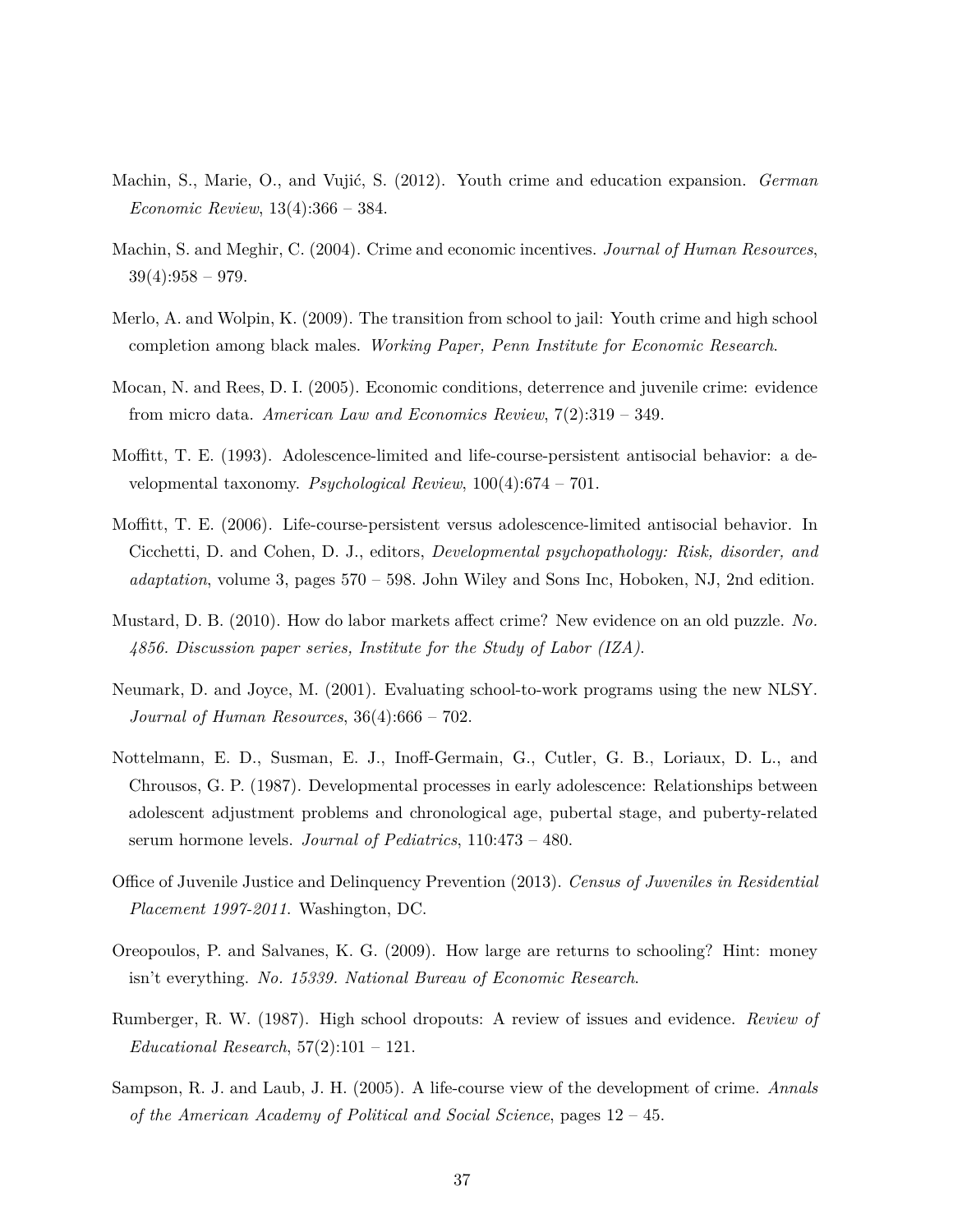- Schwartz-Soicher, O., Geller, A., and Garfinkel, I. (2011). The effect of paternal incarceration on material hardship. *Social Service Review*, 85(3):447 – 473.
- Segal, C. (2013). Misbehavior, education, and labor market outcomes. *Journal of the European Economic Association*, 11(4):743–779.
- Webbink, H. D., Koning, P., Vujić, S., and Martin, N. G. (2013). Why are criminals less educated than non-criminals? Evidence from a cohort of young Australian twins. *The Journal of Law, Economics, and Organization*, 29(1):115 – 144.
- Williams, J. and Sickles, R. C. (2002). An analysis of the crime as work model: Evidence from the 1958 Philadelphia birth cohort study. *Journal of Human Resources*, 37(3):479 – 509.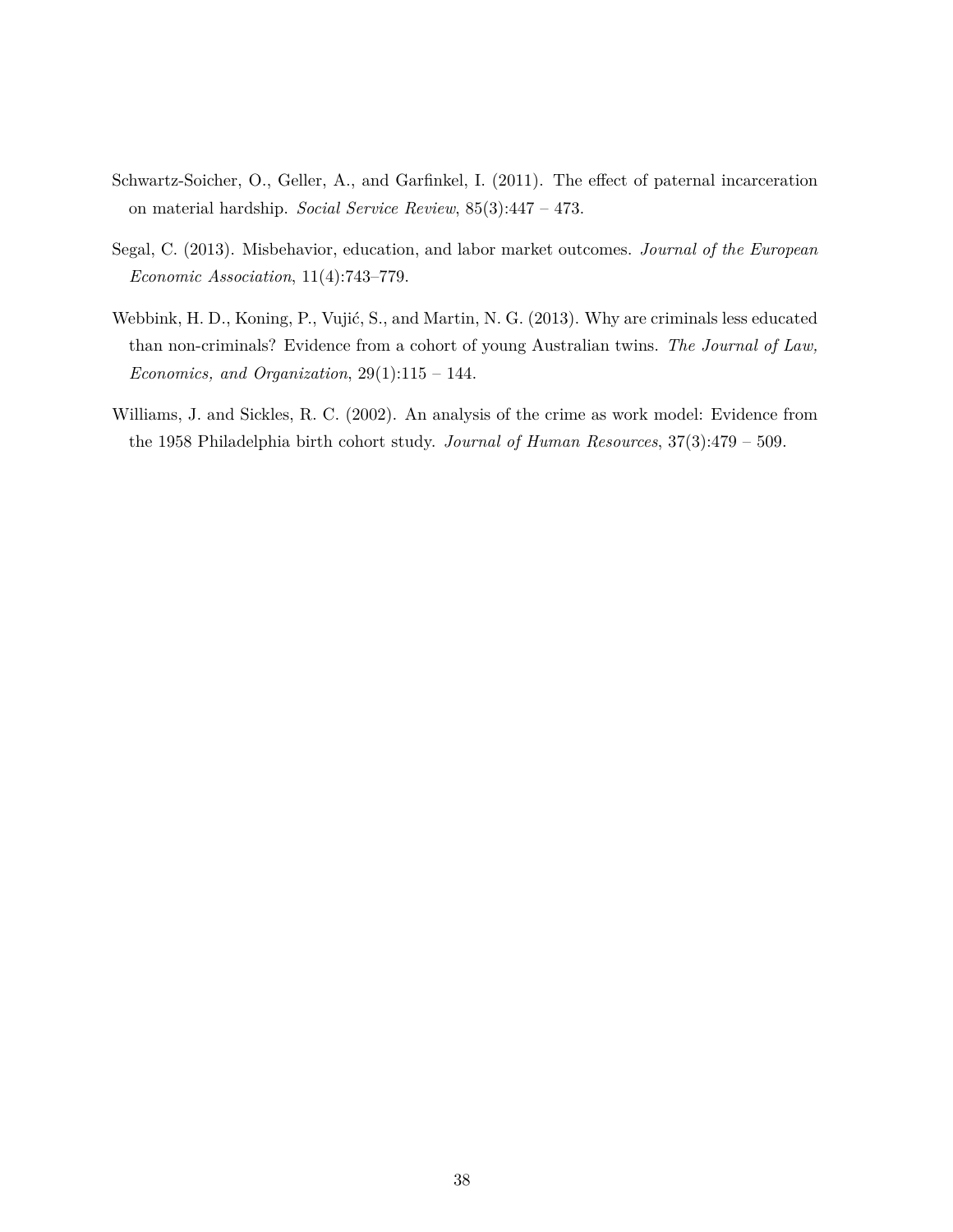# **Appendix A: Data Construction**

#### **A.1 Outcomes**

#### **A.1.1 Delinquency**

The age at which an individual initiates delinquent behavior is constructed by combining information collected in wave one of the NLSY97 on the age at which respondents first committed a set of listed delinquencies, and information collected in subsequent waves on whether they had committed the same set of listed offences since the last interview. The listed delinquencies are: (1) purposely damaged or destroyed property that did not belong to the respondent; (2) stolen something from a store, person or house, or something that did not belong to the respondent worth \$50 or more including stealing a car; (3) committed other property crimes such as fencing, receiving, possessing or selling stolen property, or cheated someone by selling them something that was worthless or worth much less than what the respondent said it was; (4) attacked someone with the idea of seriously hurting them or have a situation end up in a serious fight or assault of some kind; and (5) sold or helped sell marijuana (pot, grass), hashish (hash) or other hard drugs such as heroin, cocaine or LSD. This detailed information allows us to distinguish between the age at which an individual commits his first income generating delinquent act and the age at which he commits his first non-income generating act. Income generating delinquent acts are stealing something worth \$50 or more, other property crimes, and selling drugs. Non-income generating acts are attacking someone, and destroying property. The NLSY97 asks the delinquency questions of all the respondents up until round 8 in 2004 (when individuals are aged 19–25). From round 8 onwards, the delinquency questions are only asked of respondents who had ever reported being arrested and a control group of approximately 10% of the respondents for comparison. This feature of the data is naturally handled with a duration framework in which incomplete observations are treated as right censored.

#### **A.1.2 Arrest**

The age at which an individual is first arrested is constructed using information from all thirteen waves of the NLSY97. Specifically, the first wave of the NLSY97 asks each respondent whether he had ever been arrested by the police or taken into custody for an illegal or delinquent offence (not including arrests for minor traffic violations), and if so, his age at the time of his first arrest. The survey then follows up each year by asking whether the respondent has been arrested by the police or taken into custody for an illegal or delinquent offence (not including arrests for minor traffic violations) since the date of last interview. We combine this with information compiled by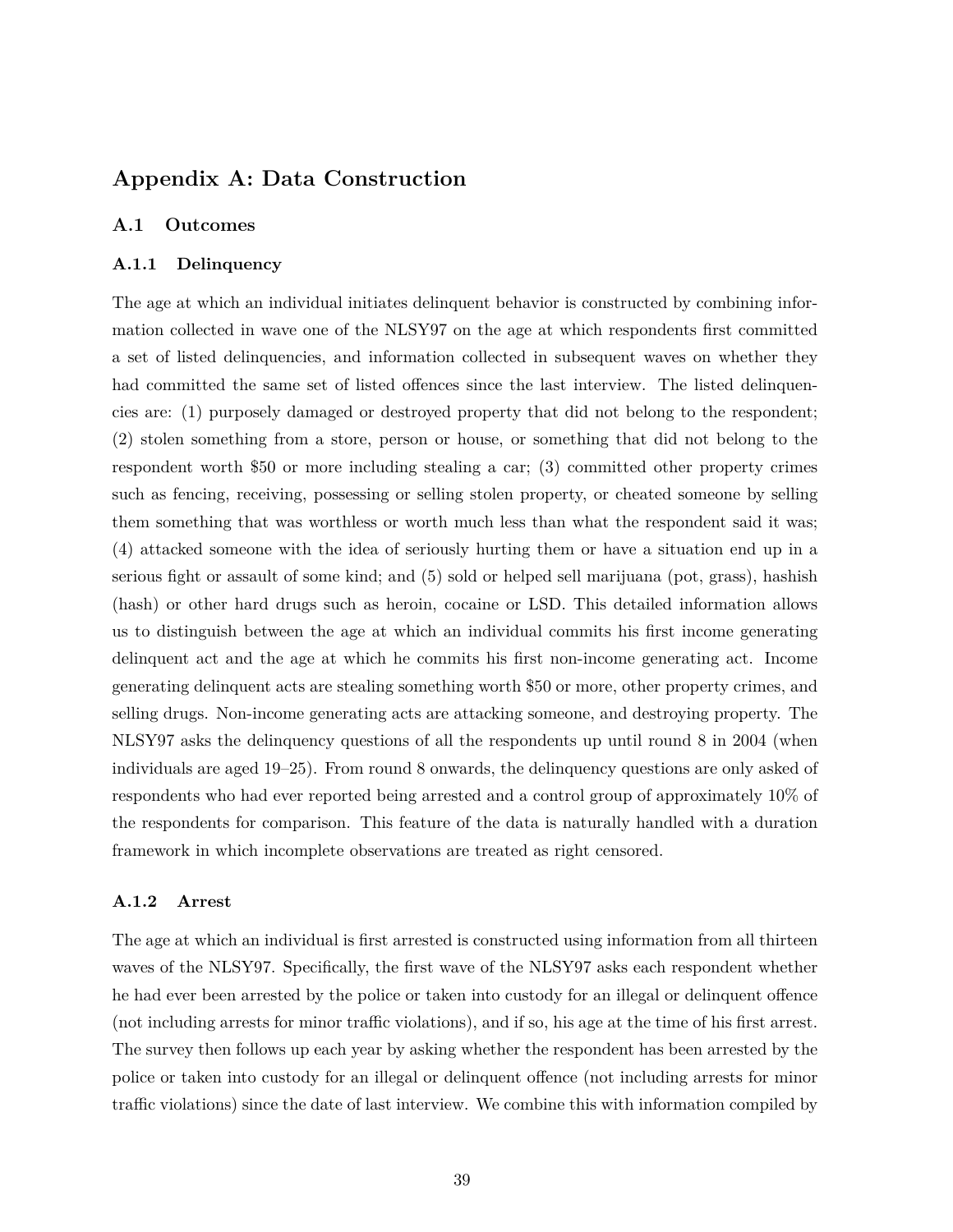the NLSY97 across all waves providing the earliest arrest date reported by the respondent.29*,*<sup>30</sup>

#### **A.1.3 School Leaving**

In order to create the age at which a respondent initiates delinquency and is first arrested, information is available on whether the respondent has been delinquent or arrested between two interview dates with the survey asking, for example, whether the respondent had been arrested since the date of last interview. We, therefore, assign the age of first arrest or delinquency as the age at the date of interview when the respondent first answers affirmatively. More accurate information is available to construct the age of an individual's first school leaving, such as an individual's monthly enrolment status. However, as the timing of our three outcomes relative to one another is critical to the accuracy of our econometric approach, we ensure consistency by using the same approach to assign timing to school leaving as we did for arrest and delinquency. Specifically, we choose to use information provided by the survey that allows us to ascertain whether the individual became unenrolled between two interview dates, assigning the age of school leaving as the age at the date of interview when the respondent first becomes unenrolled.

The age at which a respondent first leaves school (defined as primary, secondary or tertiary education) is, therefore, constructed using information collected on respondents' most recent grade of school completed (or the number of years spent at college) and their educational institution enrolment status at the time of each interview.31*,*<sup>32</sup> If the individual leaves school prior to the first wave (when individuals are aged 12–18), we use the age at which the respondent reports leaving high school.

<sup>&</sup>lt;sup>29</sup>The age of criminal responsibility in the U.S. is between 6 and 12 depending on the state. However, less than 0.1% of the arrests made in 2012 were of individuals aged less than 10 (Federal Bureau of Investigation, 2012). We, therefore, treat those who report earlier arrest as having been arrested for the first time at age 10. There are 32 individuals who report having been arrested prior to age 10 that are recoded as a result.

<sup>&</sup>lt;sup>30</sup>Included in our sample are 266 individuals who report being arrested for the first time without reporting having been delinquent. There are also 222 individuals who report initiating delinquency after their first arrest. There are at least two explanations for this. The first is that the respondent may have been falsely arrested. The second is that the individual may have been arrested for an activity that is not captured by our measure of delinquency. For example, an individual may have been arrested for protesting, an activity that the NLSY97 did not include when asking respondents about having committed a set of listed delinquencies. Nevertheless, our findings are robust to dropping these individuals from the sample.

<sup>&</sup>lt;sup>31</sup>The enrolment variable considers those working toward a GED as being enrolled regardless of where that course of study took place.

<sup>32</sup>Given that we define our measure to be the *first* time a respondent leaves school, a potential concern is that the effect of delinquency and arrest on school leaving might differ if individuals subsequently return to school. However, we estimate a probit model of an indicator for returning to school as a function of an indicator for delinquency prior to first school leaving, an indicator for arrest prior to first school leaving, and our set of regressors. We find that the effect of prior delinquency on returning to school is negative and statistically insignificant, while the effect of prior arrest on returning to school is also negative but significant. Similar results are obtained using a linear probability model.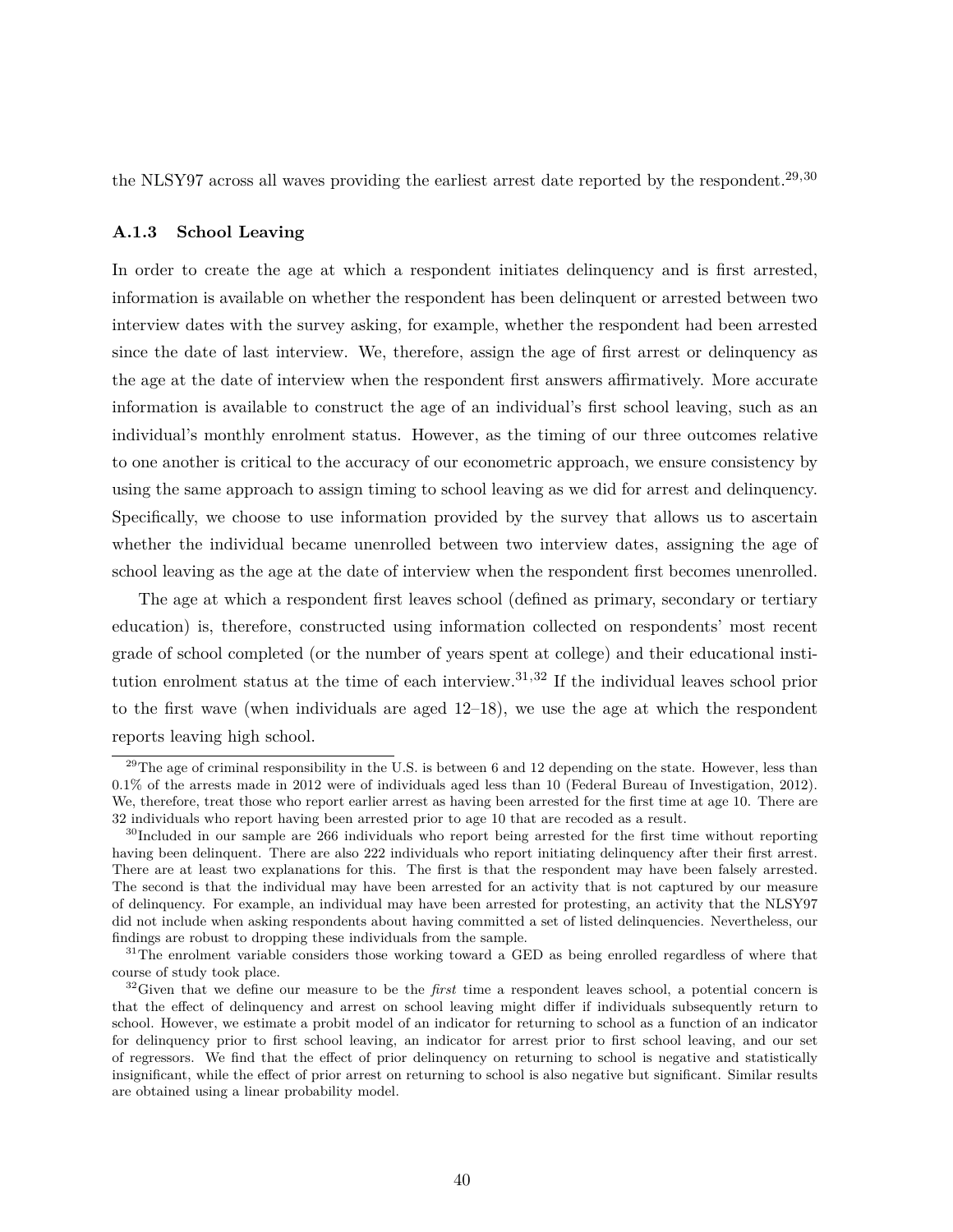#### **A.2 Explanatory Variables**

Information is taken from the first round of the NLSY97 (when individuals were aged 12–18), unless otherwise stated.

#### **A.2.1 Individual characteristics**

- Race: indicator variables Hispanic; black; non-black and non-Hispanic (as the base category).
- Adjusted CAT-ASVAB (ability) score: standardized schooling-corrected CAT-ASVAB score with a mean of zero and a standard deviation of one<sup>33</sup> – in 1999, 79.3 percent of the NLSY97 sample respondents were paid \$75 each to complete the computer-adaptive form of the Armed Services Vocational Aptitude Battery (CAT-ASVAB), for which each person achieved a score between zero and 100. The CAT-ASVAB score is a summary of four tests taken: Mathematical Knowledge, Arithmetic Reasoning, Word Knowledge and Paragraph Comprehension. The score is likely to be affected by schooling, so we correct it for educational attainment in the year of the test.<sup>34</sup>
- Puberty before age 12: indicator variable each year, the NLSY97 asks each respondent whether he has experienced any biological changes associated with puberty (such as the development of facial or pubic hair, or the cracking or lowering of his voice) and if so, how old he was when these changes began.<sup>35</sup>
- Private/parochial school attendance: indicator variable based on whether the respondent's current or most recent elementary, middle or high school attended was public, private, or parochial.
- Year of birth: indicator variables  $-1980$ , 1981, 1982, 1983, 1984 (as the base category).

<sup>&</sup>lt;sup>33</sup>It is common in the literature to use test scores determining an individual's eligibility for service in the armed forces as a proxy for cognitive skills (Heckman et al., 2006).

 $34$ To correct the CAT-ASVAB score for schooling, we use a method based on Hansen et al. (2004) to estimate the effect of schooling on the test score. This procedure exploits the randomness in the amount of schooling undertaken at the test date, since all the respondents took the CAT-ASVAB in the same year. Our schoolingcorrected test score is, therefore, the residual of a regression of the CAT-ASVAB score on years of education completed in the year of the test, holding final completed schooling constant (Carneiro et al., 2011, 2013).

<sup>&</sup>lt;sup>35</sup>This variable allows us to determine the effects of entering puberty at an age younger than usual. Biological changes during puberty mean that adolescents begin producing hormones such as testosterone and cortisol. For example, during puberty, males experience an 18 fold increase in testosterone levels on average (Nottelmann et al., 1987). These hormones have strong effects on many tissues of the body, such as the brain (Lehrer et al., 2004). Lehrer et al. (2004) find that there are significant effects of hormone levels on many risky and criminal activities during puberty. We, therefore, anticipate that the younger an individual when he enters puberty, the more likely he would be to engage in risky activities such as delinquent behavior at a young age.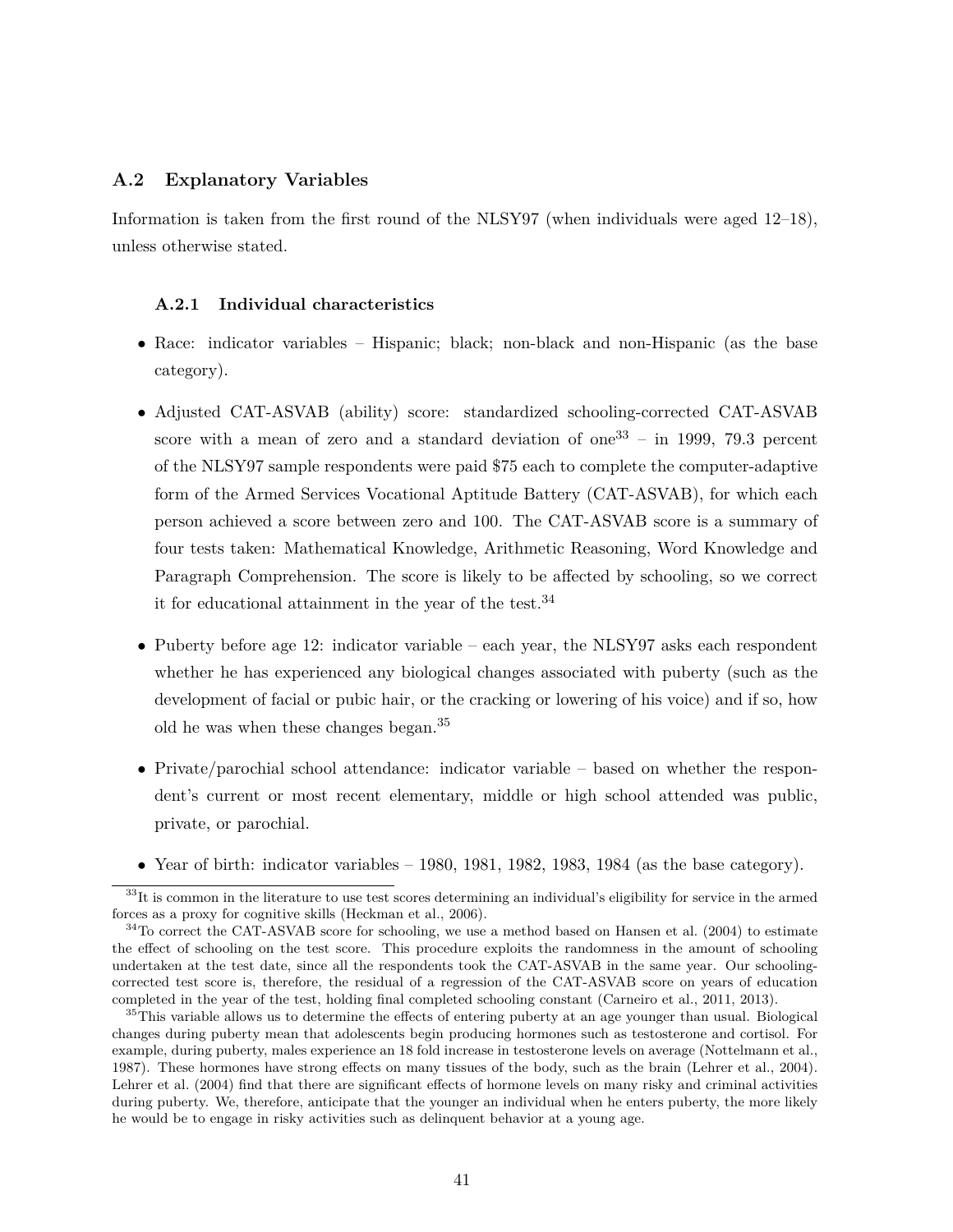#### **A.2.2 Parental characteristics**

- Mother's age at respondent's birth  $\leq 19$ : indicator variable.
- Responding parent very religious: indicator variable equal to one if the responding parent has a religiosity score greater than four, based on a score between zero and six, with zero being 'not religious' and six being 'very religious'; obtained from the parent questionnaire administered in round 1.
- Father's (Mother's) education: indicator variables high school graduate, more than high school but less than college, college graduate or more, less than a high school graduate (as the base category); separate sets of dummy variables are created for the respondent's mother and father; based on information from the parent questionnaire administered in round 1 and the childhood retrospective section introduced in wave 6 to obtain information from respondents without a completed parent questionnaire.

#### **A.2.3 Household characteristics**

- Number of younger (older) siblings: based on ages of siblings (relative to the respondent) recorded in the household and non-household rosters of the respondent's relatives.
- Mother (Father) present in household: indicator variables based on the NLSY97's household roster, establishing the relationship of each person in the household to the respondent.

#### **A.2.4 Local environment characteristics**

- Resides in suburbs; city; rural area (as the base category): indicator variables based on information indicating whether the individual resides in an urban or rural area, combined with information on whether the respondent lives in a metropolitan statistical area (MSA).<sup>36</sup> In specific, whether the respondent:
	- **–** lives in an MSA but not in the central city (i.e., in the suburbs)
	- **–** lives in an MSA in the central city (i.e., in the central business district)
	- lives in an MSA (unknown whether in the central city)<sup>37</sup>
	- **–** does not live in an MSA

<sup>36</sup>A metropolitan statistical area (MSA) is a geographical region with a high core population density and close economic ties throughout the area.

 $37$ We allocate individuals for whom it is unknown whether they live in the central city to the suburbs, as we assume the confusion stems from living along the city's boundary.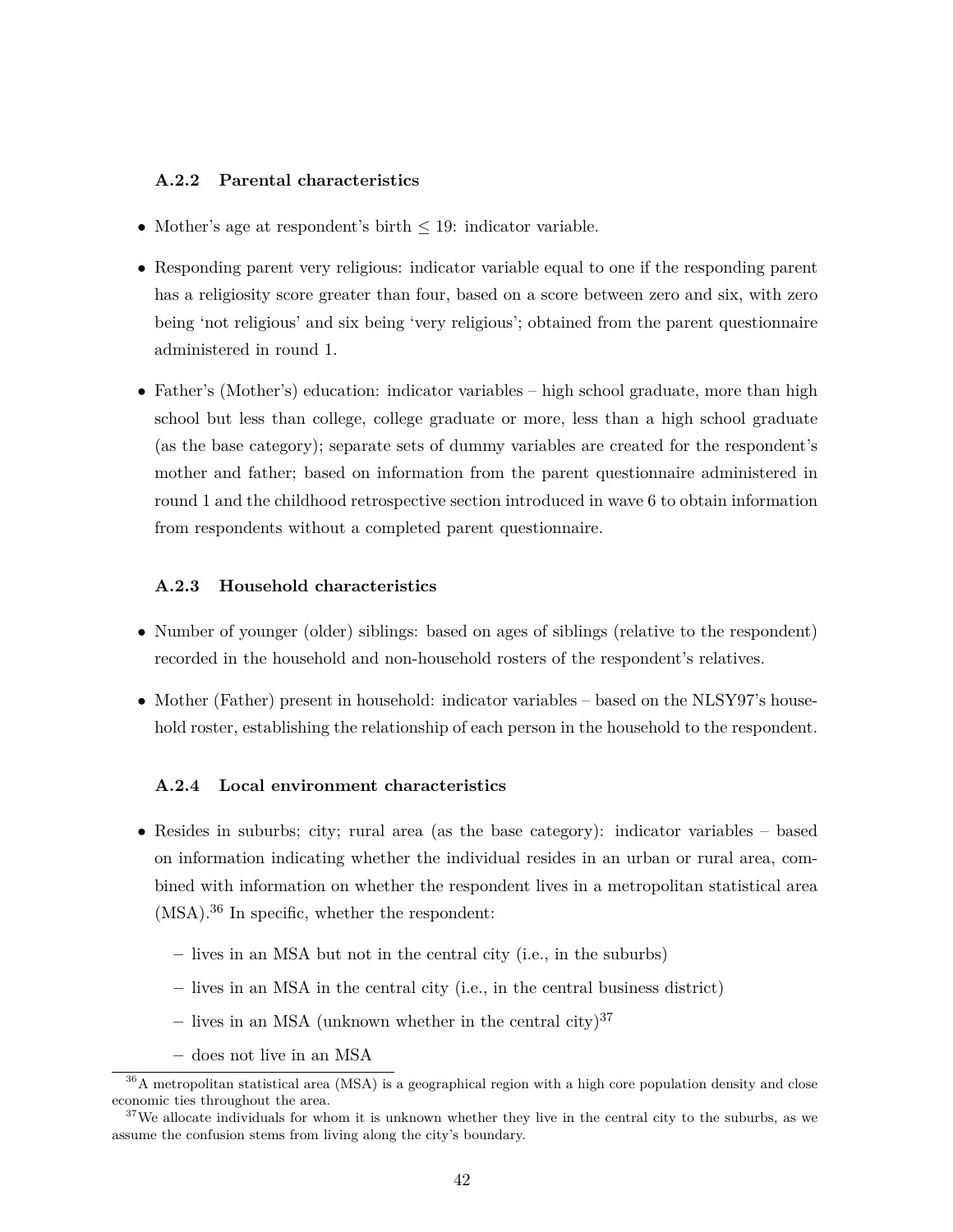• Resides in North; South; West; Northeast (as the base category): indicator variables.

For some of the control variables (ability, parent education, teen mother at birth and parent very religious), we have incomplete data. For example, the Armed Services Vocational Aptitude Battery (CAT-ASVAB) was administered to only 79% of the NLSY97 sample. In order to preserve the sample size, we assign the average to missing values. We therefore assign the average CAT-ASVAB score to individuals if their scores are missing (Kling et al., 2007; Heller et al., 2013).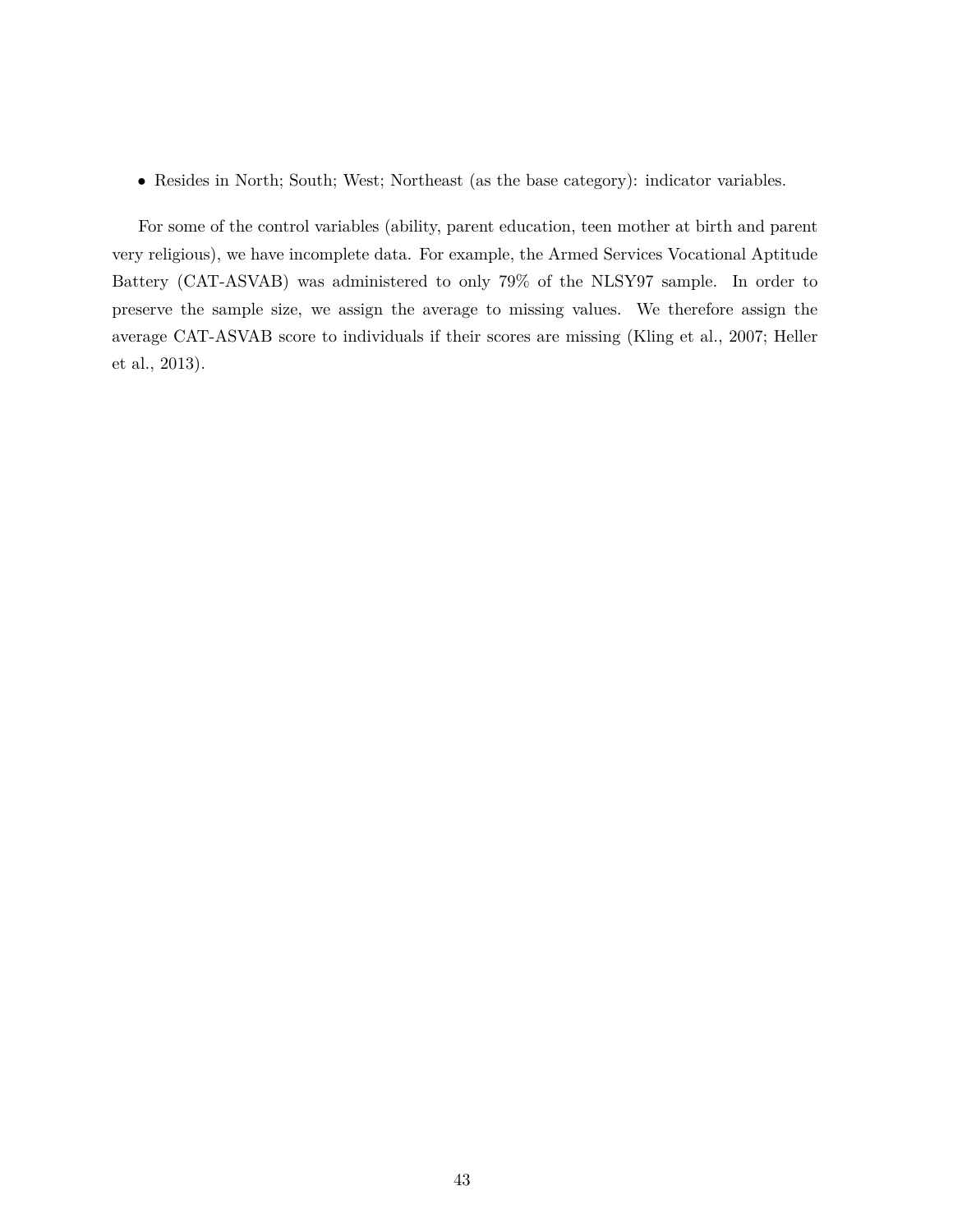# **Table 1: Descriptive Statistics**

| Outcomes                                                                           | Mean     | Minimum  | Maximum |
|------------------------------------------------------------------------------------|----------|----------|---------|
| <b>School leaving</b>                                                              |          |          |         |
| Left school (during observation period)                                            | 0.94     | 0.00     | 1.00    |
| Age first left (conditional on leaving)                                            | 19.52    | 14.00    | 29.00   |
| Delinquency                                                                        |          |          |         |
| Engaged in delinquency                                                             | 0.68     | 0.00     | 1.00    |
| Age of initiation (conditional on initiating)                                      | 12.87    | 7.00     | 29.00   |
| Income delinquency                                                                 |          |          |         |
| Engaged in income delinquency                                                      | 0.43     | 0.00     | 1.00    |
| Age of initiation (conditional on initiating)                                      | 14.83    | 7.00     | 29.00   |
| Non-income delinquency                                                             | 0.61     | 0.00     | 1.00    |
| Engaged in non-income delinquency<br>Age of initiation (conditional on initiating) | 12.92    | 7.00     | 29.00   |
| Arrest                                                                             |          |          |         |
| Arrested                                                                           | 0.44     | 0.00     | 1.00    |
| Age of first arrest (conditional on having been arrested)                          | 17.40    | 10.00    | 29.00   |
|                                                                                    |          |          |         |
| Explanators                                                                        |          |          |         |
| Individual characteristics                                                         |          |          |         |
| Race is black                                                                      | 0.25     | 0.00     | 1.00    |
| Race is Hispanic                                                                   | 0.21     | 0.00     | 1.00    |
| Race is non-black and non-Hispanic                                                 | 0.54     | 0.00     | 1.00    |
| Adjusted CAT-ASVAB (ability) $scorea$                                              | 0.00     | $-1.71$  | 2.12    |
| Puberty before age 12                                                              | 0.26     | 0.00     | 1.00    |
| Private/parochial school attendance                                                | 0.06     | 0.00     | 1.00    |
| Year of birth: 1980                                                                | 0.19     | 0.00     | 1.00    |
| Year of birth: 1981                                                                | 0.21     | 0.00     | 1.00    |
| Year of birth: 1982                                                                | 0.21     | 0.00     | 1.00    |
| Year of birth: 1983                                                                | 0.20     | 0.00     | 1.00    |
| Year of birth: 1984                                                                | 0.20     | 0.00     | 1.00    |
| Parental characteristics <sup>a</sup>                                              |          |          |         |
| Mother's age at respondent's birth $\leq 19$                                       | 0.13     | 0.00     | 1.00    |
| Responding parent very religious                                                   | $0.36\,$ | 0.00     | 1.00    |
| Father: < high school graduate                                                     | 0.24     | 0.00     | 1.00    |
| Father: high school graduate                                                       | 0.39     | 0.00     | 1.00    |
| Father: $>$ HS & $<$ college grad                                                  | 0.17     | 0.00     | 1.00    |
| Father: $\geq$ college graduate                                                    | 0.20     | 0.00     | 1.00    |
| Mother: $\langle$ high school graduate                                             | $0.23\,$ | 0.00     | 1.00    |
| Mother: high school graduate                                                       | 0.37     | 0.00     | 1.00    |
| Mother: $>$ HS & $<$ college grad                                                  | $0.22\,$ | 0.00     | 1.00    |
| Mother: $\geq$ college graduate                                                    | 0.18     | $0.00\,$ | 1.00    |
| Household characteristics                                                          |          |          |         |
| Number of younger siblings                                                         | 1.19     | 0.00     | 8.00    |
| Number of older siblings                                                           | 0.97     | 0.00     | 11.00   |
| Father present in the household                                                    | 0.69     | 0.00     | 1.00    |
| Mother present in the household                                                    | 0.92     | 0.00     | 1.00    |
| Local environment characteristics                                                  |          |          |         |
| Resides in suburbs                                                                 | 0.36     | 0.00     | 1.00    |
| Resides in city                                                                    | 0.31     | 0.00     | 1.00    |
| Resides in rural area                                                              | 0.33     | 0.00     | 1.00    |
| Resides in Northeast                                                               | 0.18     | 0.00     | 1.00    |
| Resides in North                                                                   | 0.23     | 0.00     | 1.00    |
| Resides in South                                                                   | 0.37     | 0.00     | 1.00    |
| Resides in West                                                                    | 0.22     | 0.00     | 1.00    |
| Observations                                                                       | 4,488    |          |         |

 $a$   $N<4,488$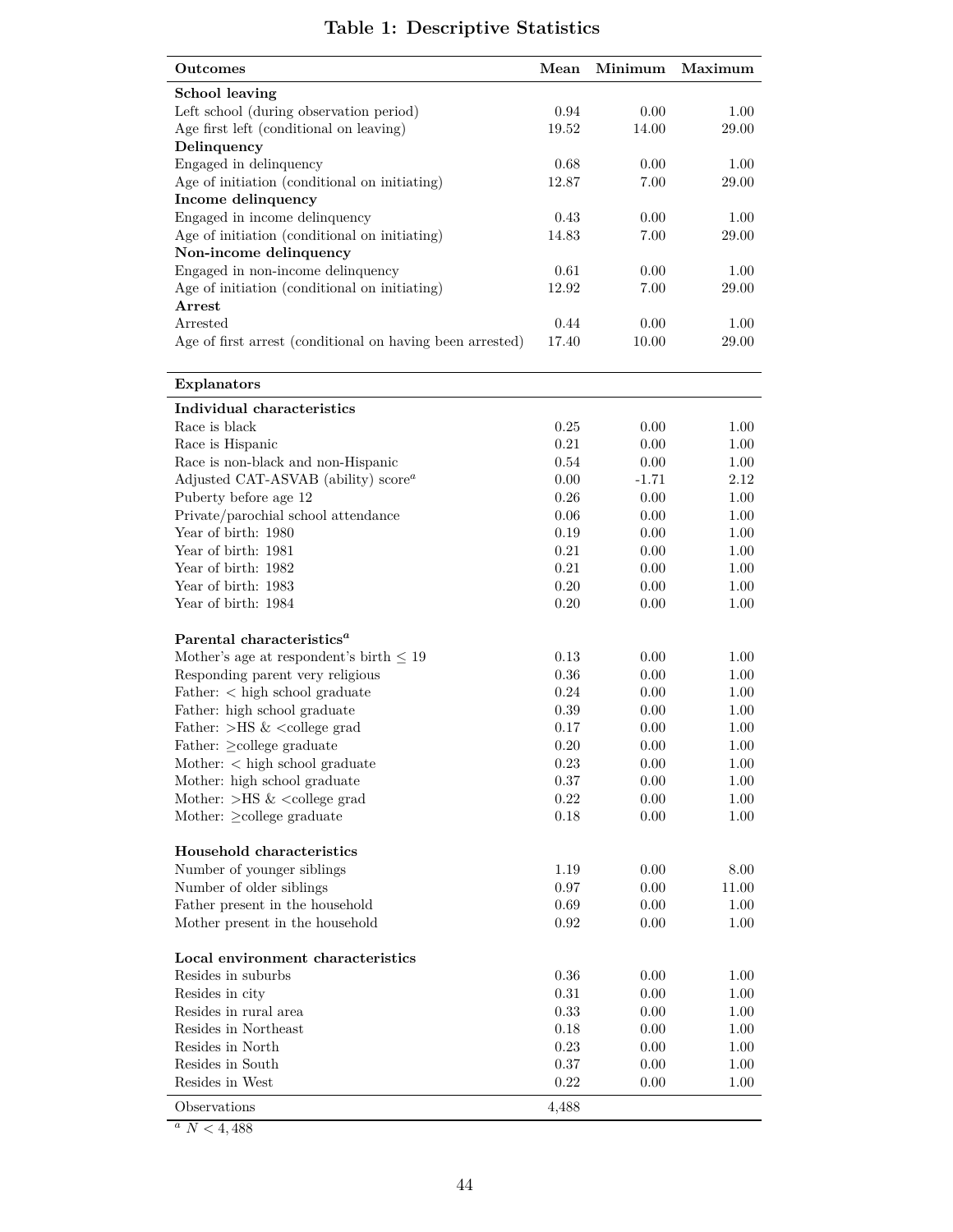|                                     | Delinquency |         |            |         |                |         | Arrest       |         |
|-------------------------------------|-------------|---------|------------|---------|----------------|---------|--------------|---------|
| Order of events                     | Any<br>(a)  |         | (b) Income |         | (c) Non-income |         | $\rm ^{d}$ ) |         |
| Delinquency/arrest, school leaving  | 2811        | (62.7)  | 1650       | (36.8)  | 2548           | (56.8)  | 1206         | (26.8)  |
| School leaving, delinquency/arrest  | 141         | (3.1)   | 180        | (4.0)   | 131            | (2.9)   | 572          | (12.8)  |
| Delinquency/arrest = school leaving | 94          | (2.1)   | 114        | (2.5)   | 81             | (1.8)   | 182          | (4.1)   |
| No delinquency/arrest               | 1442        | (32.1)  | 2544       | (56.7)  | 1728           | (38.5)  | 2528         | (56.3)  |
| Total                               | 4488        | (100.0) | 4488       | (100.0) | 4488           | (100.0) | 4488         | (100.0) |

**Table 2: First delinquency, arrest and school leaving – timing of events (percentages)**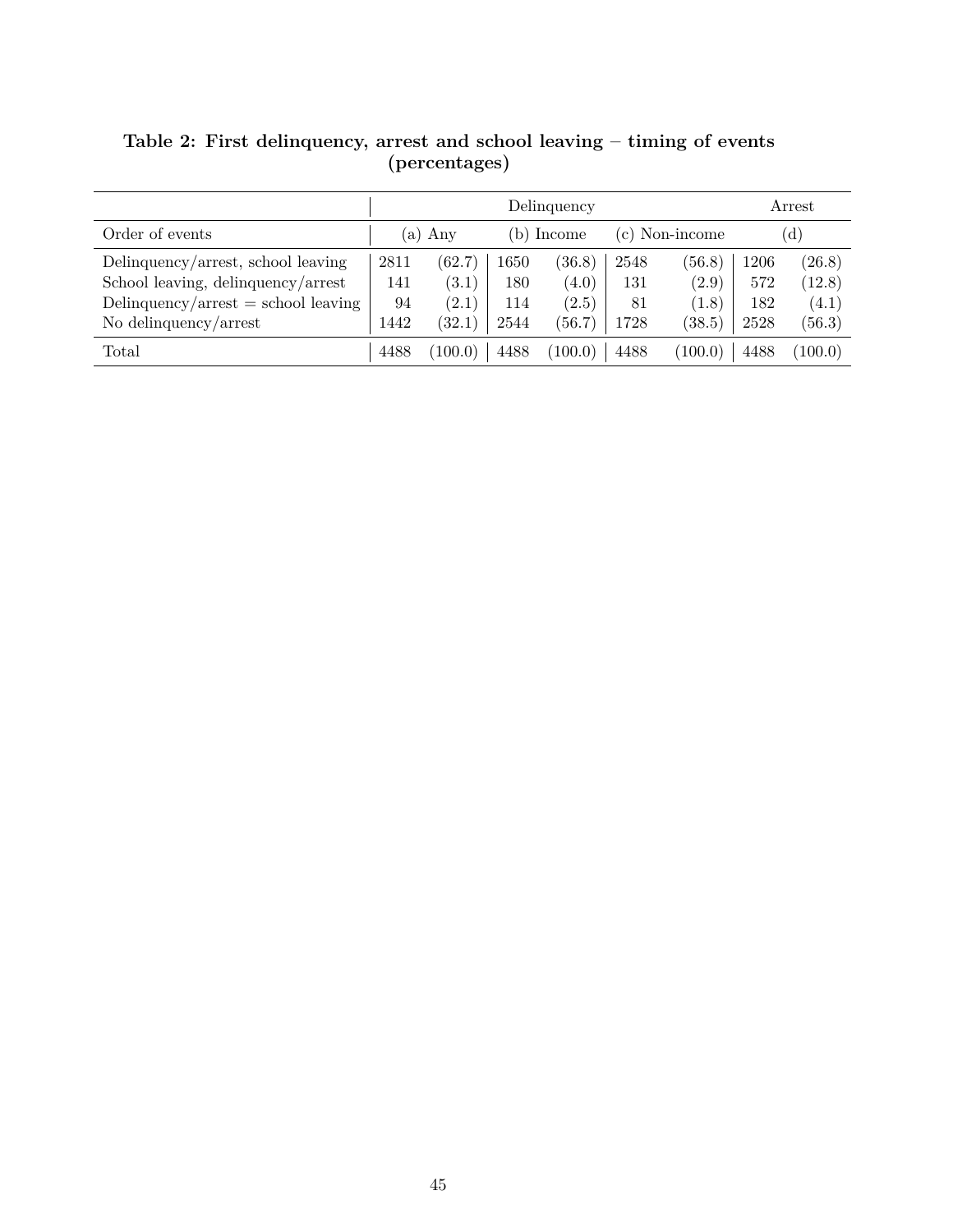# **Table 3: Parameter estimates – bivariate hazard model: arrest and school leaving**

|                                                                                                                                                                      |         | <b>School Leaving</b><br>$\operatorname{Arrest}$ |             |              |
|----------------------------------------------------------------------------------------------------------------------------------------------------------------------|---------|--------------------------------------------------|-------------|--------------|
| (a) Correlated unobserved heterogeneity                                                                                                                              |         |                                                  |             |              |
| <b>Effect</b> arrest                                                                                                                                                 |         |                                                  | 0.42        | $(8.7)$ ***  |
| Individual characteristics                                                                                                                                           |         |                                                  |             |              |
| Race is black                                                                                                                                                        | 0.08    | (1.0)                                            | $-0.13$     | $(2.4)$ **   |
| Race is Hispanic                                                                                                                                                     | $-0.18$ | $(2.2)$ **                                       | $-0.05$     | (1.0)        |
| Adjusted CAT-ASVAB (ability) score                                                                                                                                   | $-0.22$ | $(6.1)$ ***                                      | $-0.27$     | $(12.2)$ *** |
| Puberty before age 12                                                                                                                                                | 0.17    | $(2.7)$ ***                                      | 0.07        | (1.6)        |
| Private/parochial school attendance                                                                                                                                  | $-0.24$ | $(1.8)$ *                                        | $-0.36$     | $(4.4)$ ***  |
| Year of birth: 1980                                                                                                                                                  | $-0.23$ | $(2.4)$ **                                       | $-0.12$     | $(2.0)$ **   |
| Year of birth: 1981                                                                                                                                                  | $-0.05$ | (0.5)                                            | $-0.04$     | (0.7)        |
| Year of birth: 1982                                                                                                                                                  | 0.03    | (0.3)                                            | 0.00        | (0.0)        |
| Year of birth: 1983                                                                                                                                                  | $-0.06$ | (0.7)                                            | 0.00        | (0.1)        |
| Parental characteristics                                                                                                                                             |         |                                                  |             |              |
| Mother's age at respondent's birth $\leq$ 19                                                                                                                         | 0.16    | $(1.8)^*$                                        | 0.12        | $(2.1)$ **   |
| Responding parent very religious                                                                                                                                     | $-0.21$ | $(3.1)$ ***                                      | $-0.13$     | $(2.8)$ ***  |
| Father: high school graduate                                                                                                                                         | $-0.18$ | $(2.3)$ **                                       | $-0.11$     | $(2.0)$ **   |
| Father: $>$ HS & <college grad<="" td=""><td><math>-0.18</math></td><td><math>(2.0)</math>**</td><td><math>-0.22</math></td><td><math>(3.6)</math>***</td></college> | $-0.18$ | $(2.0)$ **                                       | $-0.22$     | $(3.6)$ ***  |
| Father: $\geq$ college graduate                                                                                                                                      | $-0.58$ | $(5.2)$ ***                                      | $-0.60$     | $(8.3)$ ***  |
| Mother: high school graduate                                                                                                                                         | $-0.26$ | $(3.3)$ ***                                      | $-0.17$     | $(3.2)$ ***  |
| Mother: $>$ HS & $<$ college grad                                                                                                                                    |         | $(2.8)$ ***                                      |             | $(5.6)$ ***  |
|                                                                                                                                                                      | $-0.25$ |                                                  | $-0.35$     | $(8.2)$ ***  |
| Mother: $\geq$ college graduate                                                                                                                                      | $-0.13$ | (1.2)                                            | $-0.60$     |              |
| Household characteristics                                                                                                                                            |         |                                                  |             |              |
| Number of younger siblings                                                                                                                                           | 0.03    | (1.3)                                            | 0.07        | $(4.5)$ ***  |
| Number of older siblings                                                                                                                                             | 0.02    | (0.9)                                            | 0.04        | $(2.1)$ **   |
| Father present in the household                                                                                                                                      | $-0.28$ | $(4.2)$ ***                                      | $-0.26$     | $(5.9)$ ***  |
| Mother present in the household                                                                                                                                      | $-0.50$ | $(4.9)$ ***                                      | $-0.29$     | $(4.0)$ ***  |
| Local environment characteristics                                                                                                                                    |         |                                                  |             |              |
| Resides in suburbs                                                                                                                                                   | 0.14    | $(1.9)^*$                                        | $-0.09$     | $(1.9)^*$    |
| Resides in city                                                                                                                                                      | 0.19    | $(2.5)$ **                                       | $-0.04$     | (0.8)        |
| Resides in North                                                                                                                                                     | 0.24    | $(2.6)$ ***                                      | 0.09        | (1.6)        |
| Resides in South                                                                                                                                                     | 0.11    | (1.3)                                            | 0.10        | $(1.8)^*$    |
| Resides in West                                                                                                                                                      | 0.14    | (1.5)                                            | 0.08        | (1.4)        |
| Unobserved heterogeneity                                                                                                                                             |         |                                                  |             |              |
| Constant: $\varepsilon_1, v_1$                                                                                                                                       | $-3.34$ | $(11.7)$ ***                                     | $-5.39$     | $(16.1)$ *** |
| $\varepsilon_{22}, v_{22}$                                                                                                                                           | $-1.83$ | $(6.1)$ ***                                      | $-1.76$     | $(15.1)$ *** |
| $\alpha_1$                                                                                                                                                           |         | 1.61                                             | $(4.3)$ *** |              |
| $\alpha_2$                                                                                                                                                           |         | $-2.87$                                          | (1.1)       |              |
| $\alpha_3$                                                                                                                                                           |         | 1.35                                             | $(5.3)$ *** |              |
| $-Loglikelihood$                                                                                                                                                     |         |                                                  | 16782.1     |              |
| (b) Independent unobserved heterogeneity                                                                                                                             |         |                                                  |             |              |
| <b>Effect</b> arrest                                                                                                                                                 |         |                                                  | 0.60        | $(14.3)$ *** |
| $-Loglikelihood$                                                                                                                                                     |         | 8126.7                                           |             | 8667.0       |
| LR test statistic                                                                                                                                                    |         |                                                  | $23.2**$    |              |
| (c) Joint distribution of unobserved heterogeneity                                                                                                                   |         |                                                  |             |              |
|                                                                                                                                                                      |         |                                                  | Arrest      |              |
|                                                                                                                                                                      | High    | Low                                              | Total       | Independent  |
| <b>School leaving</b>                                                                                                                                                |         |                                                  |             |              |
| High                                                                                                                                                                 | 51      | 39                                               | 90          | 91           |
| Low                                                                                                                                                                  | 0       | 10                                               | 10          | 9            |
| Total                                                                                                                                                                | 51      | 49                                               | 100         |              |
|                                                                                                                                                                      |         |                                                  |             | 100          |

age dependence for school leaving: age dummies 15, 16, 17, 18, 19, 20, 21, 22, 23, 24, 25+. For arrest: age dummies 11, 12, 13, 14, 15, 16, 17, 18, 19, 20, 21, 22, 23, 24, 25+.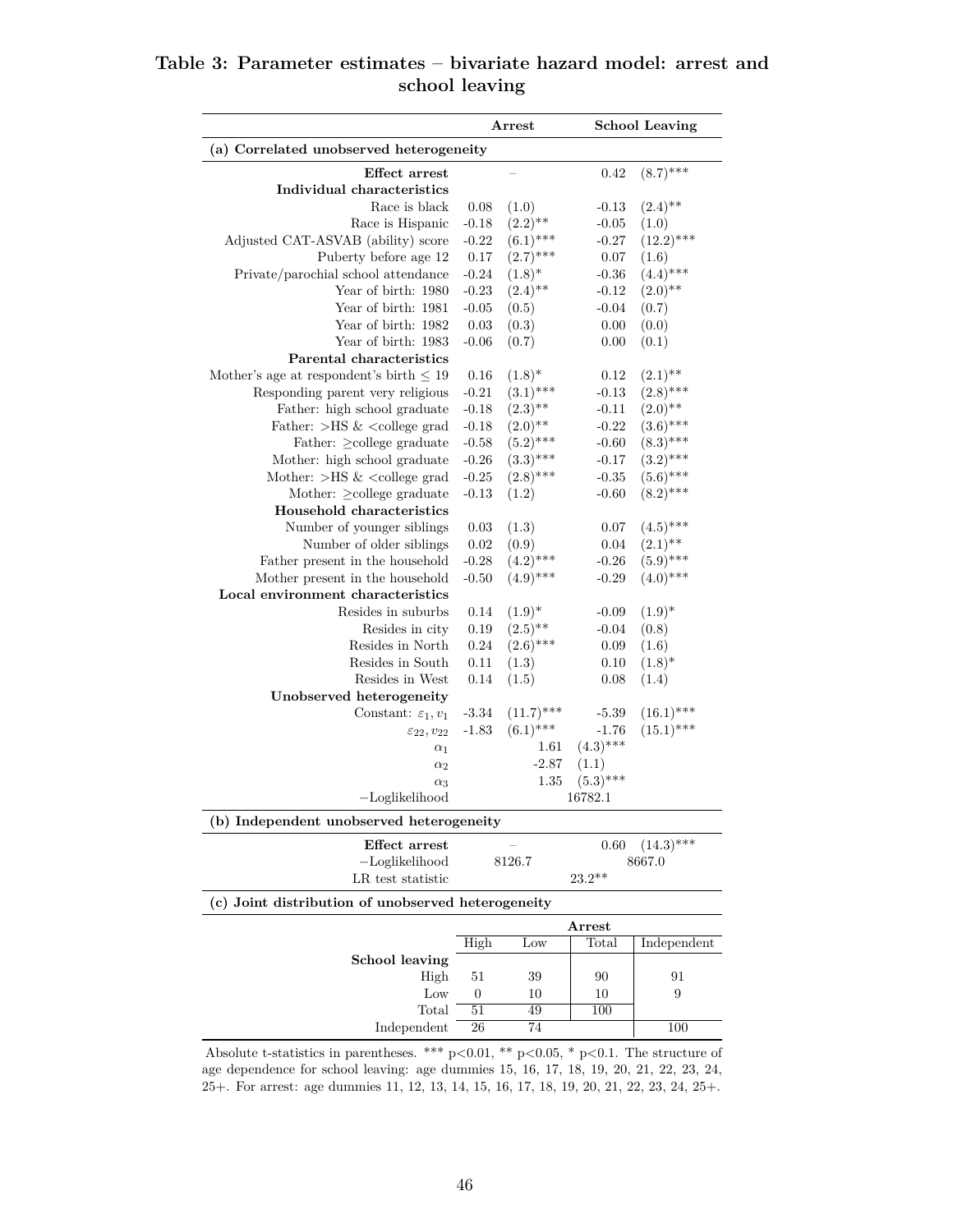|                                                                         |          | Delinquency              |             | Arrest                    |                    | <b>School Leaving</b> |
|-------------------------------------------------------------------------|----------|--------------------------|-------------|---------------------------|--------------------|-----------------------|
| (a) Correlated unobserved heterogeneity                                 |          |                          |             |                           |                    |                       |
| Effect delinquency                                                      |          |                          |             |                           | 0.27               | $(5.5)$ ***           |
| Effect arrest                                                           |          |                          |             |                           | 0.45               | $(9.0)$ ***           |
| Individual characteristics<br>Race is black                             | $-0.14$  |                          | 0.06        | (0.7)                     |                    | $(2.4)$ **            |
| Race is Hispanic                                                        | $-0.44$  | $(1.8)^*$<br>$(5.5)$ *** | $-0.18$     | $(1.9)^*$                 | $-0.13$<br>$-0.03$ | (0.5)                 |
| Adjusted CAT-ASVAB (ability) score                                      | $-0.12$  | $(3.9)$ ***              | $-0.26$     | $(6.8)$ ***               | $-0.27$            | $(11.9)$ ***          |
| Puberty before age 12                                                   | $0.29\,$ | $(4.9)$ ***              | $\rm 0.21$  | $(2.8)$ ***               | 0.04               | (1.0)                 |
| Private/parochial school attendance                                     | $-0.22$  | $(1.9)^{*}$              | $-0.32$     | $(2.1)$ **                | $-0.33$            | $(4.1)$ ***           |
| Year of birth: 1980                                                     | $-0.44$  | $(4.9)$ ***              | $-0.40$     | $(3.6)$ ***               | $-0.11$            | $(1.8)^*$             |
| Year of birth: 1981                                                     | $-0.27$  | $(3.1)$ ***              | $-0.09$     | (0.9)                     | $-0.05$            | (0.8)                 |
| Year of birth: 1982                                                     | $-0.09$  | (1.1)                    | $-0.04$     | (0.4)                     | $-0.02$            | (0.3)                 |
| Year of birth: 1983                                                     | $-0.18$  | $(2.2)$ **               | $-0.13$     | (1.3)                     | $0.01\,$           | (0.2)                 |
| Parental characteristics                                                |          |                          |             |                           |                    |                       |
| Mother's age at respondent's birth $\leq 19$                            | $-0.04$  | (0.5)                    | 0.15        | (1.5)                     | 0.13               | $(2.2)$ **            |
| Responding parent very religious                                        | $-0.10$  | (1.6)                    | $-0.23$     | $(3.0)$ ***               | $-0.12$            | $(2.7)$ ***           |
| Father: high school graduate                                            | $-0.10$  | (1.4)                    | $-0.10$     | (1.2)                     | $-0.09$            | (1.6)                 |
| Father: $>$ HS & $<$ college grad                                       | $-0.07$  | (0.8)                    | $-0.08$     | (0.8)                     | $-0.20$            | $(3.3)$ ***           |
| Father: $\geq$ college graduate                                         | $-0.26$  | $(2.6)$ ***              | $-0.60$     | $(4.8)$ ***               | $-0.54$            | $(7.5)$ ***           |
| Mother: high school graduate                                            | 0.05     | (0.6)                    | $-0.36$     | $(4.0)$ ***               | $-0.18$            | $(3.4)$ ***           |
| Mother: $>$ HS & $<$ college grad                                       | 0.10     | (1.2)                    | $-0.32$     | $(3.1)$ ***               | $-0.37$            | $(5.9)$ ***           |
| Mother: $\geq$ college graduate                                         | $-0.03$  | (0.2)                    | $-0.18$     | (1.4)                     | $-0.61$            | $(8.3)$ ***           |
| Household characteristics                                               |          |                          |             |                           |                    |                       |
| Number of younger siblings                                              | 0.03     | (1.4)                    | 0.04        | (1.4)                     | 0.06               | $(4.0)$ ***           |
| Number of older siblings                                                | $0.01\,$ | (0.2)                    | $0.05\,$    | $(1.8)^*$                 | 0.03               | $(1.9)^{*}$           |
| Father present in the household                                         | $-0.19$  | $(3.1)$ ***              | $-0.33$     | $(4.5)$ ***               | $-0.25$            | $(5.7)$ ***           |
| Mother present in the household                                         | $-0.38$  | $(3.9)$ ***              | $-0.63$     | $(5.8)$ ***               | $-0.24$            | $(3.3)$ ***           |
| Local environment characteristics                                       |          |                          |             |                           |                    |                       |
| Resides in suburbs                                                      | 0.25     | $(3.7)$ ***              | 0.18        | $(2.2)$ **                | $-0.12$            | $(2.5)$ <sup>**</sup> |
| Resides in city                                                         | 0.23     | $(3.3)$ ***              | $0.28\,$    | $(3.3)$ ***               | $-0.05$            | (1.1)                 |
| Resides in North                                                        | 0.14     | (1.6)                    | 0.37        | $(3.4)$ ***               | 0.08               | (1.3)                 |
| Resides in South                                                        | 0.20     | $(2.6)$ **               | 0.20        | $(2.0)$ **                | 0.08               | (1.4)                 |
| Resides in West                                                         | 0.15     | $(1.8)^*$                | 0.19        | $(1.8)^*$                 | 0.06               | (1.0)                 |
| Unobserved heterogeneity                                                |          |                          |             |                           |                    |                       |
| Constant: $u_1, v_1, \varepsilon_1$                                     | $-1.56$  | $(9.2)$ ***              | $-2.83$     | $(11.5)$ ***              | $-5.54$            | $(16.3)$ ***          |
|                                                                         | $-2.33$  | $(14.3)$ ***             | $-2.52$     | $(20.6)$ ***              | $-1.86$            | $(14.5)$ ***          |
| $u_{22}, v_{22}, \varepsilon_{22}$                                      |          |                          | 1.88        | $(9.0)$ ***               |                    |                       |
| $\alpha_1$                                                              |          |                          | 1.49        | $(6.2)$ ***               |                    |                       |
| $\alpha_2$                                                              |          |                          | $-1.09$     | $(3.0)$ ***               |                    |                       |
| $\alpha_3$                                                              |          |                          | $-0.50$     |                           |                    |                       |
| $\alpha_4$                                                              |          |                          |             | (1.5)                     |                    |                       |
| $\alpha_5$                                                              |          |                          |             | $-\infty$<br>$(10.3)$ *** |                    |                       |
| $\alpha_6$                                                              |          |                          | $2.19\,$    |                           |                    |                       |
| $\alpha_7$<br>$-Loglikelihood$                                          |          |                          |             | $-\infty$                 |                    |                       |
|                                                                         |          |                          |             | 27087.0                   |                    |                       |
| (b) Independent unobserved heterogeneity                                |          |                          |             |                           |                    |                       |
| Effect delinquency<br>Effect arrest                                     |          |                          |             |                           | 0.28               | $(7.1)$ ***           |
|                                                                         |          |                          |             |                           | 0.52               | $(12.0)$ ***          |
| $-Loglikelihood$                                                        |          | 10589.6                  |             | 8126.7<br>$542.6***$      |                    | 8642.0                |
| LR test statistic<br>(c) Joint distribution of unobserved heterogeneity |          |                          |             |                           |                    |                       |
|                                                                         |          |                          |             |                           |                    |                       |
|                                                                         |          | High                     | Arrest      | Low                       |                    |                       |
|                                                                         |          |                          | Delinquency |                           |                    |                       |
|                                                                         |          |                          |             |                           |                    |                       |
|                                                                         |          |                          |             |                           |                    |                       |
| School leaving                                                          | High     | Low<br>$\theta$          | High        | Low                       | Total              |                       |
| High<br>Low                                                             | 30<br>1  | 0                        | 20<br>3     | 41<br>5                   | 91<br>9            |                       |

# **Table 4: Parameter estimates – multivariate hazard model: delinquency, arrest and school leaving**

Absolute t-statistics in parentheses. \*\*\* p*<*0.01, \*\* p*<*0.05, \* p*<*0.1. The structure of age dependence for school leaving: age dummies 15, 16, 17, 18, 19, 20, 21, 22, 23, 24, 25+. For arrest: age dummies 11, 12, 13, 14, 15, 16, 17, 18, 19, 20, 21, 22, 23, 24, 25+. For delinquency: 8, 9, 10, 11, 12, 13, 14, 15, 16, 17, 18, 19, 20, 21, 22, 23, 24, 25+.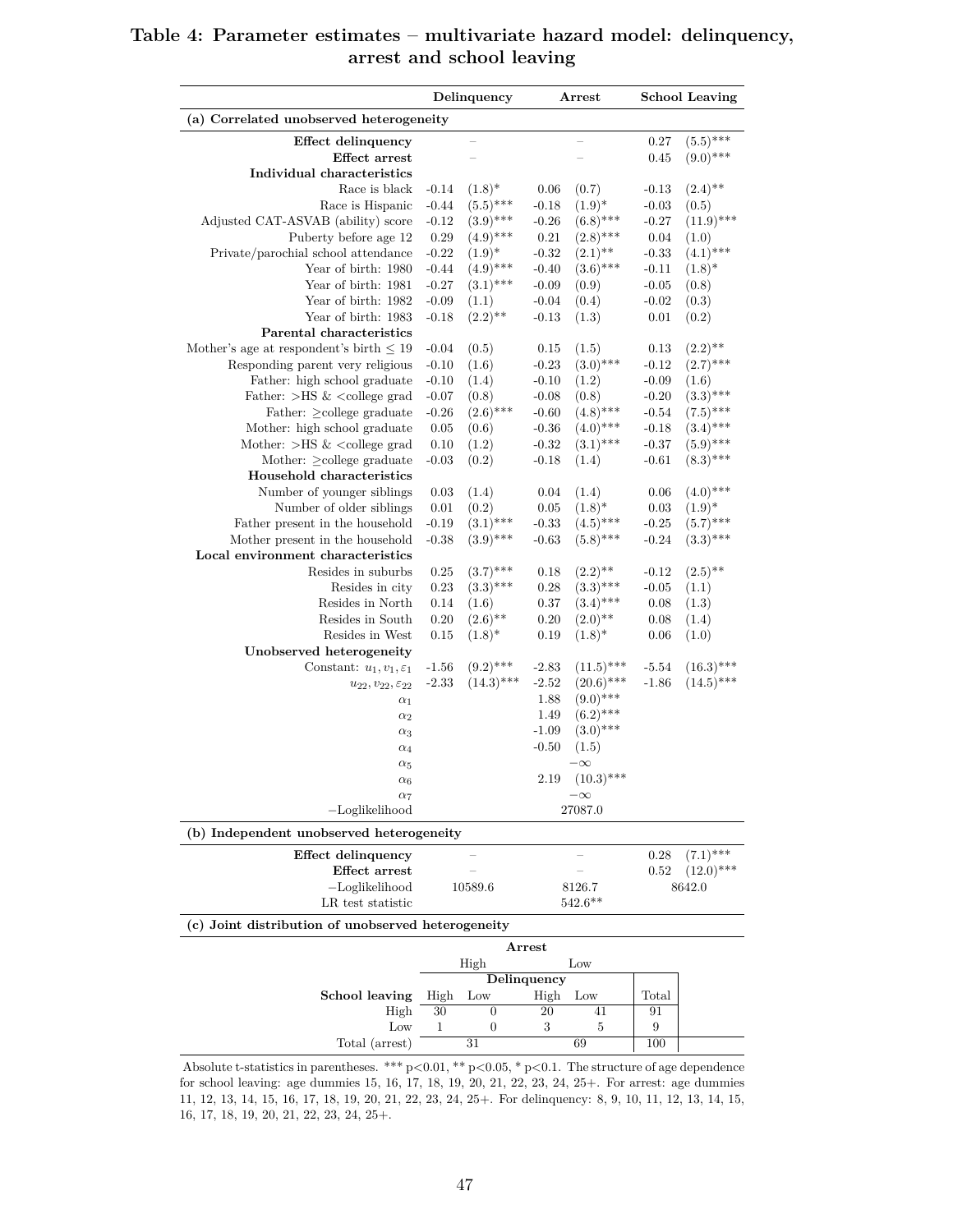|                                                                          |         | Delinquency<br>Arrest |      |             | <b>School Leaving</b> |             |
|--------------------------------------------------------------------------|---------|-----------------------|------|-------------|-----------------------|-------------|
| (a) Baseline                                                             |         |                       |      |             |                       |             |
| Effect delinquency                                                       |         |                       |      |             | 0.27                  | $(5.5)$ *** |
| Effect arrest                                                            |         |                       |      |             | 0.45                  | $(9.0)$ *** |
| $-Loglikelihood$                                                         |         |                       |      | 27087.0     |                       |             |
| (b) Effect of leaving school at different ages on delinquency and arrest |         |                       |      |             |                       |             |
| Effect delinquency                                                       |         |                       |      |             | 0.27                  | $(5.6)$ *** |
| Effect arrest                                                            |         |                       |      |             | 0.48                  | $(9.5)$ *** |
| Effect school leaving $\leq$ age 17                                      | 0.14    | (0.6)                 | 0.97 | $(7.6)$ *** |                       |             |
| Effect school leaving at age 18 or 19                                    | 0.18    | (1.0)                 | 0.36 | $(3.1)$ *** |                       |             |
| Effect school leaving $\geq$ age 20                                      | $-0.17$ | (0.4)                 | 0.14 | (0.9)       |                       |             |
| $-Loglikelihood$                                                         |         |                       |      | 27058.8     |                       |             |
| (c) Effect of delinquency on arrest                                      |         |                       |      |             |                       |             |
| Effect delinquency                                                       |         |                       | 0.25 | $(3.5)$ *** | $0.26\,$              | $(5.4)$ *** |
| Effect arrest                                                            |         |                       |      |             | 0.45                  | $(9.0)$ *** |
|                                                                          |         |                       |      | 27082.5     |                       |             |
| $-Loglikelihood$                                                         |         |                       |      |             |                       |             |
| (d) Effect of initiating delinquency at different ages on arrest         |         |                       |      |             |                       |             |
| Effect delinquency                                                       |         |                       |      |             | 0.26                  | $(5.4)$ *** |
| Effect arrest                                                            |         |                       |      |             | 0.45                  | $(9.0)$ *** |
| Initiate delinquency $\leq$ age 17                                       |         |                       | 0.29 | $(3.9)$ *** |                       |             |
| Initiate delinquency $\geq$ age 18                                       |         |                       | 0.06 | (0.3)       |                       |             |
| $-Loglikelihood$                                                         |         |                       |      | 27081.9     |                       |             |
|                                                                          |         |                       |      |             |                       |             |
| (e) Effect of delinquency and arrest on school leaving by race           |         |                       |      |             |                       |             |
| Effect delinquency                                                       |         |                       |      |             | 0.40                  | $(6.4)$ *** |
| Effect delinquency $\times$ black                                        |         |                       |      |             | $-0.28$               | $(2.8)$ *** |
| Effect delinquency $\times$ Hispanic                                     |         |                       |      |             | $-0.34$               | $(3.4)$ *** |
| Effect arrest                                                            |         |                       |      |             | 0.44                  | $(6.5)$ *** |
| Effect arrest $\times$ black                                             |         |                       |      |             | 0.08                  | (0.8)       |
| Effect arrest $\times$ Hispanic                                          |         |                       |      |             | $-0.04$               | (0.3)       |
| $-Loglikelihood$                                                         |         |                       |      | 27079.0     |                       |             |
| (f) Cross-sectional sample $(N=3,393)$                                   |         |                       |      |             |                       |             |
| Effect delinquency                                                       |         |                       |      |             | 0.32                  | $(5.8)$ *** |
| Effect arrest                                                            |         |                       |      |             | 0.47                  | $(8.0)$ *** |
| $-Loglikelihood$                                                         |         |                       |      | 20191.5     |                       |             |
| $*** - 20.01$ ** -                                                       |         | $20.05 * z$           |      |             |                       |             |

# **Table 5: Sensitivity**

Absolute t-statistics in parentheses. \*\*\* p*<*0.01, \*\* p*<*0.05, \* p*<*0.1. All specifications control for the explanatory variables listed in Table 1. The structure of age dependence for school leaving: age dummies 15, 16, 17, 18, 19, 20, 21, 22, 23, 24, 25+. For arrest: age dummies 11, 12, 13, 14, 15, 16, 17, 18, 19, 20, 21, 22, 23, 24, 25+. For delinquency: 8, 9, 10, 11, 12, 13, 14, 15, 16, 17, 18, 19, 20, 21, 22, 23, 24, 25+.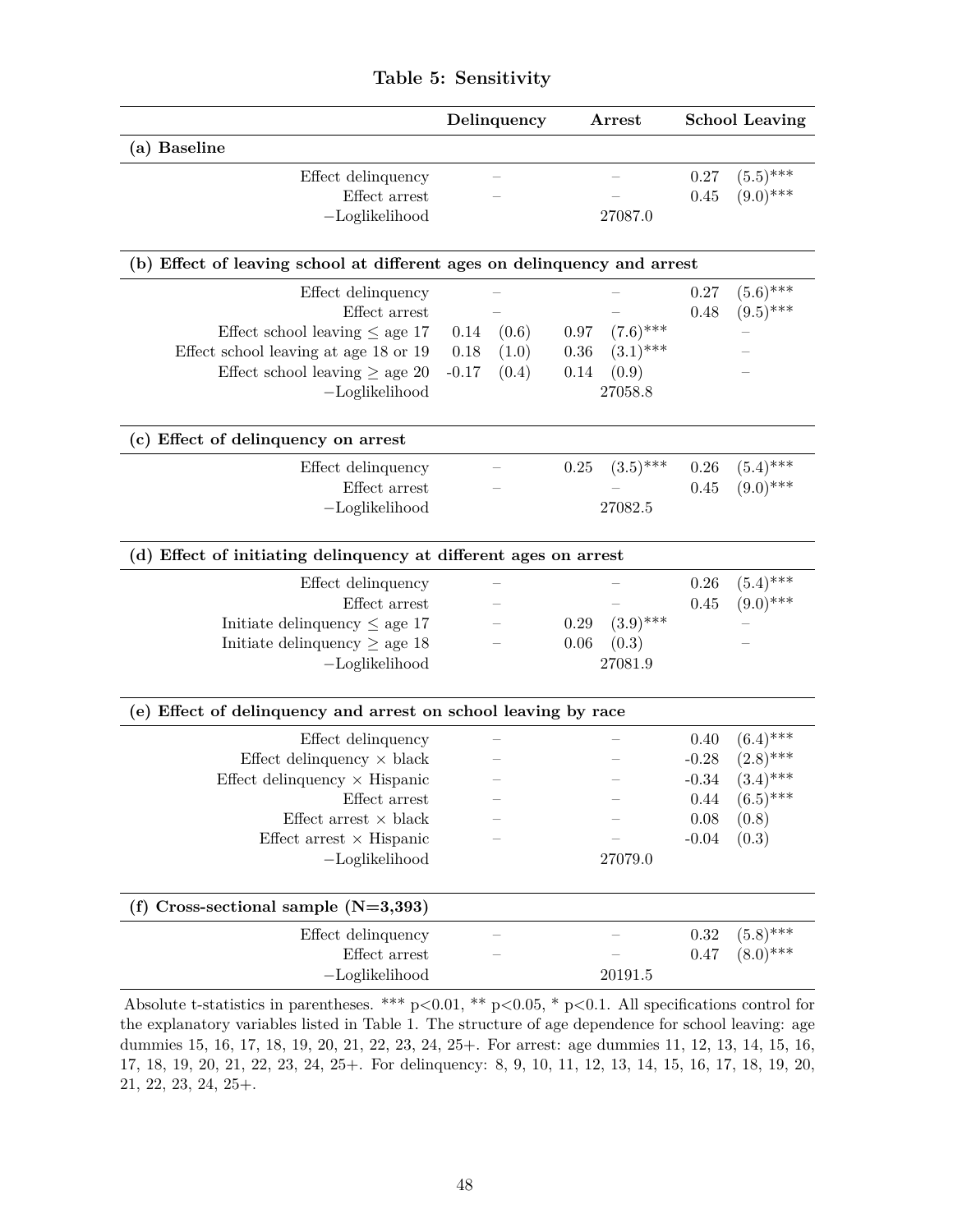|                                                                                       | Income<br>Delinquency   | Non-Income<br>Delinquency | $\operatorname{Arrest}$ | <b>School Leaving</b>   |
|---------------------------------------------------------------------------------------|-------------------------|---------------------------|-------------------------|-------------------------|
| (a) Correlated unobserved heterogeneity                                               |                         |                           |                         |                         |
| Effect income delinquency                                                             |                         |                           |                         | $(6.7)$ ***<br>0.34     |
| Effect non-income delinquency                                                         |                         |                           |                         | 0.09<br>$(1.8)^*$       |
| Effect arrest                                                                         |                         |                           |                         | $(7.7)$ ***<br>0.40     |
| Unobserved heterogeneity                                                              |                         |                           |                         |                         |
| Constant: $p_1, q_1, v_1, \varepsilon_1$                                              | $(11.5)$ ***<br>$-2.54$ | $(9.7)$ ***<br>$-1.65$    | $(11.3)$ ***<br>$-2.70$ | $(20.2)$ ***<br>$-7.32$ |
| $p_{22}, q_{22}, v_{22}, \varepsilon_{22}$                                            | $(23.0)$ ***<br>$-2.89$ | $-2.62$<br>$(16.7)$ ***   | $(23.3)$ ***<br>$-2.53$ | $(14.3)$ ***<br>1.82    |
| $\alpha_1$                                                                            |                         | $-3.46$                   | $(9.7)$ ***             |                         |
| $\alpha_2$                                                                            |                         | $-3.18$                   | $(10.8)$ ***            |                         |
| $\alpha_3$                                                                            |                         |                           |                         |                         |
| $\alpha_4$                                                                            |                         |                           |                         |                         |
| $\alpha_5$                                                                            |                         | $-0.67$                   | $(9.9)$ ***             |                         |
| $\alpha_6$                                                                            |                         | $-1.45$                   | $(13.0)$ ***            |                         |
| $\alpha_7$                                                                            |                         | $-3.57$                   | $(9.9)$ ***             |                         |
| $\alpha_8$                                                                            |                         |                           |                         |                         |
| $\alpha_9$                                                                            |                         | $-4.96$                   | $(5.2)$ ***             |                         |
| $\alpha_{10}$                                                                         |                         | $-3.74$                   | $(7.4)$ ***             |                         |
| $\alpha_{11}$                                                                         |                         |                           |                         |                         |
| $\alpha_{12}$                                                                         |                         | $-2.16$                   | $(10.4)$ ***            |                         |
| $\alpha_{13}$                                                                         |                         | $-2.60$                   | $(10.8)$ ***            |                         |
| $\alpha_{14}$                                                                         |                         | $-1.39$                   | $(8.6)$ ***             |                         |
| $\alpha_{15}$                                                                         |                         |                           |                         |                         |
| $-Loglikelihood$                                                                      |                         |                           | 33913.7                 |                         |
| (b) Independent unobserved heterogeneity                                              |                         |                           |                         |                         |
| Effect income delinquency                                                             |                         |                           |                         | $(7.9)$ ***<br>0.34     |
| Effect non-income delinquency                                                         | ÷                       |                           |                         | $(2.3)$ **<br>0.10      |
| <b>Effect</b> arrest                                                                  |                         |                           |                         | $(10.6)$ ***<br>0.47    |
| $-Loglikelihood$                                                                      | 7972.5                  | 10026.0                   | 8126.7                  | 8622.7                  |
| LR test statistic                                                                     |                         |                           | $1668.4**$              |                         |
| (c) Effects of first delinquency and first arrest at different ages on school leaving |                         |                           |                         |                         |
| Effect income delinquency                                                             |                         |                           |                         |                         |
| Initiate income delinquency $\leq$ age 15                                             |                         |                           |                         | $(6.4)$ ***<br>0.37     |
| Initiate income delinquency at age 16 or 17                                           |                         |                           |                         | $(3.6)$ ***<br>0.29     |
| Initiate income delinquency $\geq$ age 18                                             |                         |                           |                         | $(3.0)$ ***<br>0.32     |
| Effect non-income delinquency                                                         |                         |                           |                         |                         |
| Initiate non-income delinquency $\leq$ age 15                                         |                         |                           |                         | 0.08<br>(1.4)           |
| Initiate non-income delinquency at age 16 or 17                                       |                         |                           |                         | 0.01<br>(0.1)           |
| Initiate non-income delinquency $\geq$ age 18                                         |                         |                           |                         | 0.27<br>$(2.0)$ **      |
| Effect arrest                                                                         |                         |                           |                         |                         |
| First arrest $\leq$ age 15                                                            |                         |                           |                         | $(8.8)$ ***<br>0.54     |
| First arrest at age 16 or 17                                                          |                         |                           |                         | $(4.3)$ ***<br>0.32     |
| First arrest $\geq$ age 18                                                            |                         |                           |                         | 0.14<br>(1.4)           |
| $-Loglikelihood$                                                                      |                         |                           | 33903.2                 |                         |
| LR test statistic                                                                     |                         |                           | 21.0                    |                         |
|                                                                                       |                         |                           |                         |                         |
| (d) Joint distribution of unobserved heterogeneity                                    |                         |                           | Arrest                  |                         |
|                                                                                       |                         | High                      | Low                     |                         |
|                                                                                       |                         |                           |                         |                         |

# **Table 6: Parameter estimates – multivariate hazard model: school leaving, arrest, income and non-income delinquency**

|                | Arrest         |                        |      |     |                    |     |      |     |
|----------------|----------------|------------------------|------|-----|--------------------|-----|------|-----|
|                | High           |                        |      |     | Low                |     |      |     |
|                |                |                        |      |     | Income delinquency |     |      |     |
|                | High<br>Low    |                        |      |     | High               |     | Low  |     |
|                |                | Non-income delinquency |      |     |                    |     |      |     |
| School leaving | High           | Low                    | High | Low | High               | Low | High | Low |
| High           | 22             |                        | 3    | O   | 10                 |     | 11   | 43  |
| Low            | $\overline{2}$ | 0                      |      | 0   | 2                  |     |      | ð   |
| Total (arrest) | 28             |                        |      | 72  |                    |     |      |     |

Absolute t-statistics in parentheses. \*\*\* p*<*0.01, \*\* p*<*0.05, \* p*<*0.1. The structure of age dependence for school leaving: age dummies 15, 16, 17, 18, 19, 20, 21, 22, 23, 24, 25+. For arrest: age dummies 11, 12, 13, 14, 15, 16, 17, 18, 19, 20, 21, 22, 23, 24, 25+. For income and non-income delinquency: 8, 9, 10, 11, 12, 13, 14, 15, 16, 17, 18, 19, 20, 21, 22, 23, 24, 25+.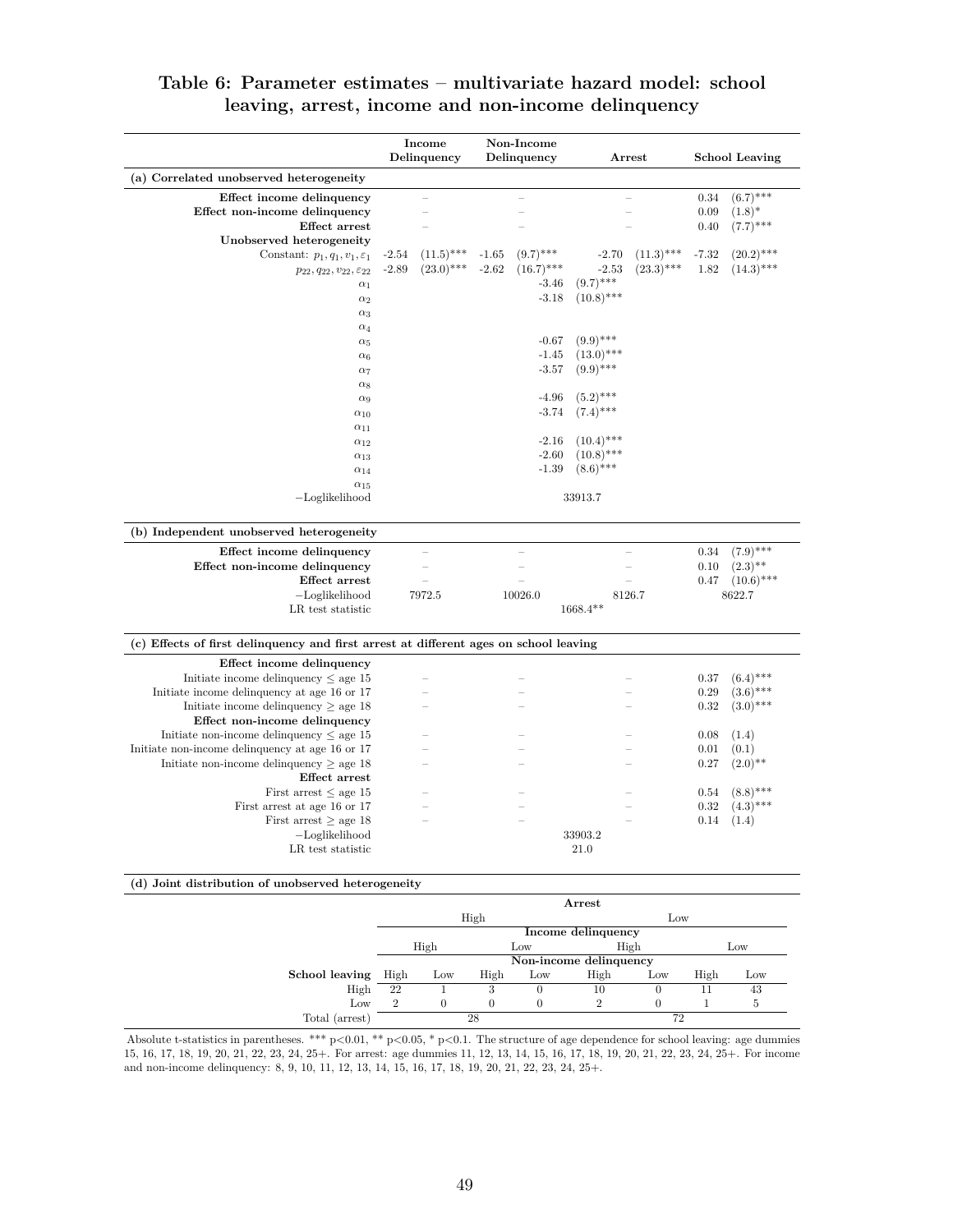|     |                 | $\overline{2}$    | 3                 |                   | (5)               |
|-----|-----------------|-------------------|-------------------|-------------------|-------------------|
|     | No delinquency; | Delinquent at 16; | Delinquent at 16; | Delinquent at 14; | Delinquent at 14; |
| Age | no arrest       | no arrest         | arrest at 17      | no arrest         | arrest at 15      |
| 14  |                 |                   |                   |                   |                   |
| 15  |                 |                   |                   |                   |                   |
| 16  |                 |                   |                   | h,                |                   |
| 17  | 10              | 12                | 12                | 13                | 19                |
| 18  | 35              | 42                | 55                | 43                | 58                |
| 19  | 60              | 69                | 83                | 69                | 84                |
| 20  | 73              | 81                | 92                | 82                | 93                |
| 21  | 81              | 88                | 96                | 89                | 97                |
| 25  | 100             | 100               | 100               | 100               | 100               |

**Table 7: Effect on cumulative probability of school leaving for a reference individual who is susceptible to early school leaving; simulations (%)**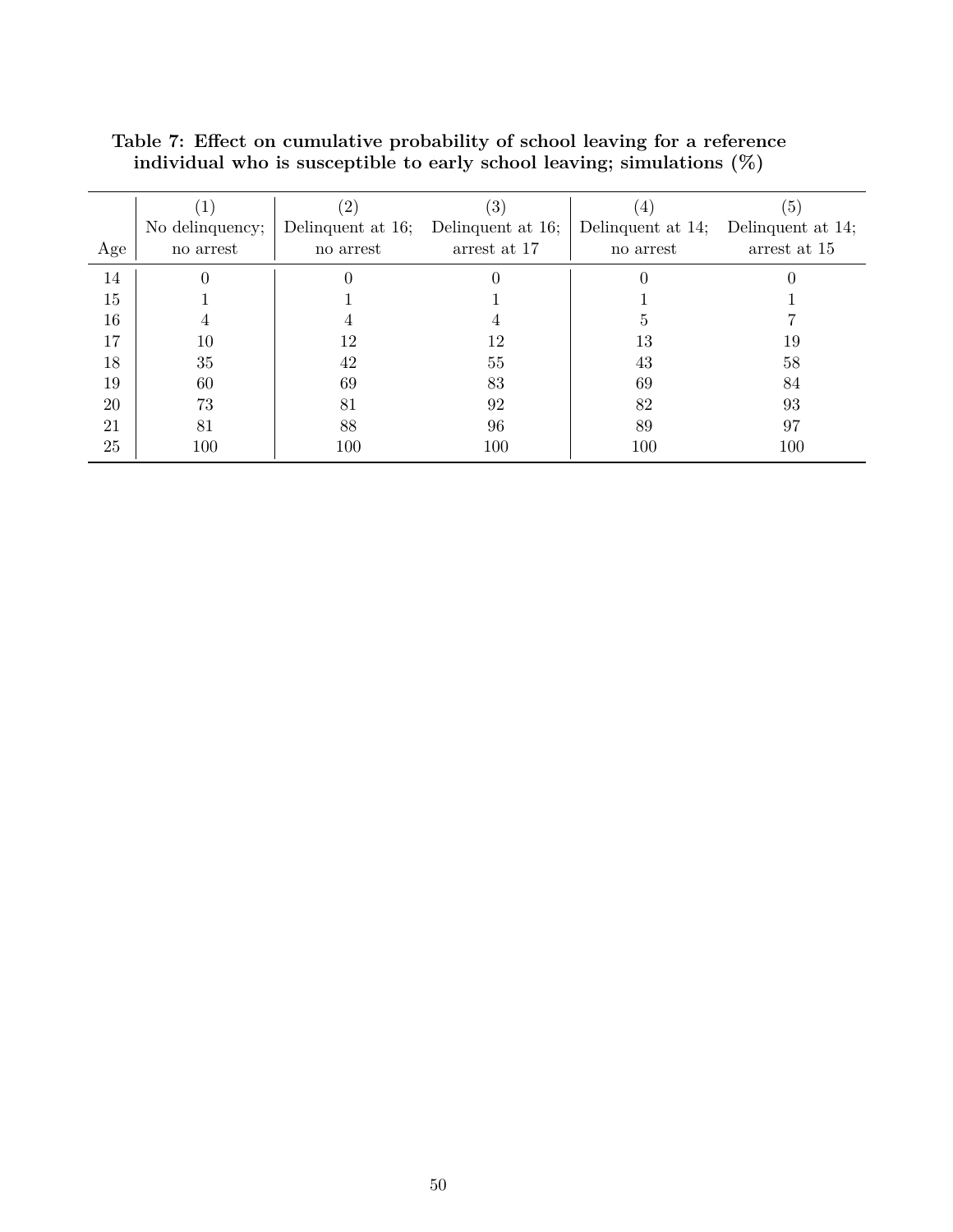

Figure 1: Transition rates for first delinquency, arrest and school leaving by age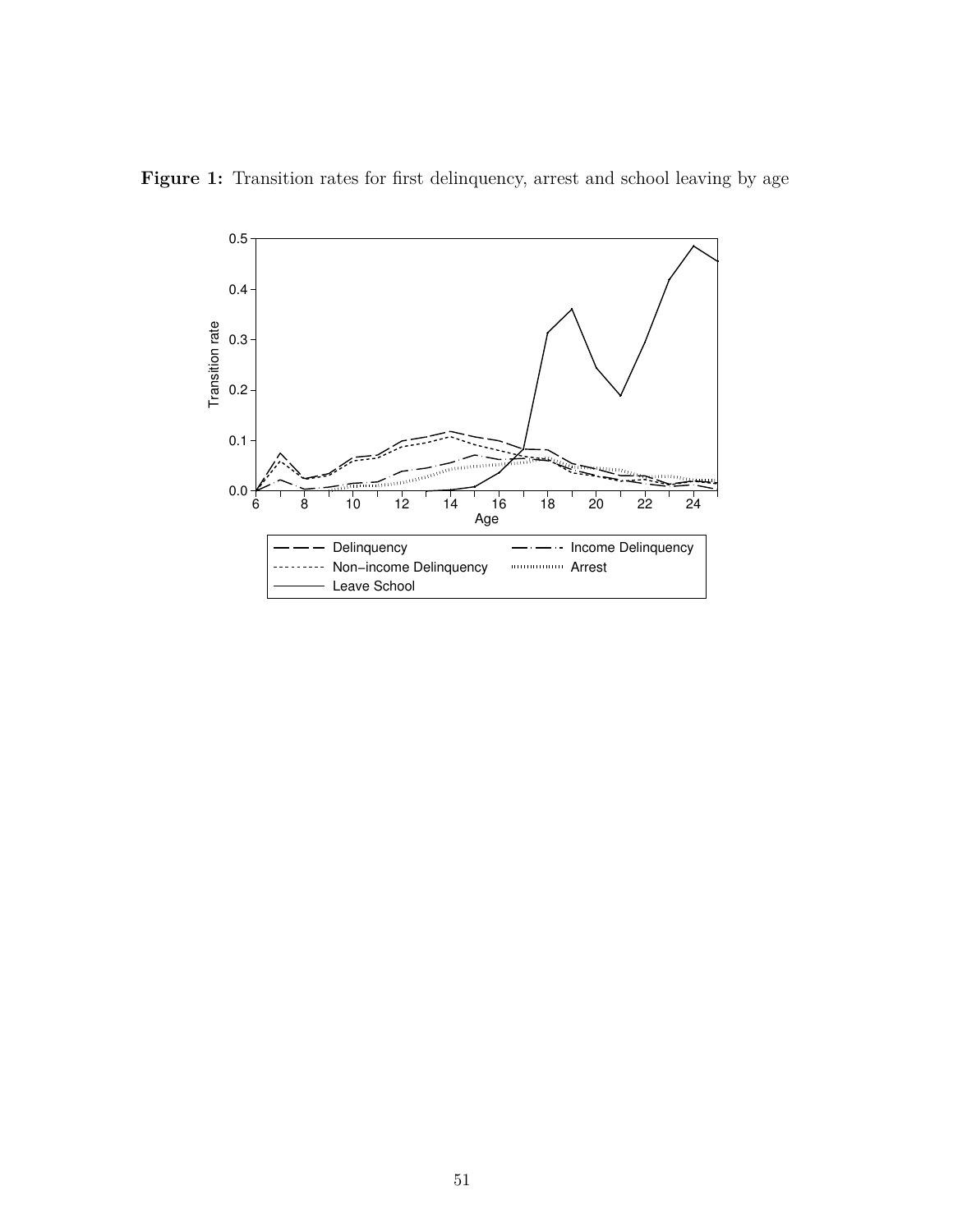Figure 2: Cumulative starting probabilities for first delinquency, arrest and school leaving by age